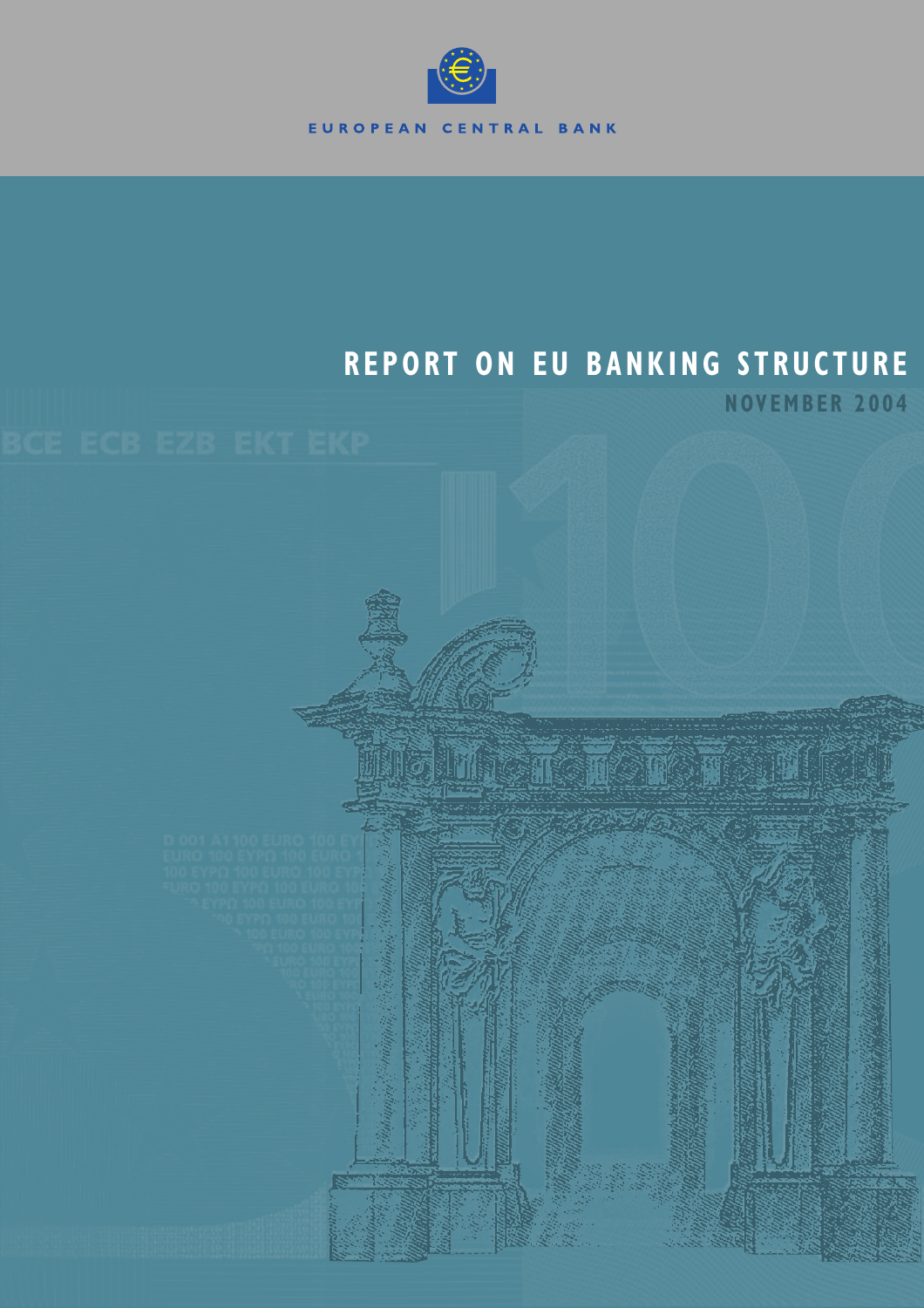







# **REPORT ON EU BANKING STRUCTURE NOVEMBER 2004**





In 2004 all ECB publications will feature a motif taken from the €100 banknote.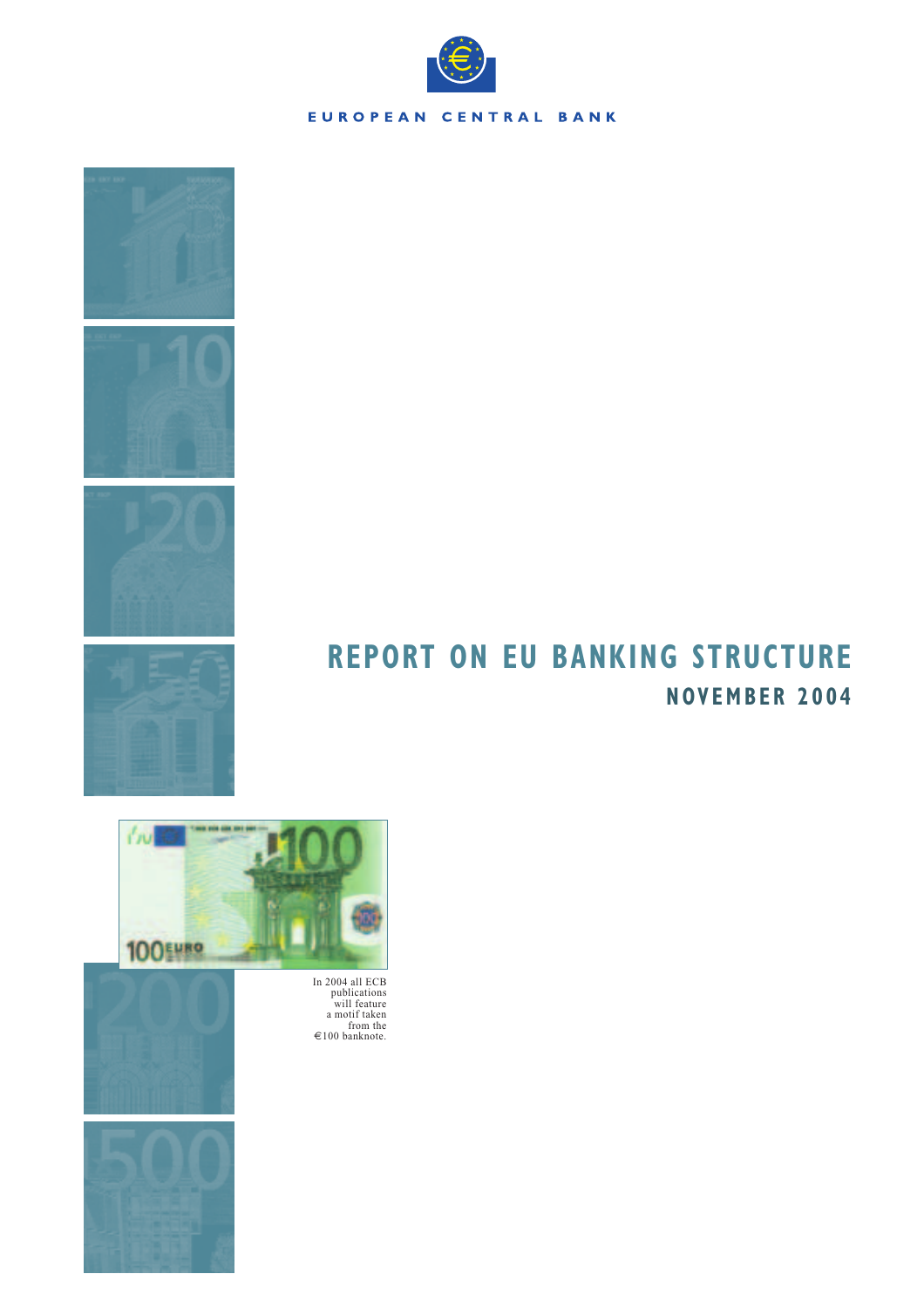### **© European Central Bank, 2004**

**Address** Kaiserstrasse 29 60311 Frankfurt am Main, Germany

**Postal address** Postfach 16 03 19 60066 Frankfurt am Main, Germany

**Telephone** +49 69 1344 0

**Website** http://www.ecb.int

**Fax** +49 69 1344 6000

**Telex** 411 144 ecb d

*All rights reserved. Reproduction for educational and non-commercial purposes is permitted provided that the source is acknowledged. As at December 2003.*

ISSN 1830-186X (print) ISSN 1830-1878 (online)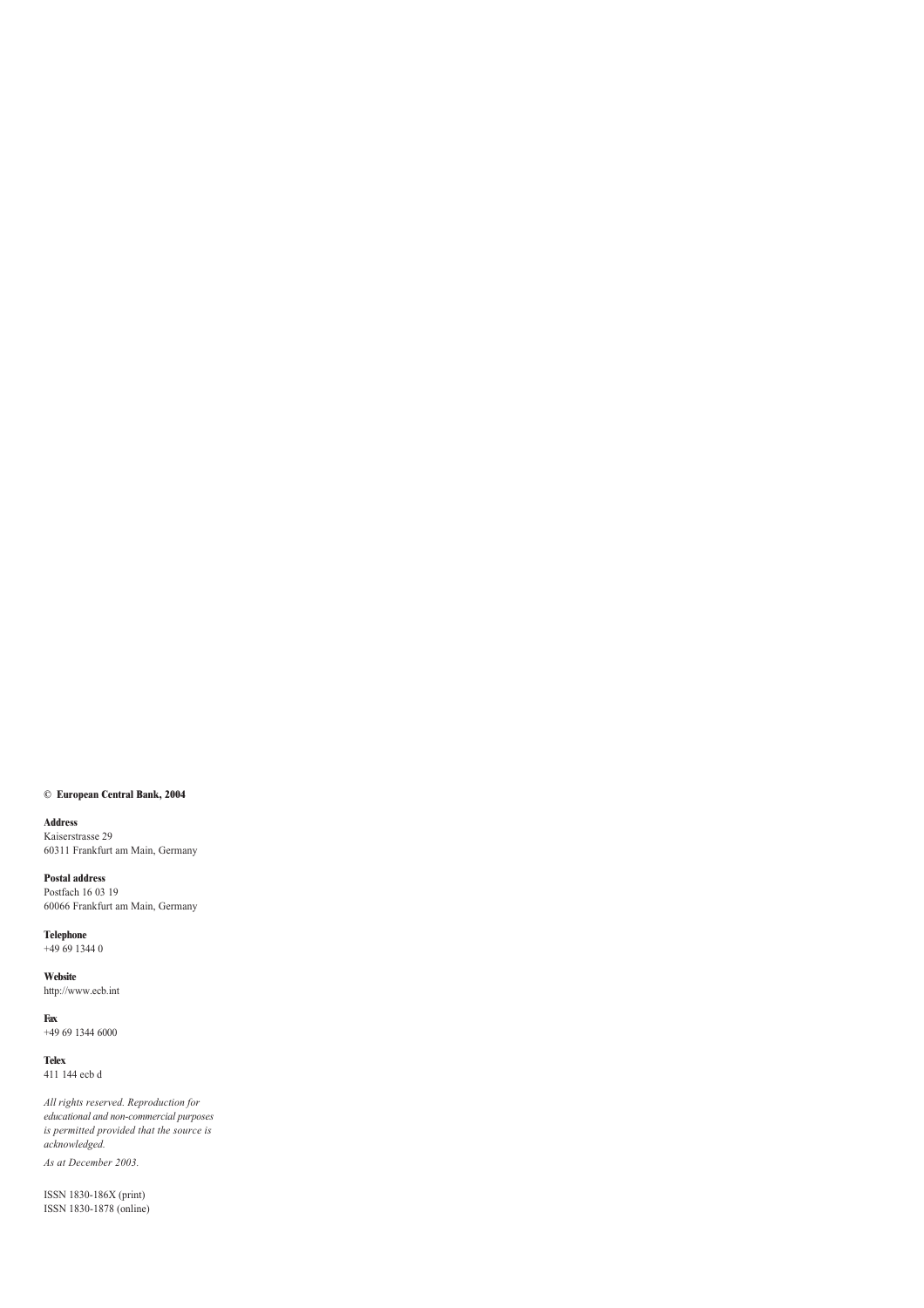

# **TABLE OF CONTENTS**

## **EXECUTIVE SUMMARY**

| <b>I</b> OVERVIEW OF DEVELOPMENTS IN THE |   |
|------------------------------------------|---|
| <b>EU-15 BANKING SECTOR IN 2003</b>      | 7 |
| 1.1 The external environment             | 7 |

- 1.2 Consolidation **8**
- 1.3 Market structure **9**
- 1.4 Internationalisation **10**
- 1.5 Intermediation **11**
- 1.6 Outlook **12**

## **2 BANKING STRUCTURES IN THE NEW MEMBER STATES IN 2003** 13

- 2.1 The external environment **13** 2.2 Market structure **14**
- 2.3 Foreign presence **15**
- 2.4 Products and distribution channels **16** 2.5 Financial structure and
- performance **16** 2.6 Conclusion **18**
- **3 EU BANKS' STRATEGIES AND STRATEGIC DEVELOPMENTS 19**
	- 3.1 Strategic risks and other sources of risk for 2004 **19** 3.2 Medium-term strategies **21** 3.2.1 Current strategic targets **21** 3.2.2 Expected strategic changes **22** 3.3 Implications for the EU banking sector structures **23**

## **4 OUTSOURCING IN THE EU BANKING** SECTOR 25

| 4.1 | What is outsourcing?    |                                                                            |    |  |  |  |  |
|-----|-------------------------|----------------------------------------------------------------------------|----|--|--|--|--|
| 4.2 | Perspective of EU banks |                                                                            |    |  |  |  |  |
|     |                         | 4.2.1 Relevance of outsourcing                                             | 25 |  |  |  |  |
|     |                         | 4.2.2 Business models                                                      | 26 |  |  |  |  |
|     |                         | 4.2.3 Activities outsourced                                                | 27 |  |  |  |  |
|     |                         | 4.2.4 Motives for outsourcing                                              | 28 |  |  |  |  |
|     |                         | 4.2.5 Risks and risk mitigation                                            | 28 |  |  |  |  |
| 4.3 |                         | Perspective of EU authorities                                              | 30 |  |  |  |  |
| 4.4 |                         | Conclusion and outlook                                                     | 31 |  |  |  |  |
|     |                         | <b>ANNEX I STRUCTURAL INDICATORS OF THE</b><br><b>EU-15 BANKING SECTOR</b> | 33 |  |  |  |  |
|     |                         | <b>ANNEX 2 METHODOLOGICAL NOTE ON THE</b><br><b>STRUCTURAL INDICATORS</b>  | 49 |  |  |  |  |
|     |                         |                                                                            |    |  |  |  |  |

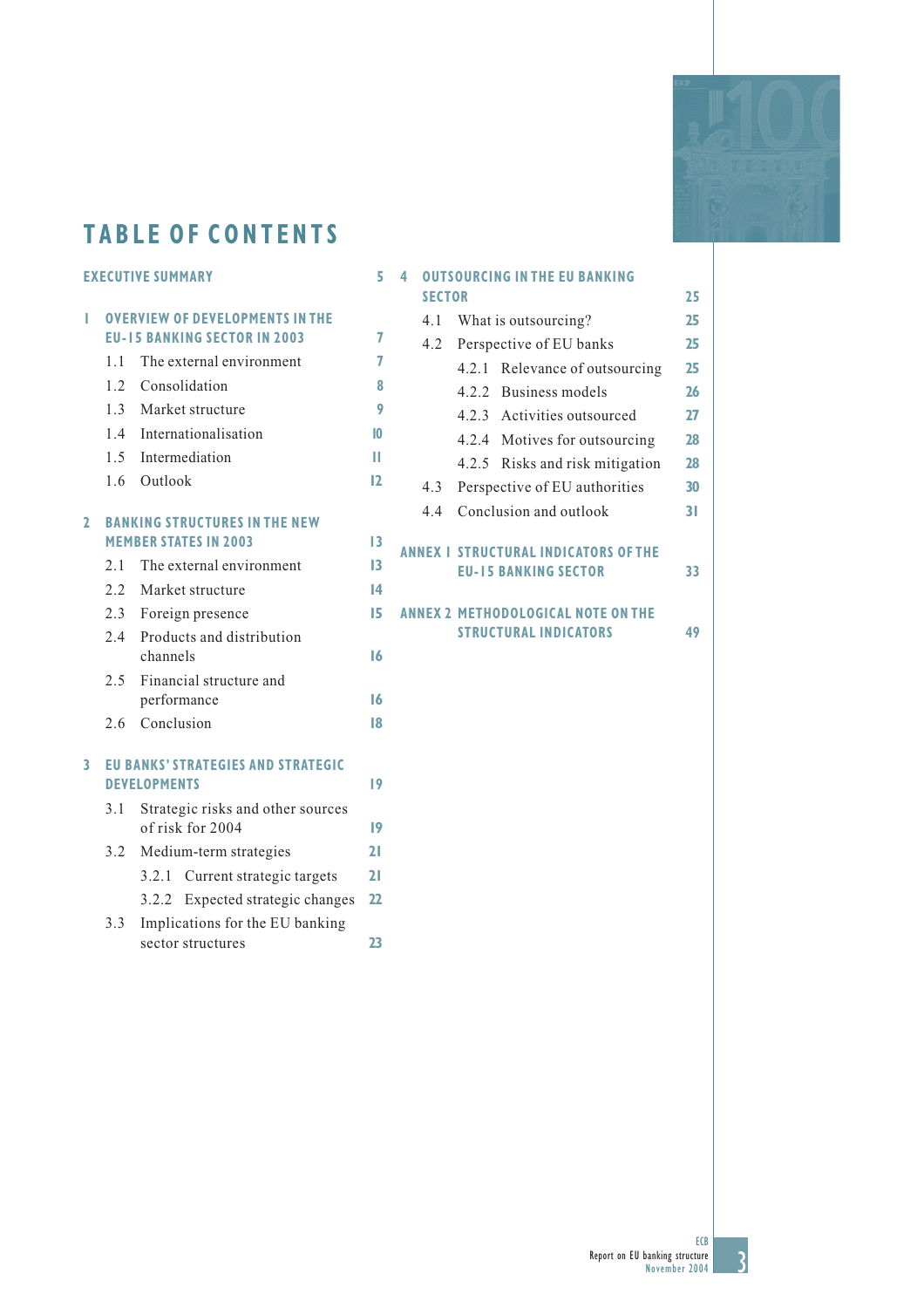# **LIST OF COUNTRY ABBREVIATIONS**

- AT Austria
- BE Belgium
- CY Cyprus\*
- CZ Czech Republic\*
- DE Germany
- DK Denmark
- EE Estonia\*
- ES Spain
- FI Finland
- FR France
- GR Greece
- HU Hungary\*
- IE Ireland
- IT Italy
- LT Lithuania\*
- LU Luxembourg
- LV Latvia\*
- MT Malta\*
- NL Netherlands
- PL Poland\*
- PT Portugal
- SE Sweden
- SI Slovenia\*
- SK Slovakia\*
- UK United Kingdom
- EEA European Economic Area (18 countries; EU-15 plus Norway, Iceland, and Liechtenstein)
- EU European Union (25 countries, after enlargement)
- EU-15 European Union (15 countries, before enlargement)
- NMS New Member States (10 countries, marked with \*)

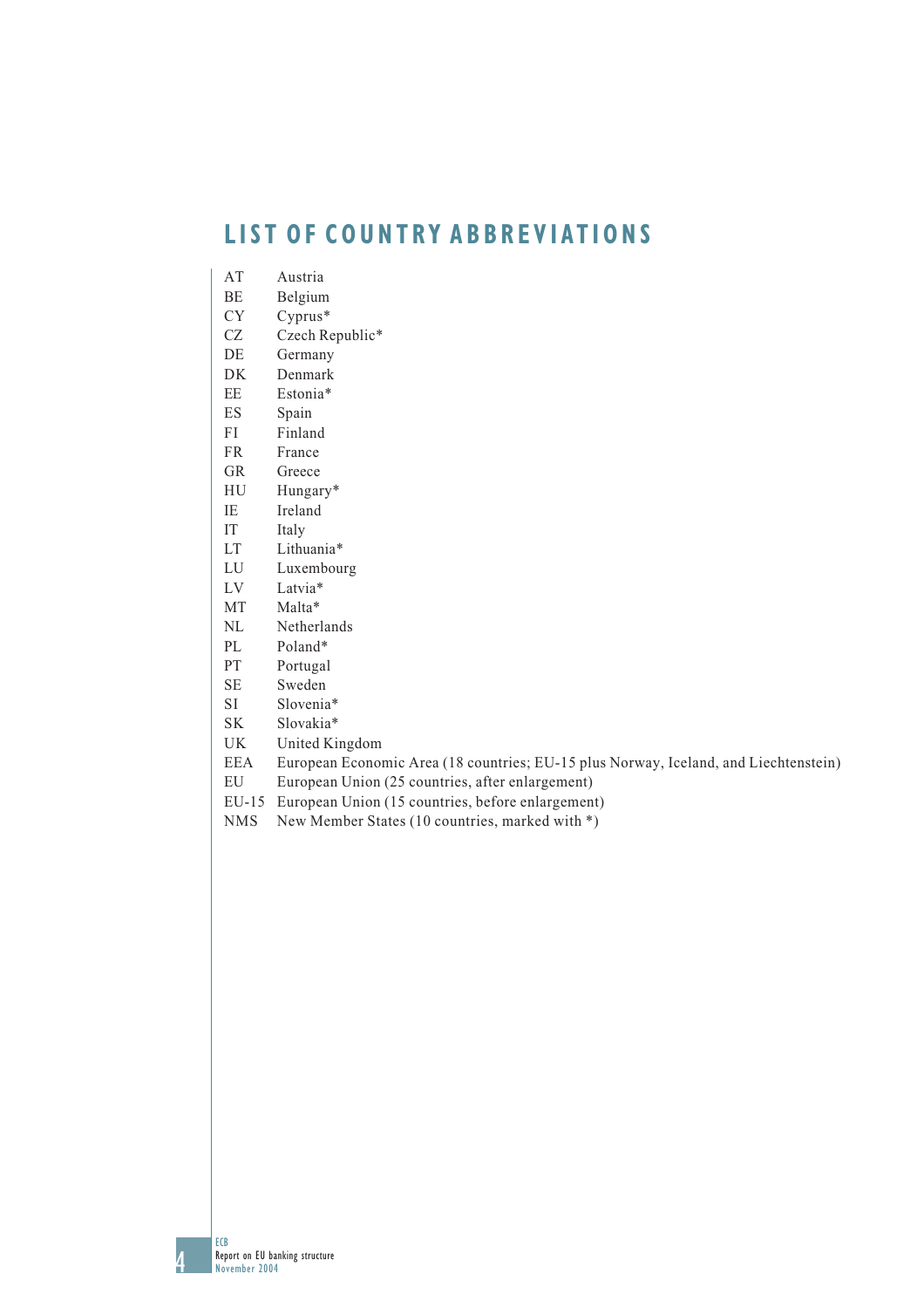#### **EXECUTIVE SUMMARY**

# **EXECUTIVE SUMMARY**

This report aims at reviewing structural developments in the EU banking sector in 2003 and, where possible, in the first half of 2004. The analysis is based on a wide range of indicators drawn from different data sources as well as from an exchange and assessment of qualitative information by the Banking Supervision Committee's (BSC) member organisations.

This report continues the annual monitoring of structural developments in the EU banking sector, following previous publications in November 2002 and 2003. Structural changes in the banking industry, although slow moving, can have important consequences for financial stability in the longer term for several reasons. For instance, strategic choices made by banks can affect profit and risk trade-offs and cost efficiency, ultimately having a bearing on the shock-absorptive capacity of the banking system. Consolidation can change the ways in which banks are linked to one another and, if banks expand into new activities, it can change their longer-term risk profiles.

The format of this report differs somewhat from previous years' publications, which contained a broad review of general trends in the banking sector of the EU-15. This report provides a brief sketch of the main structural developments in the EU banking sector, making a distinction between the EU before the enlargement on 1 May 2004 (the so-called EU-15) and the ten new Member States (NMS). In addition, the report contains two short topical studies, which pertain to recent structural developments in the EU banking sector. More specifically, they deal with banks' strategies and strategic developments and outsourcing by EU banks.

The economic environment for banks in the EU-15 was characterised by persistently low economic growth in 2003. Nevertheless, banks in most EU-15 countries were more profitable in 2003 than in the previous year and solvency levels remained high. Internationalisation and consolidation continued to shape developments in 2003 and in the current year. Consolidation

within and across borders as well as sectors has led to greater diversification of the activities of individual institutions. By making them less reliant on any single region or product line, this should contribute positively to financial stability in the medium term. Intermediation activities concentrated on (domestic) retail business have been generating a larger share of banks' profits than a few years ago. Direct market finance, through seasoned equity and bond issues, grew fast in 2003 and may be sustained if the economic environment continues to improve. Looking ahead, these tendencies will remain important drivers for change over the coming years. Clearly, the EU-15 banking system is becoming more highly integrated and, as a result, competitive conditions will likely intensify.

Banking structures in NMS display great variety, but some common factors and trends can be identified. A catching up process, characterised by rapid financial development and high economic growth, has been taking place. Many NMS saw increased price competition and narrower margins as a result of strong competition in the banking sector. However, margins have on average remained higher than in the EU-15. While the presence of NMS banks abroad is limited, foreign ownership of NMS banks, mainly by EU-15 entities, has been important. Another trend has been the high growth in household lending, in line with but exceeding the EU-15 lending growth rates. Furthermore, in most NMS asset quality improved and profitability increased in 2003. NMS banks performed relatively well in terms of cost efficiency and solvency ratios have been stable in most NMS.

As regards the outlook and future strategies of EU banks, a survey of 103 banks showed that the main focus for the coming years is on maintaining and improving performance in an environment characterised by high macroeconomic and financial market uncertainty. Strategic risks are high on the agenda of NMS banks, mainly because of structural change. Consolidating domestic

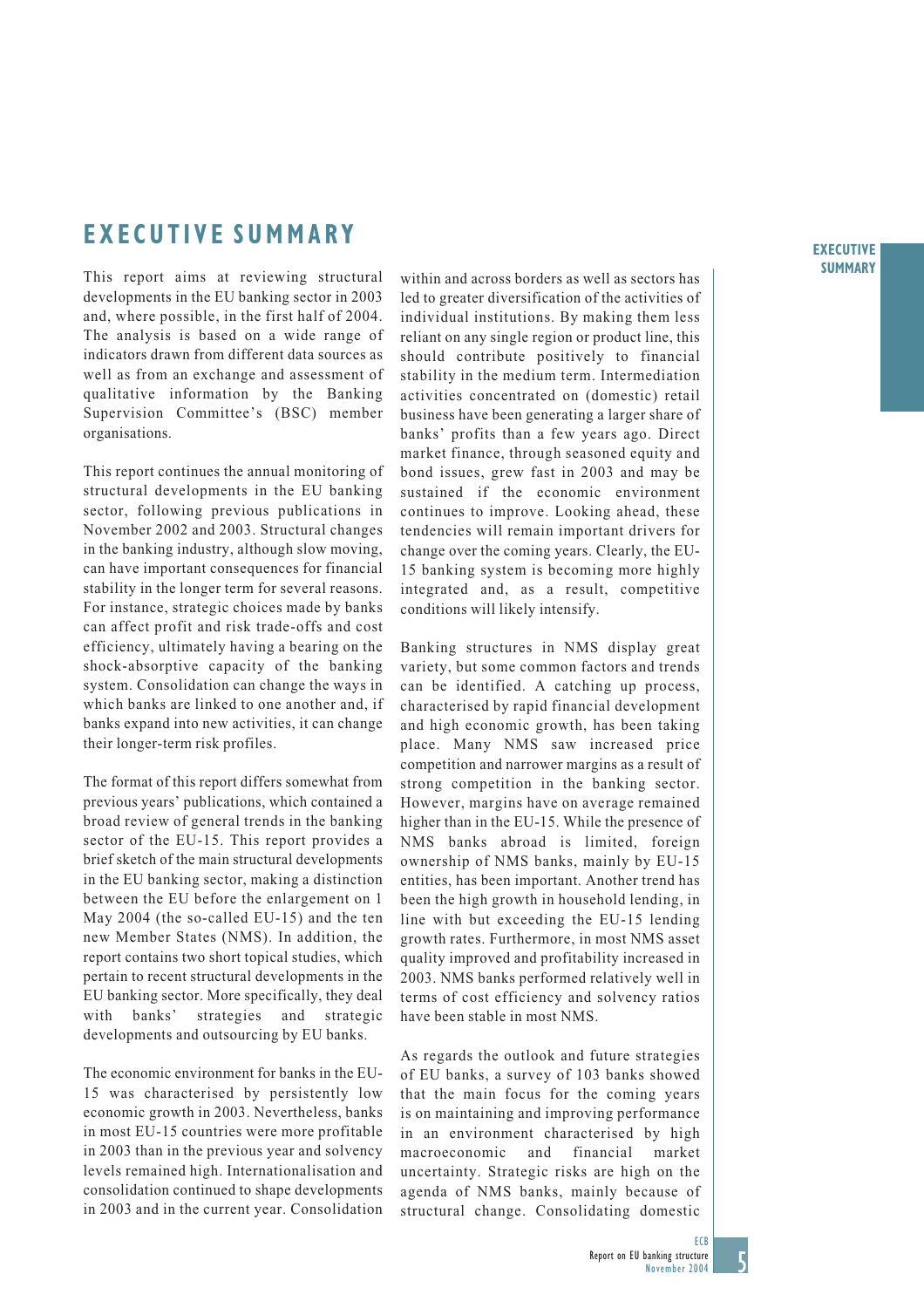positions and adapting organisational structures are also of strategic importance to many banks. Finally, the adoption of regulatory changes will significantly affect EU banks in the coming years. The study shows that EU banks are ready to take the necessary actions to maintain adequate profitability and solvency levels. These may lead some banks to target dimensional growth, possibly through M&A operations.

Finally, special attention is devoted to outsourcing in banking, which is becoming more pervasive in many areas of bank operations. In addition, the topic is very timely, as various consultations are taking place in the current year to agree on a set of supervisory principles on outsourcing in the financial services sector.

The evidence from a survey of a sample of EU banks shows that two types of outsourcing have been taking place: one of them involves reliance on external suppliers, the other is intra-group outsourcing. Typically, support and back-office activities are outsourced, while core activities remain within the bank. Within larger group structures, some core activities are often carried out by specialised affiliates and their products are distributed by the other companies of the group. Outsourcing is mainly driven by cost reduction motives, but banks also commonly mention the acquisition of professional management and expertise and the opportunity to free resources for core activities as reasons.

Although most banks were satisfied with the results of outsourcing, some banks pointed to negative experiences, such as a deterioration in service quality levels and high costs. Supervisors share many of the banks' concerns over outsourcing, and have various technical and supervisory mechanisms in place to mitigate the risks. In the future, intra-group outsourcing and outsourcing to external providers could deserve distinct consideration, given the different organisational implications they entail for banks and the different concerns they entail for supervisory authorities. In fact,

in the event of intra-group outsourcing, the outsourcer is better able to mitigate the risks, on the one hand, and, on the other, supervisory access is more easily ensured. Finally, potential financial stability implications need to be monitored closely, particularly where multiple financial institutions are outsourcing to a single provider.

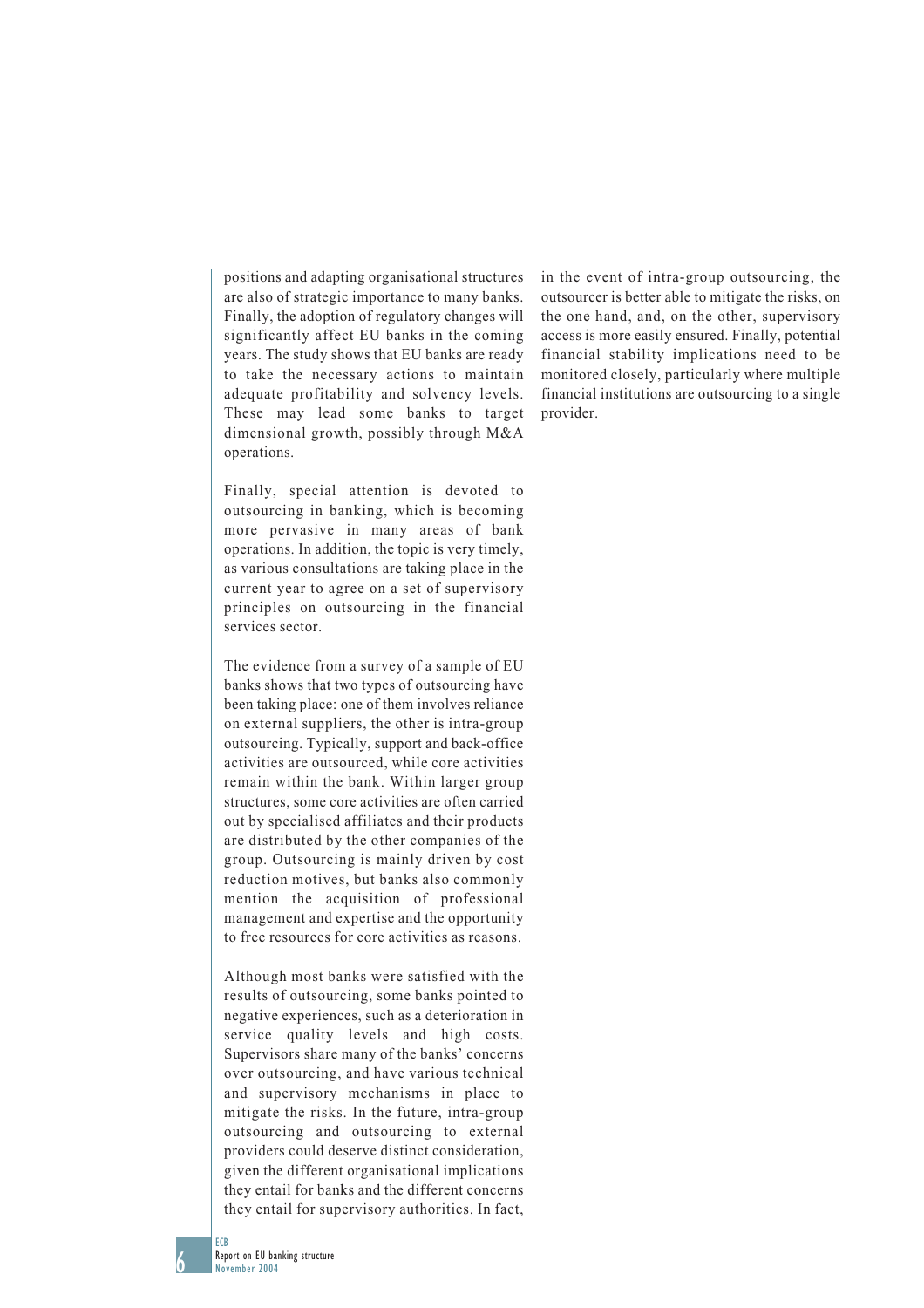# **1 OVERVIEW OF DEVELOPMENTS IN THE EU-15 BANKING SECTOR IN 2003**

This chapter provides an overview of the structural developments that took place in the banking sectors of EU-15 Member States -that is the European Union before the enlargement on 1 May 2004- during 2003 and the first half of 2004. For this set of countries, a number of indicators are collected each year from supervisory authorities and central banks, and are reported in Annex 1.

### **1.1 THE EXTERNAL ENVIRONMENT**

In 2003, banking sectors in EU-15 countries continued to operate under difficult economic conditions. These included GDP growth below 1% for the second consecutive year and an appreciation in the euro's effective exchange of around 10%. However, there were incipient signs of an economic recovery in the first half of 2004, as the EU growth rate started to pick up. Stock prices began to recover during 2003 and continued their improvement during the first half of 2004. Inflation remained at historically low levels and short and long-term interest rate levels declined further across the EU.

Various legal initiatives pertaining to the banking sector were completed in 2003 and the first half of 2004. These included new EU Directives adopted under the Financial Sector Action Plan (FSAP), national legislation to implement the European Company Statute, and revisions to the national legislation of the cooperative banking sector.

Directives adopted under the FSAP will have a structural impact on EU banking markets. The new Take-over Directive aims at increasing the transparency of EU cross-border mergers and acquisitions (M&A) handled by supervisory authorities. Furthermore, the Investment Services Directive, Transparency Directive, and Market Abuse Directive are all expected to foster the cross-border provision of (investment) banking services significantly.

The European Company Statute allows the establishment of companies, including financial

institutions, governed by a common set of EU rules, and allows certain national restrictions to be bypassed. Two key features of this legislation are the free transfer of company domicile and the possibility of performing relatively easily cross-border mergers. In this context, the Commission additionally issued a proposal for cross-border mergers (November 2003) as well as a consultation on the forthcoming revised 14th Company Law Directive on the cross-border transfer of the registered office of limited companies (February 2004).

Furthermore, for financial services, new institutional arrangements were set up at the European level to allow the EU to respond far more quickly to developments in the financial sector. The aim of this reform is to improve regulatory and supervisory cooperation in the EU. In the banking area, this has been realised through the creation of the European Banking Committee (EBC) and the Committee of European Banking Supervisors (CEBS).<sup>1</sup>

Work has advanced on the transposition of the new Basel Accord on risk-based capital adequacy standards into European legislation. Another pending issue relates to the implementation of international accounting standards (IAS). These developments will have a significant role on banks' strategies in the coming years (see also Chapter 3).<sup>2, 3</sup>

These external conditions affected some of the longer-term trends under way in

### **OVERVIEW OF DEVELOPMENTS IN THE EU-15 BANKING SECTOR IN 2003**



<sup>1</sup> The European Banking Committee advises the Commission on the development of legislation and assists in the exercise of its implementing powers in the banking field (Decision 2004/10/ EC). The CEBS reflects, debates, and advises the Commission in the field of banking regulation and supervision. It also contributes to the consistent and timely implementation of Community legislation in the Member States and to the convergence of Member States' supervisory practices throughout the Community and promotes supervisory cooperation (Decision 2004/5/EC).

<sup>2</sup> See *Study on the financial and macroeconomic consequences of the draft proposed new capital requirements for banks and investment firms in the EU*, PriceWaterhouseCoopers, 8 April 2004.

<sup>3</sup> See *Fair value accounting and financial stability*, ECB Occasional Paper 13, April 2004, for a more in-depth analysis of the issues concerning IAS.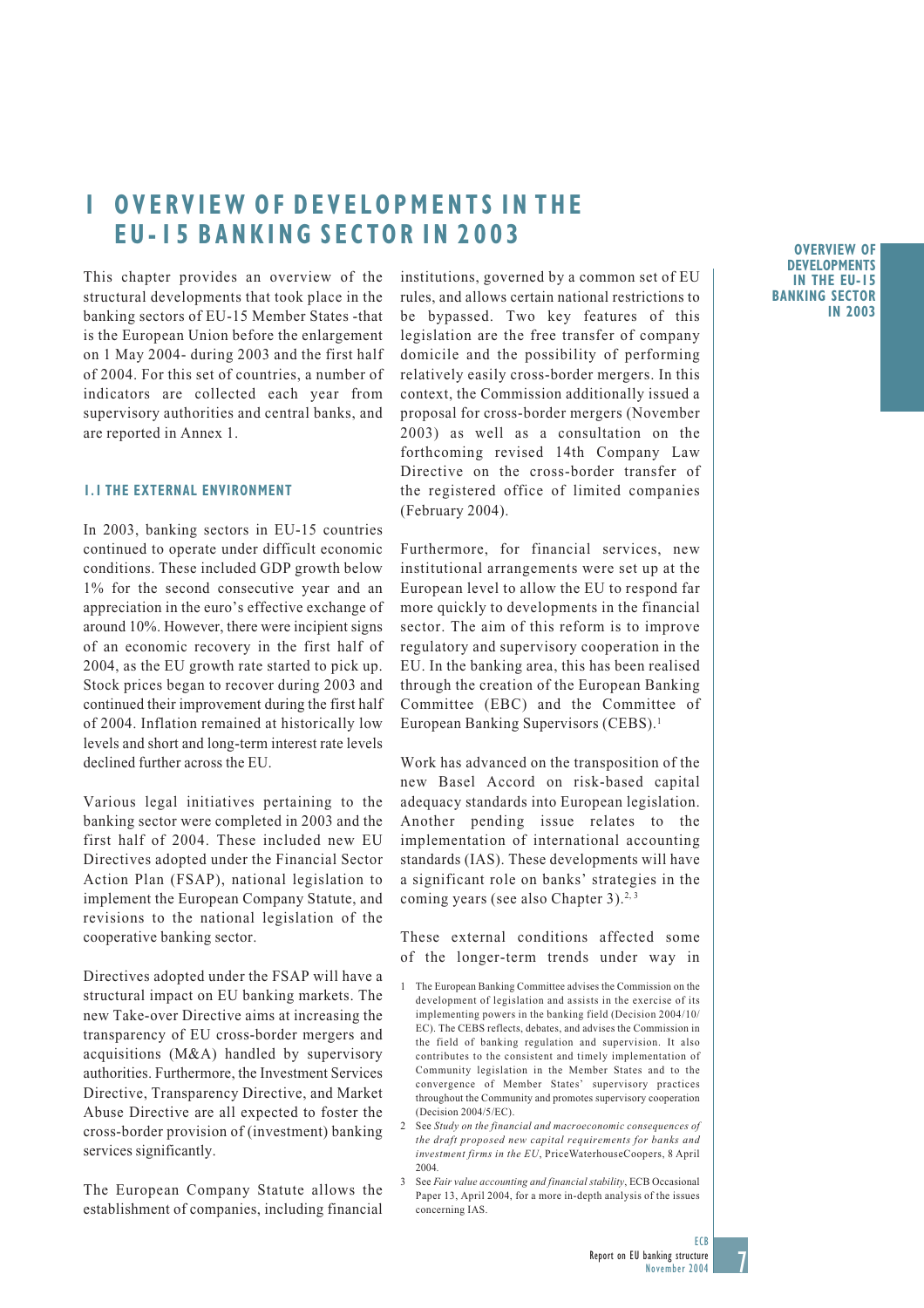

the EU banking sector, in particular consolidation, internationalisation, integration and disintermediation.

### **1.2 CONSOLIDATION**

Consolidation continued to advance as the number of credit institutions declined by 4% in the EU-15 during 2003. At the end of the year, the EU-15 counted slightly less than 7,500 credit institutions (see Chart 1). In the period from 1997 to 2003, almost 2,200 credit institutions, or around 23% of the number of institutions existing in 1997, ceased to exist. This is mainly attributable to mergers and acquisitions.

As a result of the ongoing consolidation and organic growth of the sector, the size of the average institution in the EU-15 grew by 9% in 2003 and had almost doubled when compared with 1997, reaching more than €3.5 billion of assets. Further consolidation is expected in the coming years, especially among cooperative and public banks. Accompanying this trend towards consolidation were further cost-saving and efficiency-enhancing efforts, as income streams



suffered from the challenging operating environment. This entailed a restructuring of branch networks and a scaling down in the number of employees by almost 50,000 in 2003, after a reduction of nearly 40,000 in 2002 (see Chart 1). In particular, institutions in need of additional financial resources frequently engaged in asset sales and spun off non-core activities.

In many countries, a trend toward centralisation or bundling of services across institutions could be observed, especially in the area of credit risk management, settlement, invoicing, and payment transactions. In addition, many banks considered outsourcing various non-core services, especially IT and back-office functions. This topic is analysed in more detail in Chapter 4.

As can be seen from Chart 2, significant mergers and acquisitions (M&A) activity among large credit institutions took place in the run-up to and the early years of the Monetary Union (1998-2000). During 2003, M&A activity in terms of value stabilised at levels comparable with those seen in 2001 and 2002. For the most part, but mainly in the last few years, M&A activity was confined to domestic

ECB c

Report on EU banking structure November 2004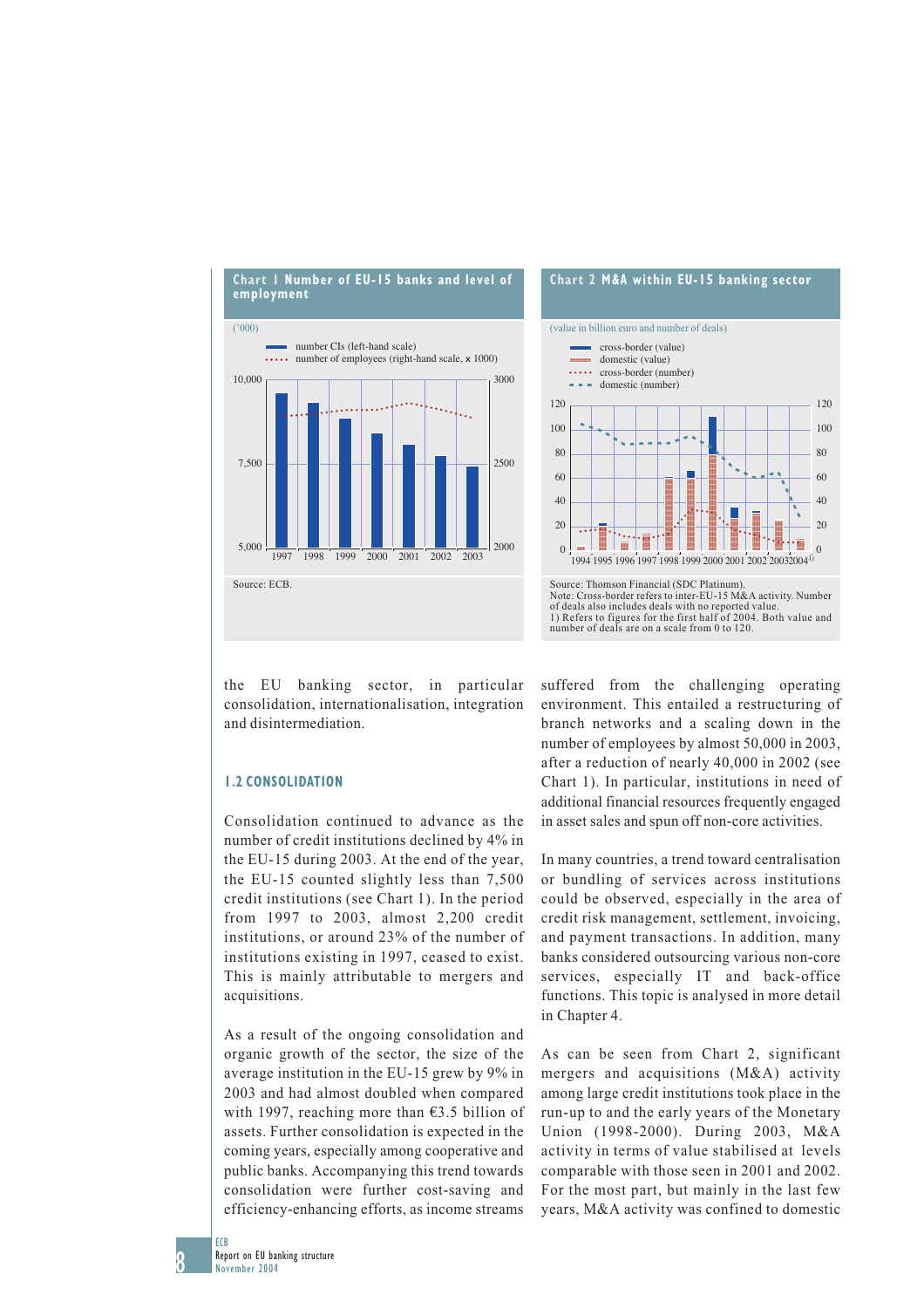consolidation. There were however some smaller cross-border deals in Central and Eastern European countries, but these were often offset by retrenchments from activities in other regions.

No clear indication of a revamping in M&A activity has yet emerged in 2004. While preliminary data on domestic deals in the first half of the year point to a status quo, the recent acquisition of Abbey National by BSCH has focused increased attention on cross border M&A. Observers point to a number of factors – such as the strong competition for market share, the significant amount of liquidity available in the banking sector and the new EU Takeover Directive – that could lead to increased international M&A activity.4 In the future, the importance of cross-border M&A may increase since domestic markets have become more concentrated and the potential for domestic mergers is drying up in smaller EU-15 countries (see also the next section).

Looking at cross-sector M&A activity between EU banks and insurance companies, Chart 3 and Chart 4 show that the value and number of deals dropped significantly in 2002 and 2003 after some more active years. Compared with intrasector M&A activity, the total value and number

of deals was significantly lower for crosssector M&A, most likely due to large differences in regulatory frameworks and corporate cultures.

The charts also show that, throughout the years, the majority of the deals involve insurance companies taking over banks, especially when looking at the number of M&A deals. In terms of value, some years like 1998, 2000 and 2001 are heavily influenced by a few deals involving large institutions. Furthermore, similar to intrasector M&A activity, most deals are still concluded between domestic partners, possibly due to lower perceived benefits of cross-border diversification and fewer potential synergies.

#### **1.3 MARKET STRUCTURE**

The consolidation process also led to an increase in the concentration of most EU-15 countries' banking sectors. On average, the five largest institutions' share of total bank assets (CR-5) amounted to 53% in the EU-15 in 2003 (on a non-consolidated basis), up from 46% in 1997 (see Table 6 of Annex 1). A similar trend is visible from the Herfindahl index, which rose

4 See, inter alia, Moody's, *Mergers and Acquisitions in European Banking: Between Myth and Reality*, June 2004.





1) Refers to figures for the first half of 2004. See also Chart 2.

### **OVERVIEW OF DEVELOPMENTS IN THE EU-15 BANKING SECTOR IN 2003**

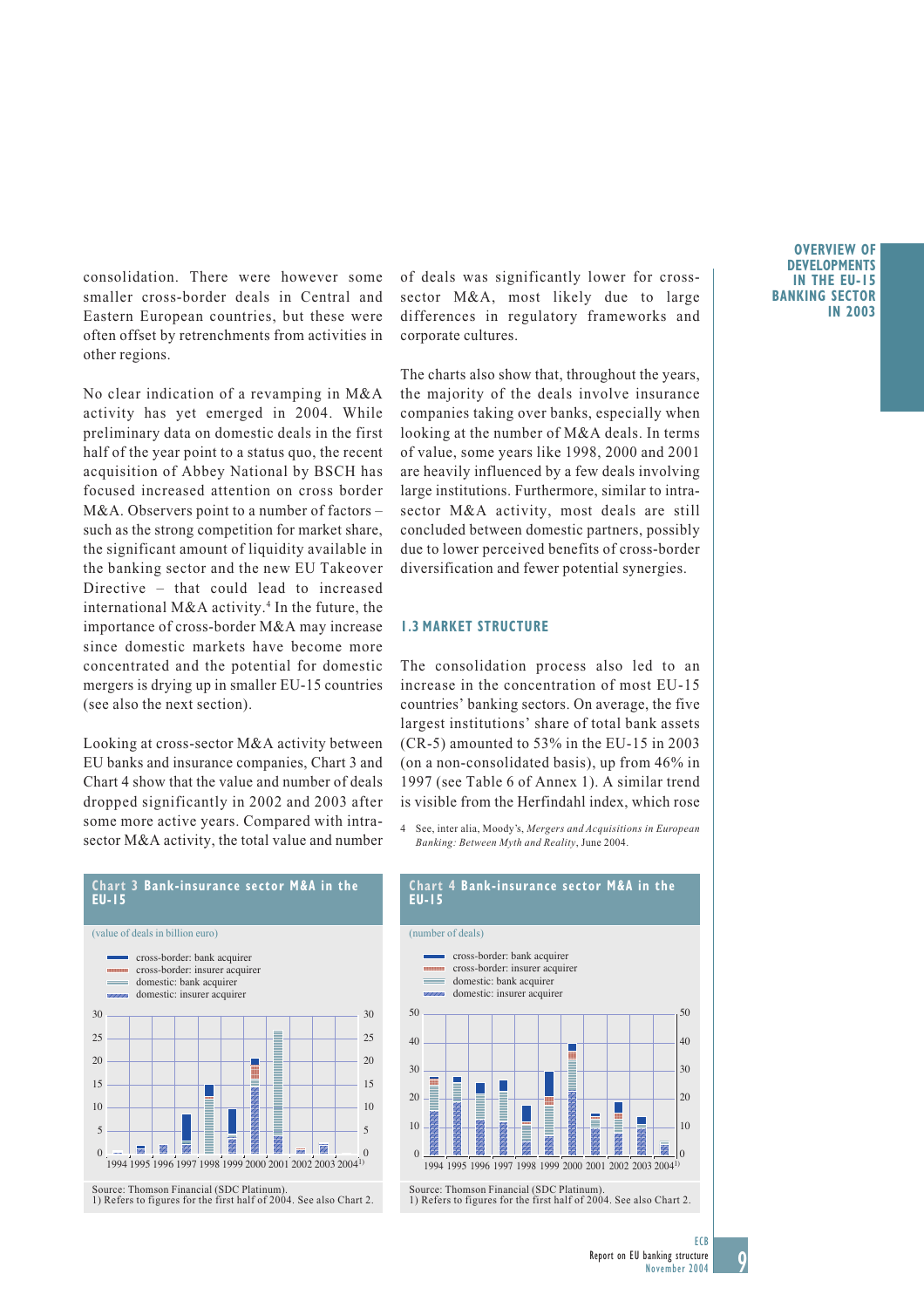

**Chart 6 Cross-border activity of euro area banks** (in percent of total holdings) Source: ECB. Note: Lacking data from non-euro area EU-15 countries, the chart focuses on euro area figures. Cross-border activity refers to cross-euro area activity in % of outstanding amounts excludes crossborder activity in non-euro area and third 0 10 20 30  $40$ 50 0  $10$ 20 30  $40^{\circ}$ 50 1998 1999 2000 2001 2002 2003 cross-border non-bank securities **.....** cross-border interbank loans - - cross-border loans to non-banks

from 383 in 1997 to 540 in 2003 (see Table 7 of Annex 1).<sup>5</sup> As a whole, it appears that the EU-15 banking market is relatively unconcentrated, although the CR-5 ratios and Herfindahl indices exhibit a fair amount of dispersion across the EU-15 countries.<sup>6</sup> Concentration is closely related to market size, as some of the smaller countries tend to have a higher degree of concentration due to the presence of a few large banks. This may point towards the presence of scale economies, since in a smaller market fewer banks may be able to reach an adequate scale, whereas in a large market, a smaller percentage share may provide a sufficient scale to operate efficiently.

Furthermore, there are significant differences in the density of bank branch networks across EU-15 countries (see Table 3 of Annex 1). The number of branches per 100,000 inhabitants varies between less than 25 in five EU-15 countries and more than 50 in six EU-15 countries.

### **1.4 INTERNATIONALISATION**

While international banking activities were scaled down in various countries, linkages to specific regions, such as Central and Eastern Europe, and regional cross-border banking activities in the EU-15 grew further in 2003.

countries).

The share of non-domestic branches and subsidiaries of credit institutions in the banking assets of the EU-15 reached more than 20% (see Chart 5). More than two-thirds of this foreign presence has been due to branches and subsidiaries from EEA countries, with less than one-third due to non-EEA countries. Hence, EU banks' cross-border presence positively contributes to financial integration in Europe. Chart 5 also shows that the increase in activity from EEA subsidiaries since the start of EMU in 1999 has accounted for most of the increase in the share of foreign presence in the EU-15 banking sector.

Another way in which banks have expanded their activities internationally is via the cross-

10 **FCB** 

<sup>5</sup> The Herfindahl concentration index is calculated as the sum of the squares of each bank's market share. It reflects more accurately the entry of new and smaller banks, as well as the impact of a single bank with a very large market share. The US Department of Justice defines a market as highly concentrated when the index exceeds 1800 and unconcentrated when the index is below 1000.

<sup>6</sup> These two indices suffer from statistical limitations since they are calculated (i) on the basis of total assets instead of market shares in specific markets and (ii) based on non-consolidated positions.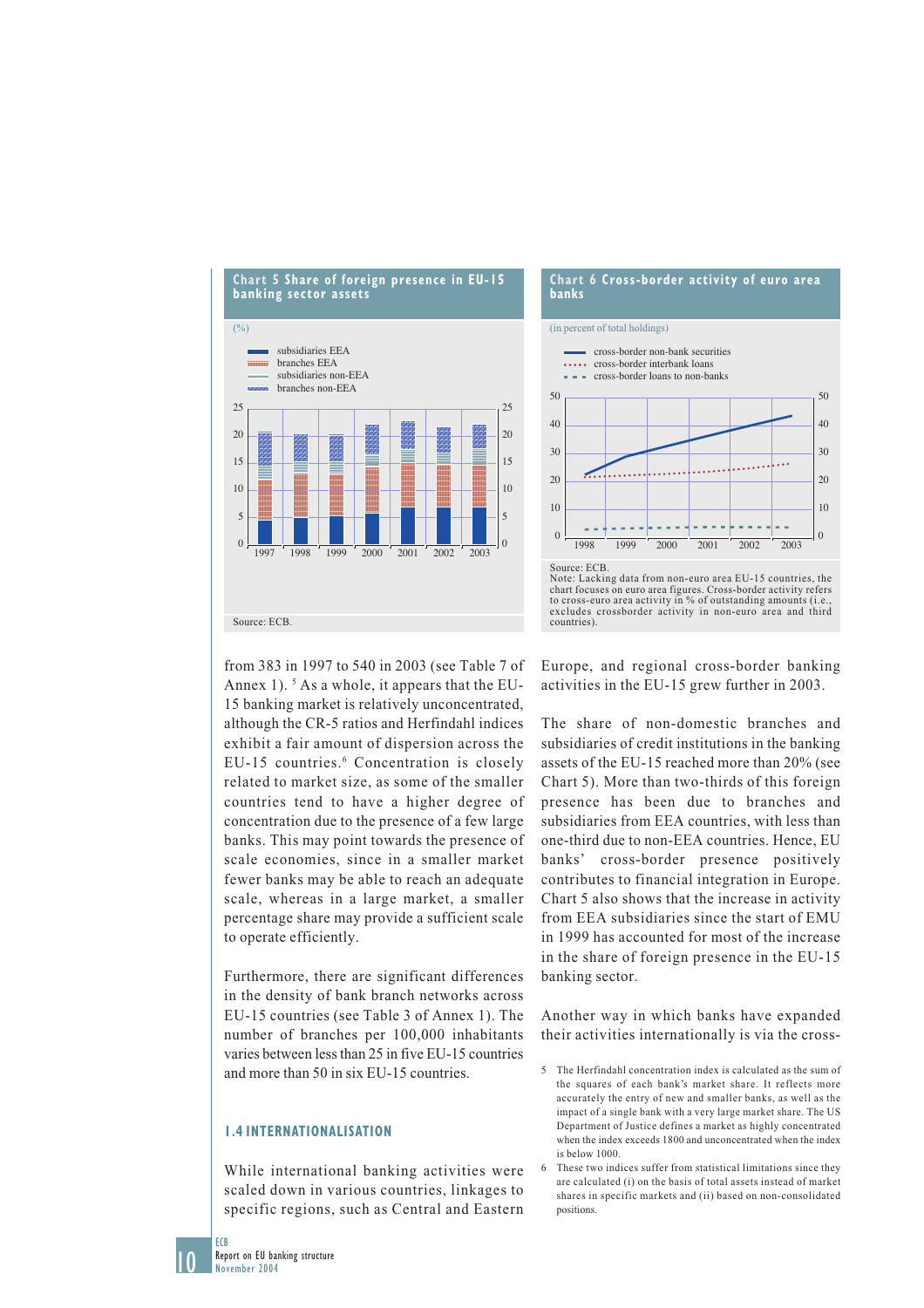border provision of financial services, albeit to differing degrees depending on the activity. In particular, euro area banks have significant cross-border holdings of interbank loans, equal to nearly 30% of total interbank loans, and of cross-border securities issued by non-banks, equal to more than 40% of total securities holdings, both up from 20% in 1997 (see Chart 6). Cross-border loans to the private sector remain low, however, making up less than 5% of the total loan book. The latter shows that cross-border competition in retail bank services is limited and, as indicated by the strong crossborder presence, that proximity to bank customers remains very relevant.

Finally, internationalisation is also signalled by cross-border shareholding relations between EU banks, which include both minority and majority participations (i.e. shareholdings derived from M&A operations discussed in section 1.2).

### **1.5 INTERMEDIATION**

Despite generally weak macroeconomic conditions, favourable financial market developments contributed to a strengthening of equity and bond issuance activity, while bank loans to the corporate sector showed mixed

developments in the different EU-15 countries. On average, securities issuance (other than shares) grew in 2003 at a rate of 10% in 2003 in the countries that reported these figures, compared with 0.6% rate of loan growth (see Tables 10, 15 and 16 of Annex 1). Long-term issues in particular grew very rapidly, at a rate of more than 50%, following several years of low activity, possibly because large firms attempted to take advantage of the low interest rate environment. However, long-term debt issuance constitutes a relatively small part of total issuance, between 10% and 15%.

Chart 7 shows that for the EU-15, the domestic credit to GDP ratio stood at almost 120% in 2003, compared to a stock market capitalisation to GDP ratio of around 70%. As can be seen from the chart, the NMS have significantly smaller credit to GDP and stock market capitalisation ratios (see also Chapter 2).

The banking sector remains predominant in financial intermediation in the EU. In terms of GDP, bank assets in the EU-15 reached 280% in 2003, an increase of 9 percentage points compared with 2002, and of almost 40 percentage points since 1997.

In an uncertain operating environment, banks continued to focus predominantly on retail



### **Chart 8 Total EU-15 banking assets and ratio of banking assets to GDP**



### **OVERVIEW OF DEVELOPMENTS IN THE EU-15 BANKING SECTOR IN 2003**

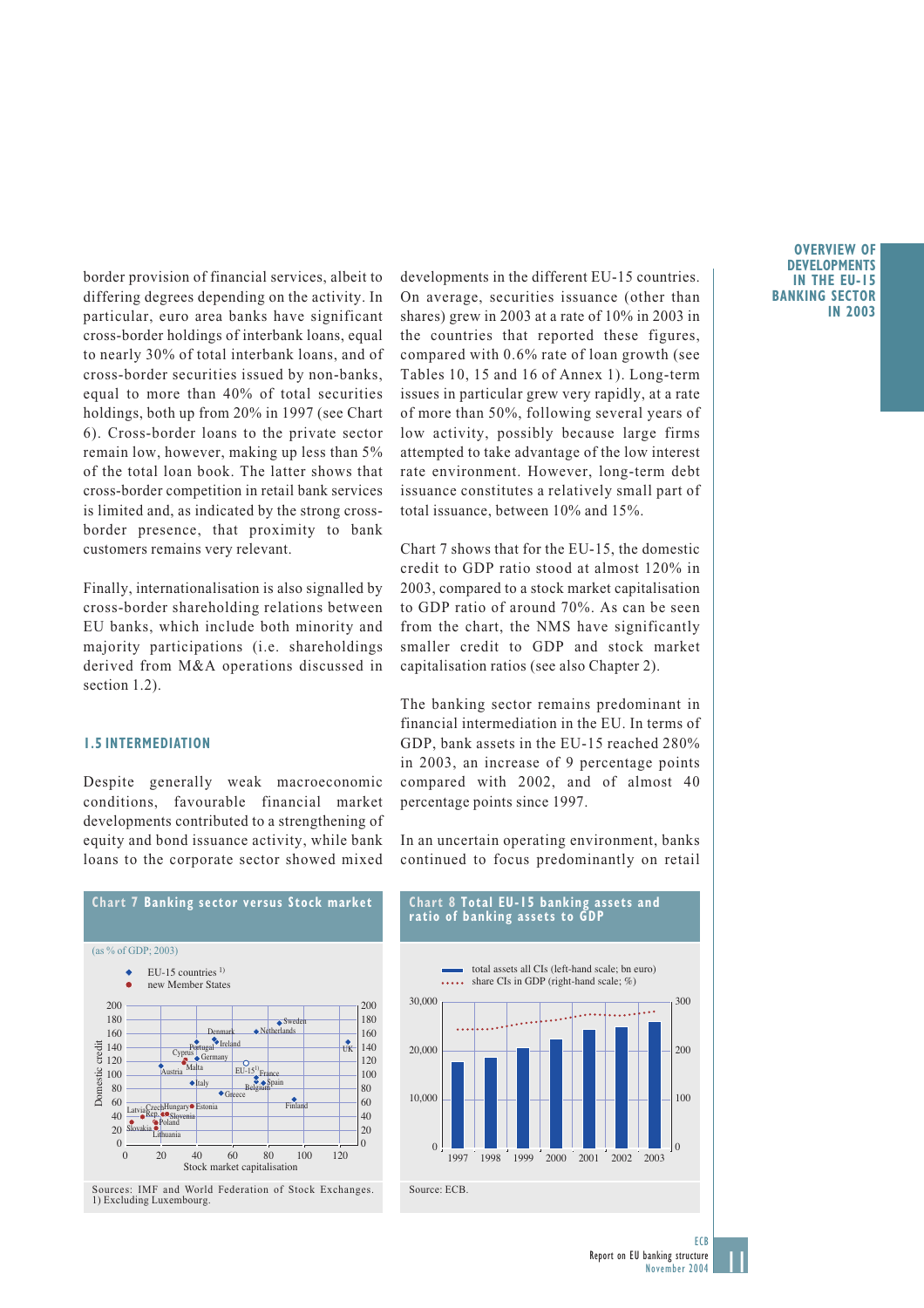operations in their home markets, reinforcing the trend observed since 2002.7 The focus on retail activities such as mortgage and SME lending and fund management was further reinforced by the current low interest rate environment.

As for distribution channels, branches remain the core distribution channel, but banks have simultaneously become more focused on providing advice-intensive services and moved away from the pure processing of transactions. The trend towards one-stop shopping and conglomeration of financial services gained further ground in 2003. At the same time, in some countries, direct banking arms (ebanking) have been reintegrated into the traditional bank structures. A further expansion of some non-standard bank service delivery channels such as supermarkets, post offices and phone banking was seen in 2003.

A number of new products and services were offered for the first time to the public in 2003, including in some countries the facility of mobile phone banking, investing in hedge funds, non-standard securitisation techniques and the offering of some forms of equity-linked bonds.

Hedge funds in particular have come into the spotlight, as their number and importance are rapidly growing. They became very important to a number of (investment) banks, making up an important share of commission income, in addition to other paid services (e.g., lending cash and securities, clearing, research). Since hedge funds turn over their portfolio more frequently than ordinary mutual funds, they may have a disproportionate effect on banks' income. Furthermore, more and more pension funds and foundations have become investors in hedge funds, although it is becoming harder for most hedge funds to achieve large returns. Currently, bank regulators and supervisors are beginning to collect information on hedge funds (albeit indirectly) and on banks' dealings with hedge funds as concerns have been raised over the extension of credit lines to and decreased

margin requirements for hedge funds, which has been fuelling their leverage.

As noted in the previous years, consumer protection and the restoration of investor confidence remain important structural issues to which banks responded via organisational changes and efforts to improve corporate governance. Banks also took steps to further improve their risk management procedures so that they could control credit and operational risks, respond to expected changes in the regulatory capital framework (Basel II and IAS) and keep pace with financial innovations, such as in the field of securitisation and credit risk transfer.8

### **1.6 OUTLOOK**

With regard to the potential future outlook, internationalisation and consolidation may continue to shape the coming year and disintermediated finance may persist if the economic environment improves and if, as expected, the gradual economic recovery gains pace. The banking market will continue to be characterised by increasing concentration and high competition due to the integration of EU financial markets and the increasing links between the different regions in the European Union. This also implies that inefficiencies are bound to be exploited very rapidly due to the increasing ease of entering banking markets abroad or providing cross-border financial services.

12

**FCB** 

<sup>7</sup> For the euro area, in the absence of data for EU-15, loan growth amounted to 4% in 2003, up from 3% in the preceding year. Mortgages displayed the strongest growth, on average 8.5% in 2003, while loans to corporate clients grew only by around 2%. The balance sheet of the financial sector as a whole shows a stable loans-to-assets ratio, at nearly 50%, while on the liabilities' side, deposits constitute slightly more than one-third of liabilities. Mortgage loans make up 25% of total loans, other household lending accounts another 10% and loans to the corporate sector slightly more than 30%.

<sup>8</sup> See, e.g., "*Credit risk transfer by EU banks: Activities, risks and risk management*", ECB, May 2004.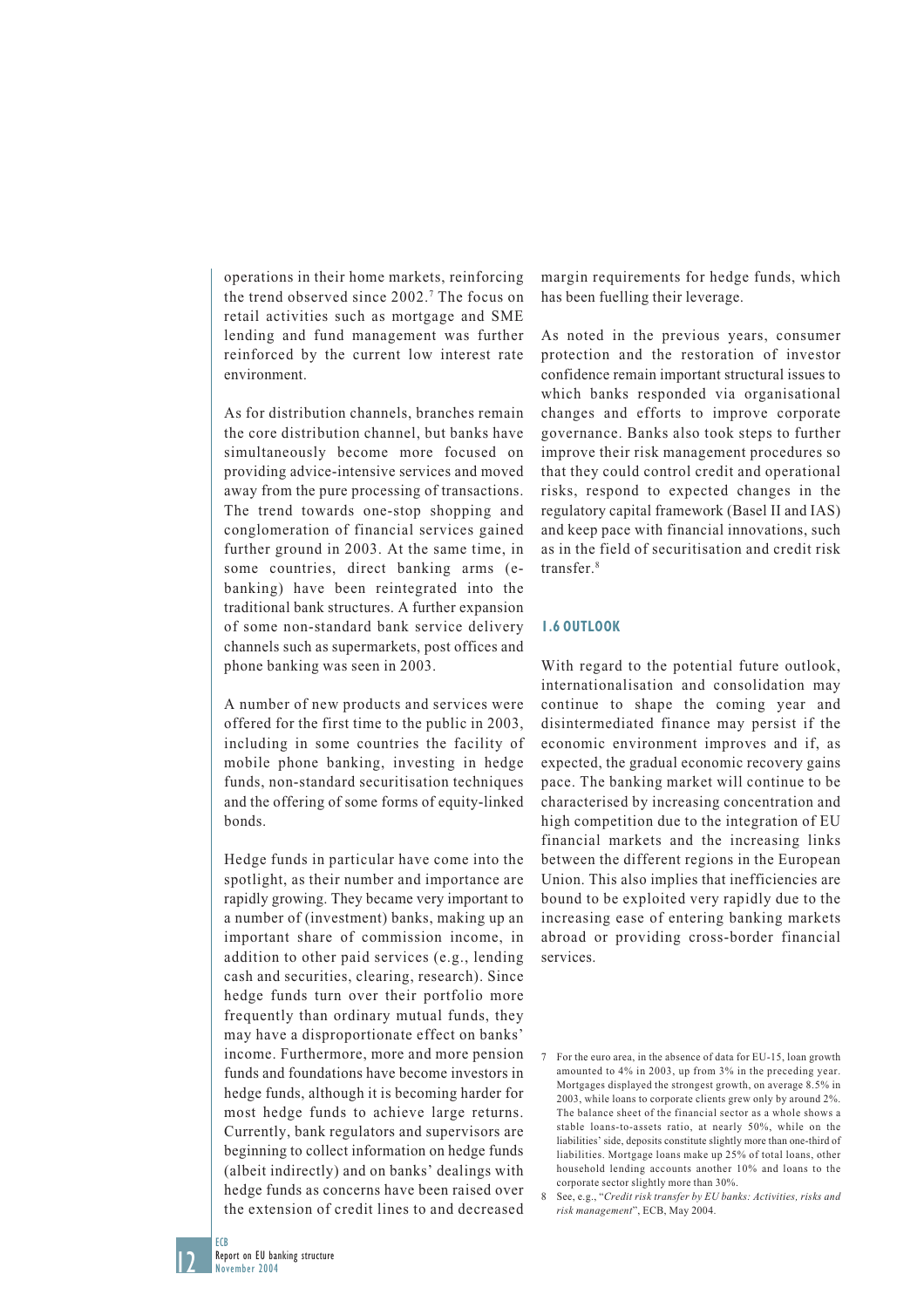# **2 BANKING STRUCTURES IN THE NEW MEMBER STATES IN 2003**

With the accession of the new member states to the European Union on 1 May 2004, there is a need for a detailed analysis of banking structures and developments in the ten new member states (NMS), especially since their banking sectors have experienced significant structural changes.

The objective of this chapter is to present an overview of the structure of the banking sector in the NMS in 2003 and show how it is integrated with the rest of the EU. A more extensive study of NMS banking structures will be published later on in the year.

### **2.1 THE EXTERNAL ENVIRONMENT**

The banking sector in the NMS operated under favourable economic conditions, with GDP growth rates of 2.6% in 2002 and 3.6% in 2003, compared with 1.0% and 0.8%, respectively, in the EU-15. Some NMS countries enjoyed even higher growth rates, such as the Baltic States with more than 7%. At the same time, inflation is on a downward path in all NMS, from more than 10% on average in 1997 to 2.8% in 2002 and 2.1% in 2003, which facilitated a decline in short- and long-term interest rates. NMS stock markets have also showed a strong performance since 2001, with nominal returns of about 15% in 2002 and 30% in 2003. These conditions gave rise to high lending growth and sound bank profitability in most NMS. On the other hand, these developments may pose certain risks to the banking sector. In particular, strong lending growth could entail higher credit defaults in the future, should the macroeconomic environment deteriorate. Also, the considerable amount of credit denominated in foreign currency could trigger higher defaults in the future, should the exchange rate depreciate significantly.

In recent years, changes in the supervisory structure have taken place in NMS. As outlined in ECB  $(2003)$ ,<sup>9</sup> the trend is towards a consolidation of the supervisory structures. Supervisory structures also vary less in the NMS than within the EU-15. Furthermore, most NMS have signed, or are in the midst of completing, memoranda of understanding (MoUs) with supervisory authorities from countries whose banks have a strong local presence in the respective domestic banking sector.

NMS banks are usually subject to the same corporate governance rules that apply to other (listed) firms. In most NMS countries, banking law includes additional principles of corporate governance, which often relate to adequacy of risk management and internal control systems, and fit and proper tests of board members.

Independent audit committees are mandatory in a few NMS countries and exist de facto in other NMS countries. Alternatively, audit functions are performed by the supervisory board. In all NMS except MT, which follows the Anglo-Saxon tradition, a two-tier (legal) governance structure, distinguishing between daily management and the supervision of management, is applied in the banking and corporate sector.

Deposit protection in NMS is arranged mostly as an explicit and compulsory scheme and was implemented between 1993 and 2003.<sup>10</sup> Generally, it covers deposits in local as well as in foreign currency. In most NMS, there is an element of co-insurance, as the cover is restricted to the lower of the maximum cover or a percentage (usually 90%) of the actual deposit amount. The level of the protection ranges between  $\epsilon$ 6,400 and  $\epsilon$ 25,000. For the countries that have a cover below the EU minimum of  $€20,000$ , transitional arrangements are in place so that they will reach the EU minimum by 2008. Except in SI, where the central bank runs the deposit insurance fund, and LV, where the supervisory authority manages the deposit insurance fund, all other NMS have a special



<sup>9</sup> See "*Developments in National Supervisory Structures*", ECB, June 2003.

<sup>10</sup> See Nenovsky and Dimitrova, *"Deposit Insurance during EU Accession"*, William Davidson Institute Working Paper 617, Michigan Business School, October 2003.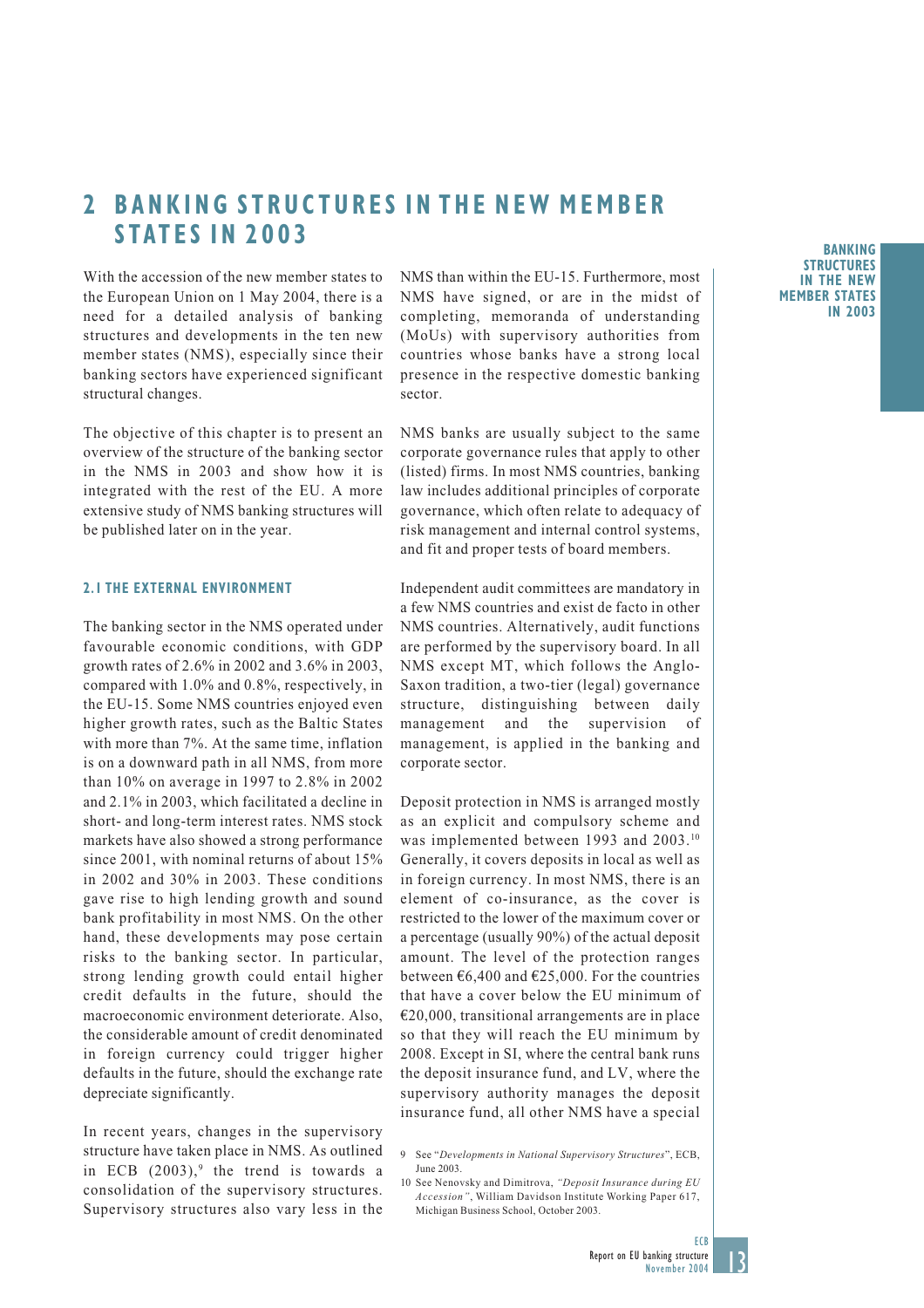body responsible for the management of the deposit insurance fund. Annual premiums range from 0.1% to 0.75% of insured deposits. Funding is completely private in four countries (CZ, LT, MT and SI) and funded with private and official means in the other countries.

### **2.2 MARKET STRUCTURE**

Bank privatisation programmes were fully completed in most NMS in 2002-2003, with the exception of PL, SI, and SK, where the process is however largely completed. As a result, state ownership in most NMS is now negligible.11 The value of bank assets that were privatised in 2002 and 2003 amounted to  $\epsilon$ 8.5 and nearly €4 billion, respectively. The largest part of privatisation took place in the mid-1990s, through M&A. In the period from 1998 to 2002, a large number of M&A deals were concluded involving foreign banks. The value of M&A deals, however, is very much below that registered in EU-15 countries (compare with section 1.2).

No major M&A deals were concluded in 2003. In HU, two savings banks merged and foreign banks acquired two commercial banks in 2003.



Source: Thomson Financial (SDC Platinum). 1) First half of 2004.

Note: Except for cross-border deals, NMS countries are viewed only as target. Value on the left-hand scale, number of deals on the right-hand scale.

Many NMS are characterised by a large number of very small institutions with assets below €0.5 billion (see Chart 10). In total, the NMS count 1,033 credit institutions, 32 less than in 2002, with total assets of around €350 billion. By EU-15 standards, $12$  banks in NMS are generally "small" in terms of asset size. The main category in terms of size is composed of institutions between  $\epsilon$ 1 and  $\epsilon$ 10 billion (see Chart 11). Only in CZ, HU, and PL are there a few larger institutions with assets between  $\epsilon$ 10 and €20 billion.

Looking at market shares, Chart 12 shows that the top 5 players account for more than 80% of banking sector assets in EE, CY, MT and LT. The market share of top-5 players (CR-5) is the lowest in HU and PL at around 52%. However, the latter still equals the average CR-5 in the EU-15, which shows that NMS banking markets are very concentrated.

Four countries characterise their banking sector as having a medium level of competition in the

- 11 In EE, LT and MT, no banks are state-owned. With the exception of PL (24%) and SI (19%), state ownership is below 5% in other NMS.
- 12 See *Banking stability in the EU*, ECB, November 2003, where large banks are defined as having total assets over €120 billion.



Source: ECB.

Note: Figure for CY excludes international banking units and cooperative credit institutions. For HU, PL and SI, cooperative banks are also included.

14

ECB c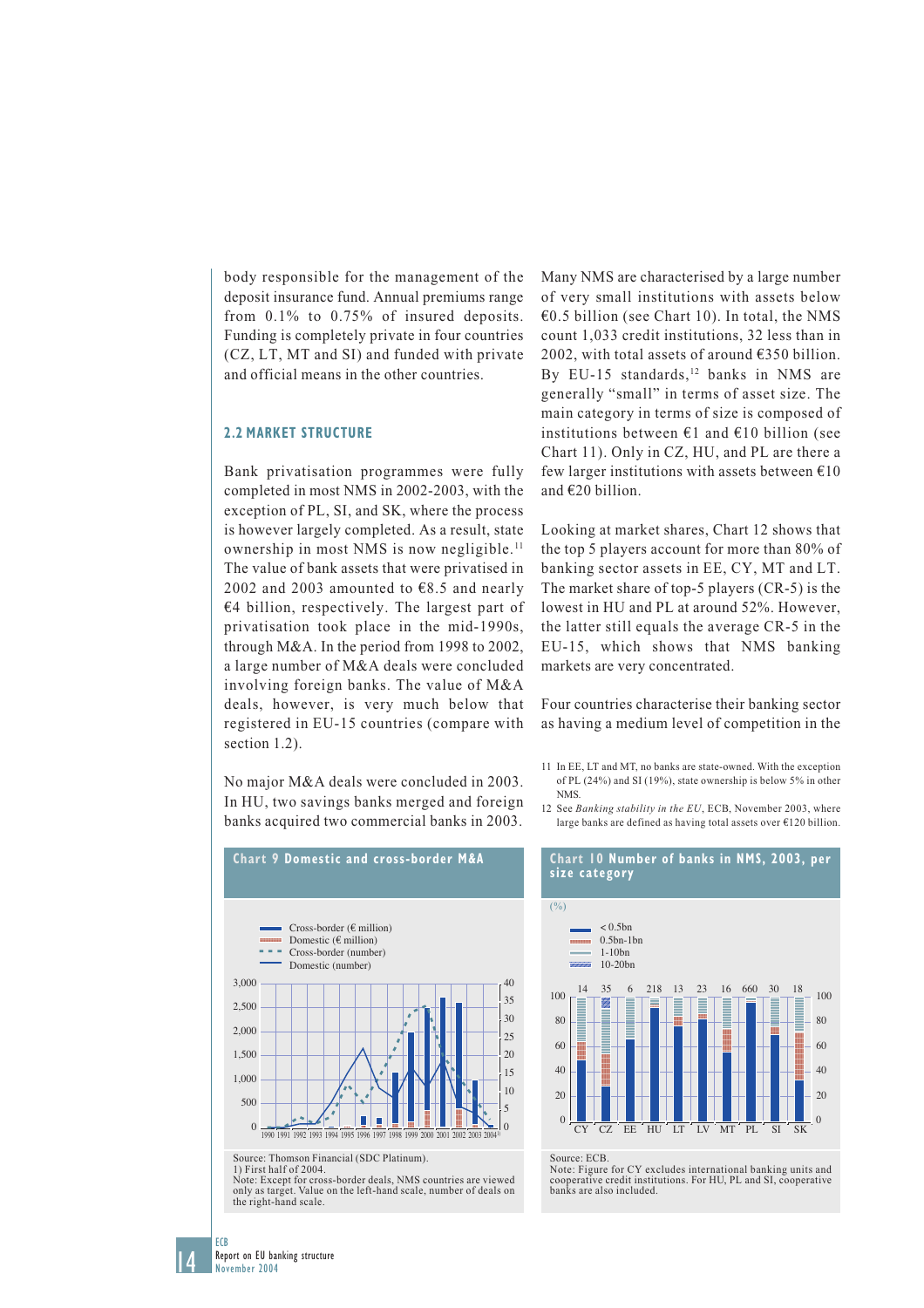

domestic banking market, while the other six countries prefer to call the competition level "strong". Many countries mention increased price competition and narrower margins as a feature of the strong competitive environment. Some countries also attribute the strong competition variously to deregulation; to the presence of foreign banks, which provides access to comparably cheaper funding from parent companies abroad; and, in one country, to an economic slowdown, which reduced banks' profits and increased competition for market share.

The number of banks listed on the stock exchange ranges from one or two to more than 10 in PL. These banks usually represent a major share of the banking sector assets. In most countries, the number of banks listed on the stock exchange is stable.

### **2.3 FOREIGN PRESENCE**

In many countries, foreign and mainly EU presence takes a prominent role in the local banking sector, as could be inferred already from the description of M&A activity in section 2.2. Chart 13 shows that on average nearly 70% of NMS banking assets are controlled by



foreign banks, against only 23% in the EU-15.13 Foreign presence is notably high, over 80%, in CZ, EE, HU, LT and SK. On the other end of the scale are CY and SI, where, respectively, less than 20% and 36% of the assets are held by foreign banks.

Foreign ownership has a significant influence on banking operations and management. Not only does it influence the composition of the local banks' senior management, it also makes the decision-making process heavily reliant on foreign influence, especially in strategic management. IT and risk management systems are often integrated with the foreign parent bank and audit standards are also usually adopted from the parent.

In general, foreign ownership has a positive impact on the reputation, risk profile and risk management of local banks, as well as on the stability of the NMS financial system. However, foreign banks' expectations about local bank profitability may be too high, which could induce them to compete aggressively on the local market. It may also entail capital flows in the form of repatriation of profits. Also from

13 See *Mergers and acquisitions involving the EU banking industry: Facts and implications*, ECB, December 2000.

### **BANKING STRUCTURES IN THE NEW MEMBER STATES IN 2003**

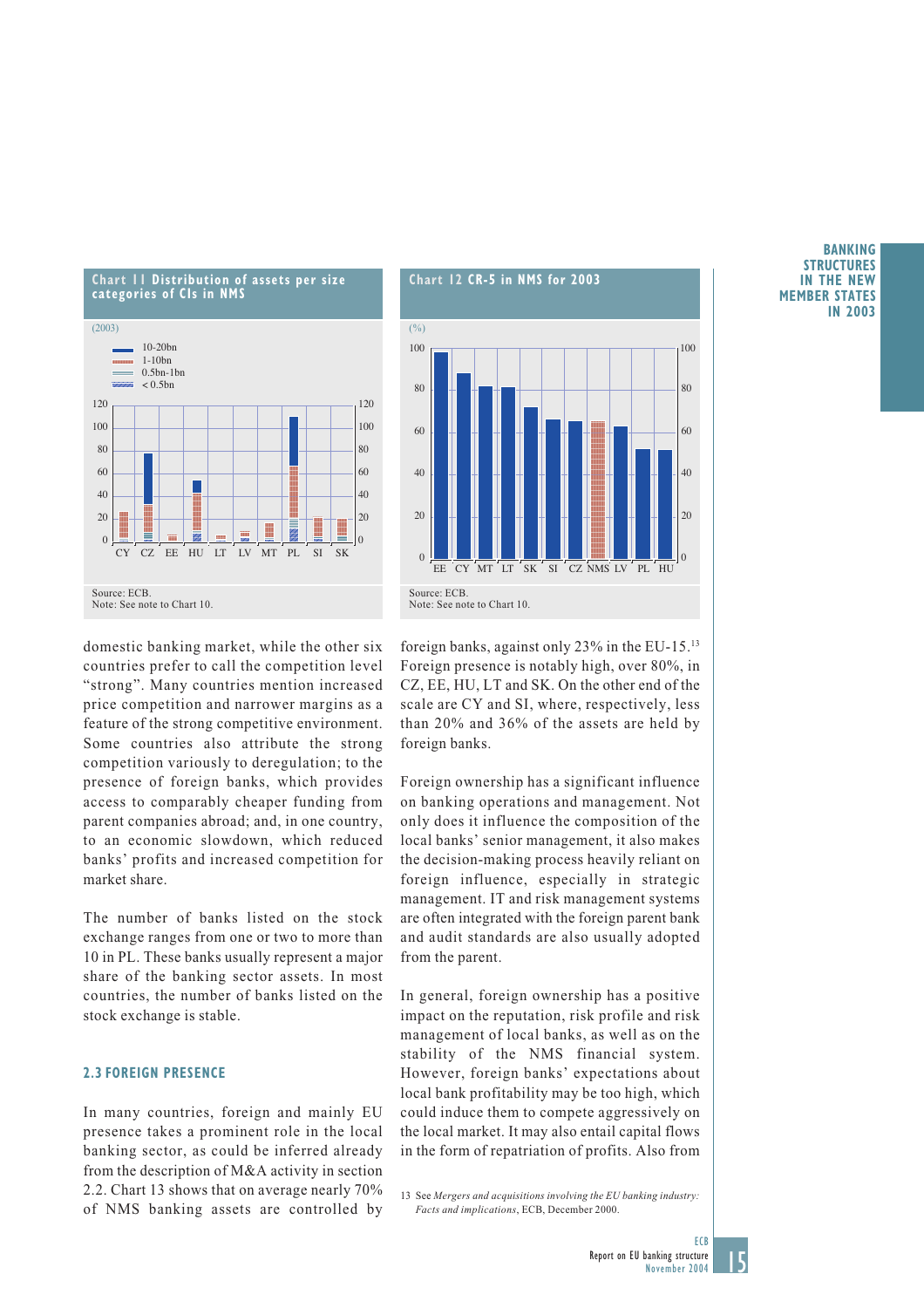

the regulatory and supervisory perspective, cross-border groups active in NMS may present a number of challenges.

Generally, the NMS banks have little or no<sup>14</sup> presence abroad, except for HU and EE, where banks have a more significant foreign presence. The limited presence abroad usually occurs via branches in neighbouring regions.

### **2.4 PRODUCTS AND DISTRIBUTION CHANNELS**

In many NMS, it is mainly household (mortgage) lending that is the fastest growing. On average, domestic lending in NMS grew at nearly 20% per year between 2000 and 2003. Also, deposits showed a high growth rate in NMS, on average more than 25%. In some countries, however, there are concerns that the rapid growth of lending is outpacing the growth of deposit volumes, which ultimately could lead to funding problems for the banking sector.

In different countries the rapid growth rate of loans – new loans as well as refinancing – has been associated with an environment of decreasing interest rates, a favourable economic situation, and the low leverage of local firms

and households. Country-specific issues have also played a role; e.g., the increased price competition after interest rate liberalisation, pension reforms and the availability of foreigncurrency loans and deposits.

Financial services which are relatively new to the respective countries have been growing quickly; e.g., loans linked to insurance, ebanking and mobile phone banking, equitylinked deposits, asset and investment management services, retirement planning products, mortgage bonds for households and mutual funds.

Branches are the most important distribution channel for banks in NMS, as is the case in the EU-15. In terms of branch network density, there are substantial differences among the NMS and compared with the EU-15. In LT and LV, for example, there are on average less than 10 branches per 100,000 inhabitants, whereas in CY and SI, there are more than 60. The average number of branches per 100,000 inhabitants in the NMS (around 15) is considerably lower than in the EU-15 countries (around 50).

The importance of branches may decrease in the future, as cash dispensers and ATMs become more widely available and internet accounts become more widespread. On the other hand, internet banking seems to be growing in importance in all NMS and it is already very important in a few countries, such as EE and LV. Other intermediaries, such as credit intermediaries, savings and post office institutions, play an important role in some countries, such as HU, LV, PL and SI.

#### **2.5 FINANCIAL STRUCTURE AND PERFORMANCE**

**Financial and economic development.** Looking at the ratio of bank credit as a percentage of GDP against the GDP per capita,

16

**FCB** 

<sup>14</sup> CY, CZ, PL and SI banks have some equity participations in foreign banks. Furthermore, CZ, MT, PL, LV and SI banks have a limited presence abroad via representative offices.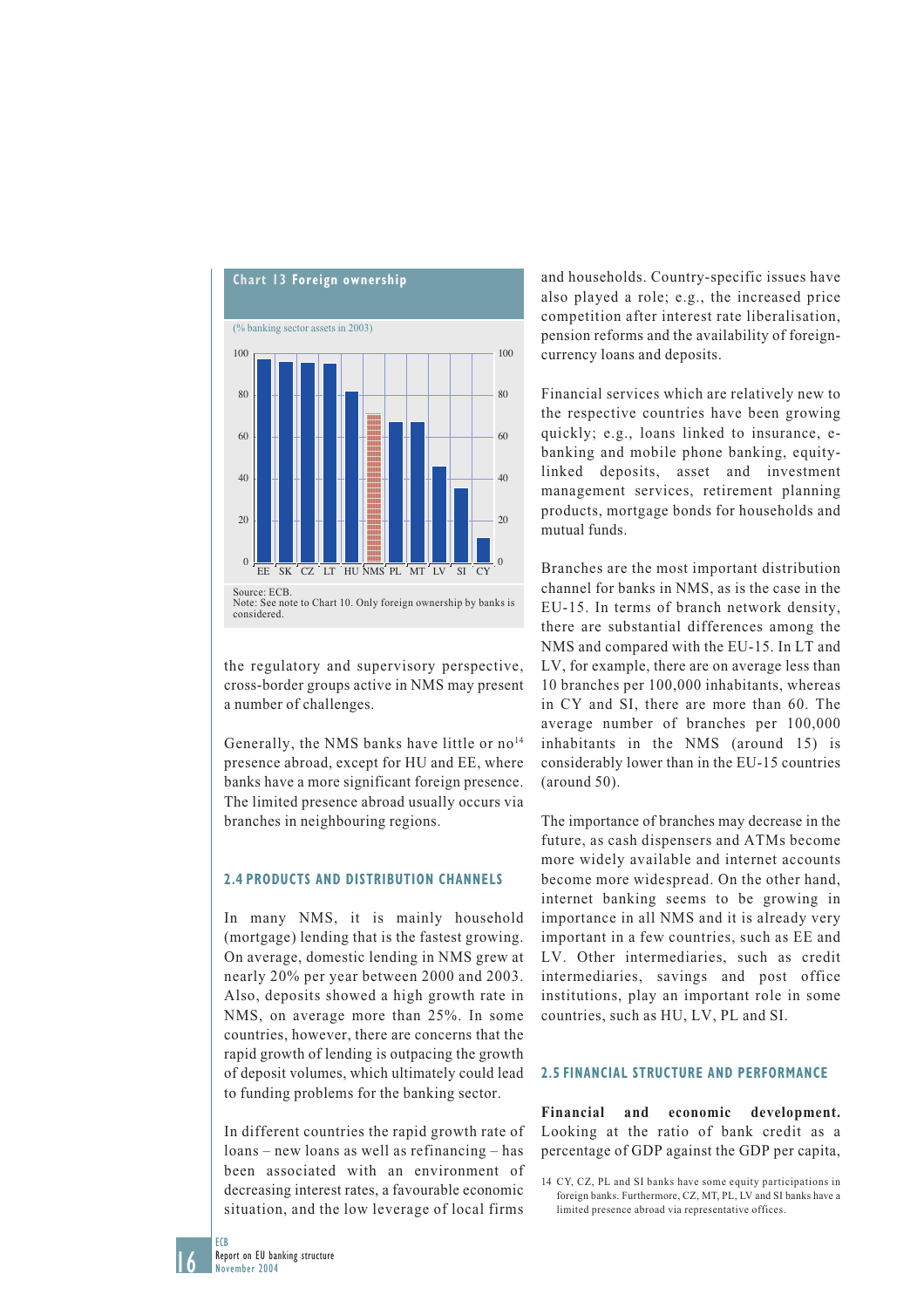

### **Chart 15 NPL and LLP in 2003**



a significant degree of catching up remains for the NMS compared with EU-15 countries. Chart 14 shows that all NMS countries except CY, MT and SI have a level of GDP per capita below the EU-15, as well as a substantially lower ratio of domestic credit in percent of GDP, compared with the EU-15 countries.

**Asset quality.** NMS banks have different levels of non-performing loans (NPL) and loan loss provisions (LLP), mainly due to differences in domestic accounting principles, which makes a comparison difficult. The level of NPL as a percentage of total assets varies between 0.9% and 10.9% (Chart 15). Likewise, the level of LLP as a percentage of total loans varies between 0.5% and 15.4%. A general observation, however, is that provisioning and NPL levels decreased in 2003.

In most NMS, the low interest rate environment and favourable economic climate both enabled most debtors to pay off their loans as expected and increased banks' capital positions. In addition, in some countries, structural changes occurred, such as the transfer of NPL to a special bailout company, changes in government subsidies and new directives on credit risk management.

**Profitability.** Many countries reported a significant growth of banking profits in 2003, although interest margins have been narrowing steadily (see Chart 16).

More generally, cost cutting, through a reduction of staff and bank branches, and strict cost control were factors contributing to profit sustainability and efficiency in some NMS (see also Chart 17). NMS banks are focusing on improving efficiency, either by reducing costs or increasing charges for services.

**Solvency.** Capital buffers are ample in most NMS banks, although there are large country differences in levels and in regulatory minima (see Chart 17). In part, a higher capital adequacy ratio is deemed necessary in some small countries which have limited diversification opportunities, high levels of NPL and heavy reliance on real estate as collateral – which is, according to some observers, subject to potential large price swings. Solvency ratios are stable in most NMS thanks to a strengthening of the capital base, the issuance of subordinated debt or increases in (retained) profits. In some countries, solvency ratios declined compared with 2002 for various reasons, including higher credit risk requirements.

### **BANKING STRUCTURES IN THE NEW MEMBER STATES IN 2003**

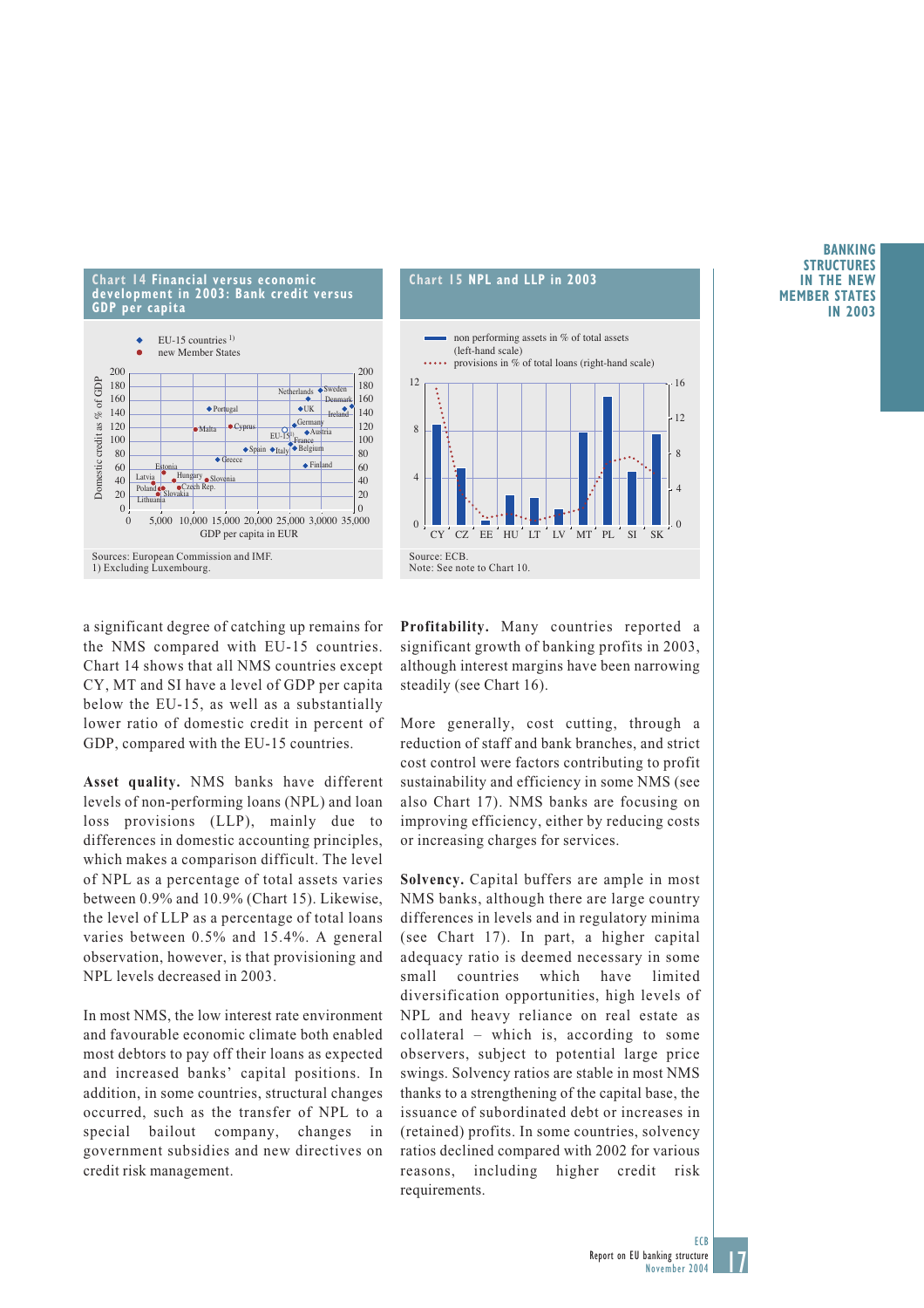

average lending and deposit rate. For CY and MT, the lending rate refers to central bank lending rate. Figures are countryweighted with lending and deposit volumes.

### **2.6 CONCLUSION**

The economic environment in which banks in NMS operate continues to be characterised by favourable conditions. This contributed to the positive developments observed in most NMS banking sectors. While price competition has become more intense over the past few years, profits have increased and solvency ratios have remained firm.

NMS banks are confronted with several challenges. In the first place, many NMS are still undergoing rapid (technological) changes, which may have an impact on risk measurement and management systems. Second, foreign ownership has a large influence on banks' operations and activities in many NMS. While generally positive, it may raise specific issues in times of stress. Third, NMS banks will have to keep a firm control on balance sheets and asset growth, as they may reach limits on the funding side or be faced with (negative) shocks on the asset side, e.g., if the exchange rate depreciates and causes a deterioration in foreign-currency denominated loans. Finally, in terms of the institutional setting, some NMS still have to transpose certain aspects of EU



Banking Directives into their local legislation and have obtained a grace period during which they can do so.

18

**FCB**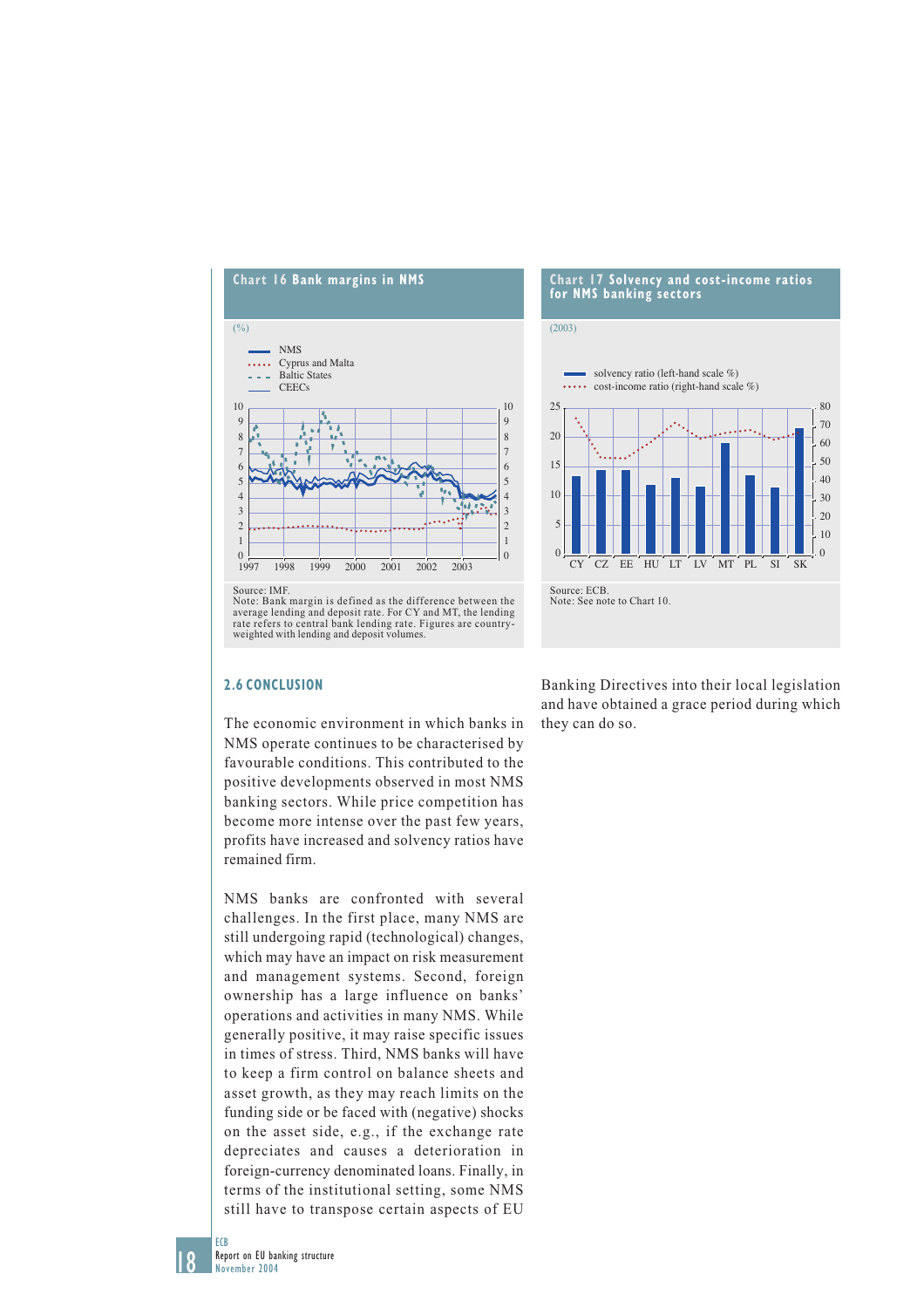# **3 EU BANKS' STRATEGIES AND STRATEGIC DEVELOPMENTS**

This chapter analyses the results of a survey conducted in the first quarter of 2004 on a sample of 103 banks across the European Union.<sup>15</sup> The aim of the survey was to determine what EU banks saw as major risks for the year ahead. It also asked them to describe their medium-term strategic targets and the strategic changes they expected to face or implement over the coming years. The remainder describes the results of this survey, focusing mostly on the strategic part, and draws some implications with respect to likely structural changes for the EU banking sector.

### **3.1 STRATEGIC RISKS AND OTHER SOURCES OF RISK FOR 2004**

Banks that took part in the survey were asked to determine the importance of five sources of risk for their institution over the coming year (i.e., first quarter 2004-first quarter 2005), by ranking them from low to high on a scale from 1 (very low) to 5 (very high).<sup>16</sup> These sources of risk were (i) macroeconomic developments, (ii) financial markets, (iii) banking sector developments, (iv) strategic risks related to

**Chart 18 Relative importance of sources of**

changes affecting the individual institution, and (v) regulatory developments.

Chart 18 presents the distribution of the banks' scores for the different broad sources of risk on the scale from 1 to 5, as a percentage of the total replies for each score. If more banks consider a source of risk as very important, then this will be reflected in a relatively larger bar within the score 5, which is the "very important" score. Similarly, if many banks consider a risk as relatively unimportant, this will be reflected in a larger bar within the score 1, which is a "very low importance" score. The results for all countries are further disaggregated into EU-15 banks (Chart 19) and NMS banks (Chart 20).

Most EU banks seem to attach relatively less importance to strategic risks and relatively more importance to macroeconomic risks. The

- 15 More specifically, it concerns 58 banks from fourteen of the EU-15 countries and 45 banks from the ten NMS. There are some differences in sampling characteristics between the two groups. For example, the EU-15 sample counted more "large" banks than the NMS (i.e., assets above €120 billion). Relatively more NMS banks were mainly domestically orientated and a larger fraction was foreign-owned, compared with EU-15 banks.
- 16 This means they had to determine which source of risk was the most important, which was the second most important, etc.



Source: ECB.

Note: The chart shows the distribution of the broad sources of risks by respondent banks, expressed as a percentage of all answers for each score, ranging from 1 (very low importance) to 5 (very high importance).

#### **Chart 19 Relative importance of sources of risk for EU-15 banks**



#### **EU BANKS' STRATEGIES AND STRATEGIC DEVELOPMENTS**

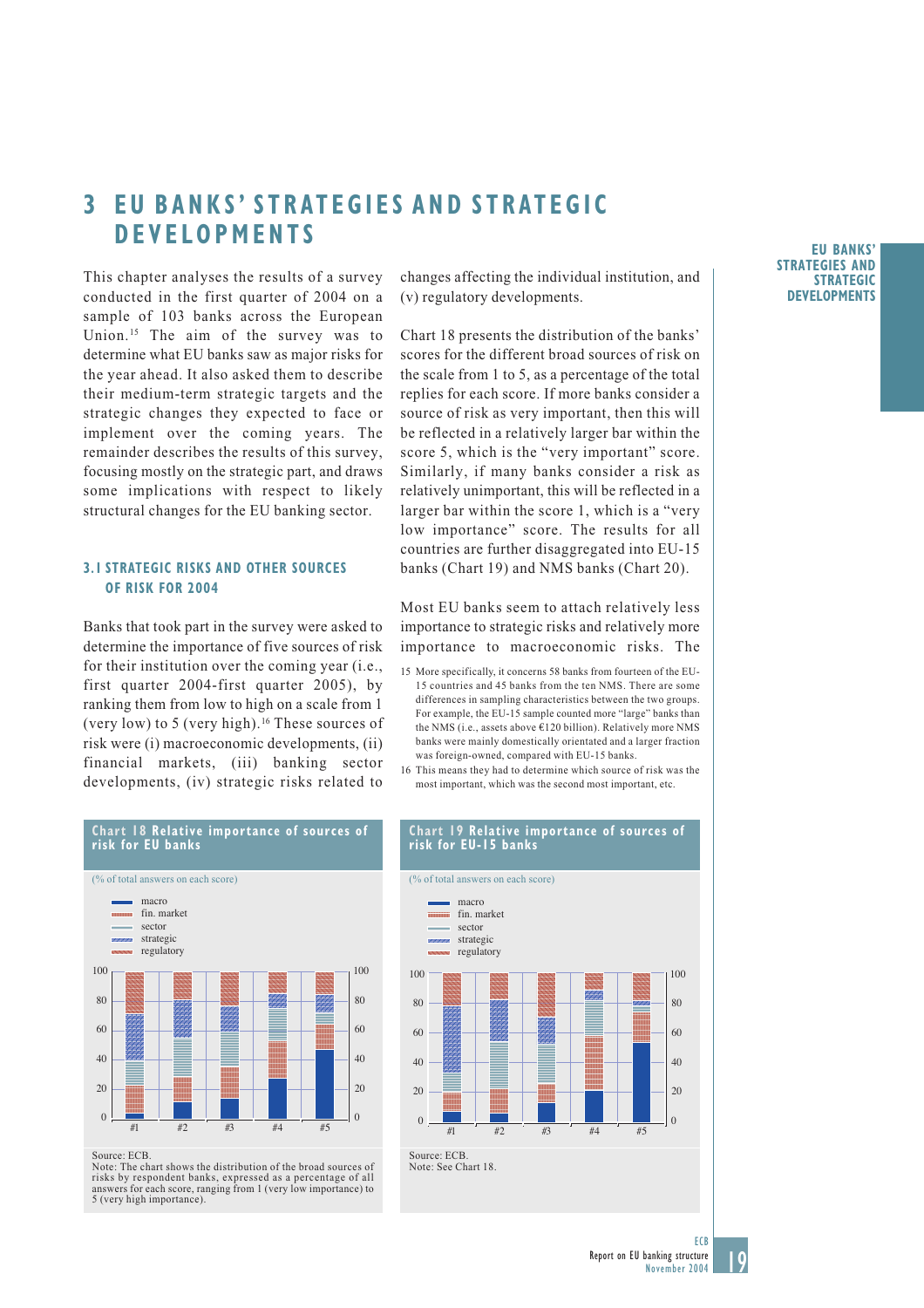



former's relatively low scores may reflect the high degree of stability and continuity of strategies in the EU banking sector. In a sense, it is also natural from a bank's perspective to assume that the major risks are situated in the external operating environment, which can cause major credit and trading losses. However, strategic risk can be far greater than operational risk and may affect the long-term performance of banks. It relates to fundamental choices as to which markets to participate in, how to compete in those markets and the impact of those choices on its true risk profile.17

There also appear to be some differences between the EU-15 and NMS banks regarding the importance of strategic risks (see Chart 19 and Chart 20). Less than 10% of EU-15 banks attach high importance to strategic risks (scores 4 or 5), against one-third of NMS banks, which may be due to the fact that more banks in the latter are foreign-owned, relatively small and active in a rapidly developing environment.

Foreign ownership creates a strategic dependency on the foreign parent company and perhaps restricts the development of an

independent strategy. This may in turn increase the risk of changes in the strategic course at the local level or make local banks more concerned with fulfilling short-term goals.

In addition, NMS countries are still undergoing deep structural changes (e.g., economic reform, privatisation, foreign bank entry) and NMS banks are developing rapidly (e.g., need to improve risk management, corporate governance, etc.). This may also make strategic planning more difficult and pose challenges to the bank management, especially since the number of experienced and trained banking experts is relatively low in some NMS.

Further analysis shows that most banks relate strategic risks for the coming year to the need to increase operational performance and the fear of not being able to do so (see Chart 21). Furthermore, some banks mention that their shareholders and/or foreign owners impose high profit expectations, which are hard to meet on a continuous basis.

20

**FCB** 

<sup>17</sup> See, e.g., M. Jenkins, *The drivers of risk*, Risk Magazine, August 2004.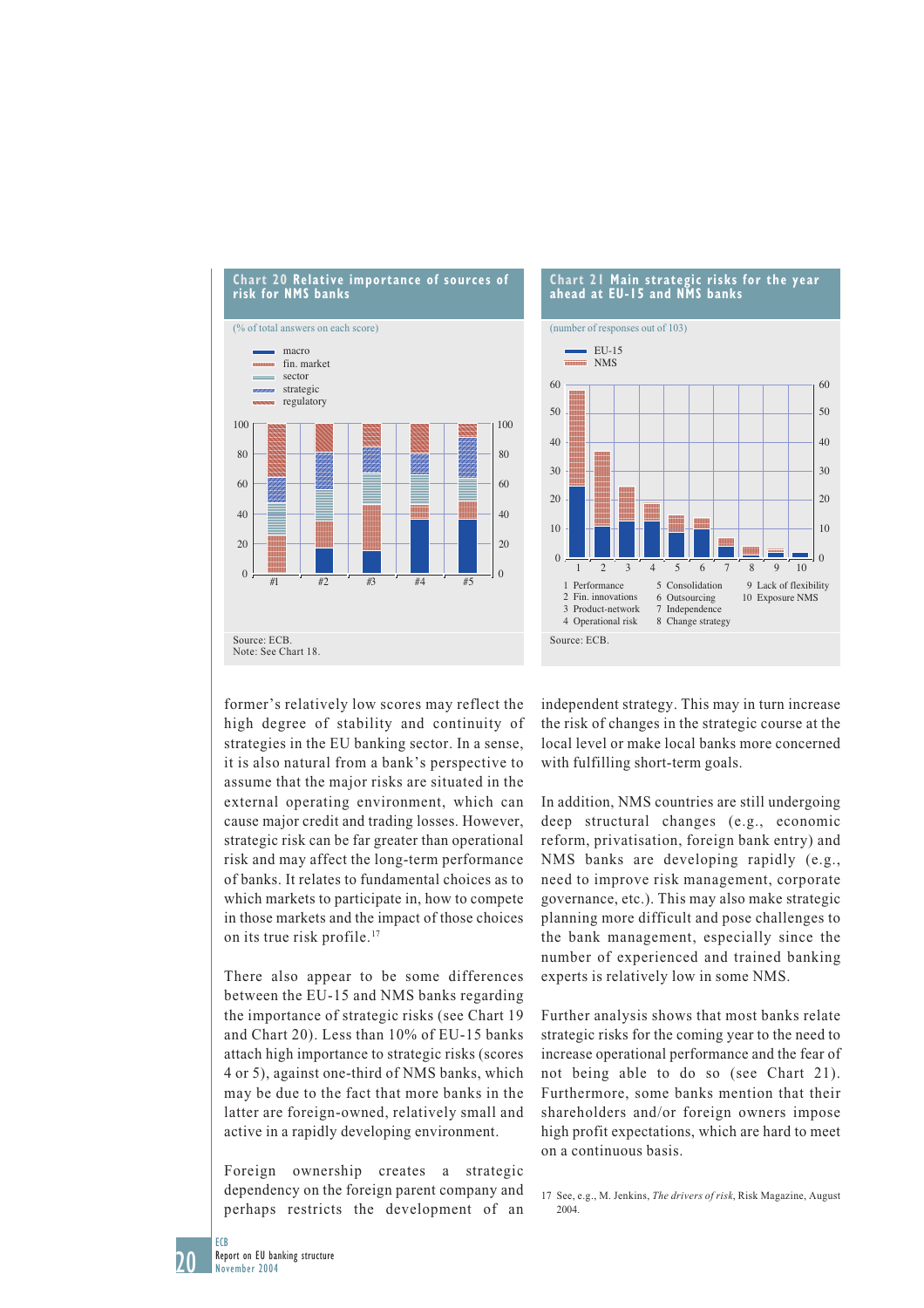Financial and technological innovations, including risk management, also pose some strategic risks for the coming year, especially at NMS banks. This may be due to the fact that they have to implement advanced risk modelling and management techniques, as well as start dealing in new types of financial assets with which they have so far had relatively little experience. Similarly, operational risks are seen as important by some banks, mainly from the EU-15. This highlights the risk of a breakdown of the internal control system or an inability of the risk management system to deal with the growth of the institution, possibly damaging the image and risk profile of the bank. A significant number of banks also see strategic risks stemming from a desire to expand the product range and optimise the distribution network. Mainly, this reflects banks' desire to diversify, reduce dependency on interest income and overcome the erosion of margin income. Outsourcing and other types of strategic alliances are also seen as strategic risks by a number of banks.

A small but significant number of banks, from both the EU-15 and NMS, see strategic risks attached to consolidation. This reflects both a concern about the high price of M&As (direct and indirect costs) and risks related to planned (international) expansion. Banks from the EU-15 – both small domestically orientated and large international banks – seem particularly concerned about the high price to pay for consolidation. An equal number of mainly small (NMS) banks see strategic risks related to a planned or ongoing expansion (abroad). Related to this is the uncertainty of some, primarily small, banks about whether or not to stay independent in a banking environment where size becomes more and more important.

### **3.2 MEDIUM-TERM STRATEGIES**

Respondent banks were asked what they currently saw as their three main medium-term strategic targets and which strategic changes – if any – they expected to face or implement over

the coming years. This section summarises the answers received from individual banks, distinguishing between EU-15 and NMS. Strategic targets were ranked according to their importance in terms of number of responses. It should be noted that these strategic targets are sometimes highly interdependent. For example, consolidation and growth may necessitate a reorganisation of the branch network or pose managerial or risk management challenges; a stronger domestic or international position may not be possible without compromising profitability; an increased focus on specific customer segments may imply less scope for diversification.

## **3.2.1 CURRENT STRATEGIC TARGETS**

From the answers, it is evident that the main strategic target is performance (see Chart 22). This is consistent with the results from the above section on sources of risk. More than half of the banks include improving performance, through actions to either increase profits, cut costs, better allocate capital or increase efficiency, as one of their current strategic targets.



#### **EU BANKS' STRATEGIES AND STRATEGIC DEVELOPMENTS**

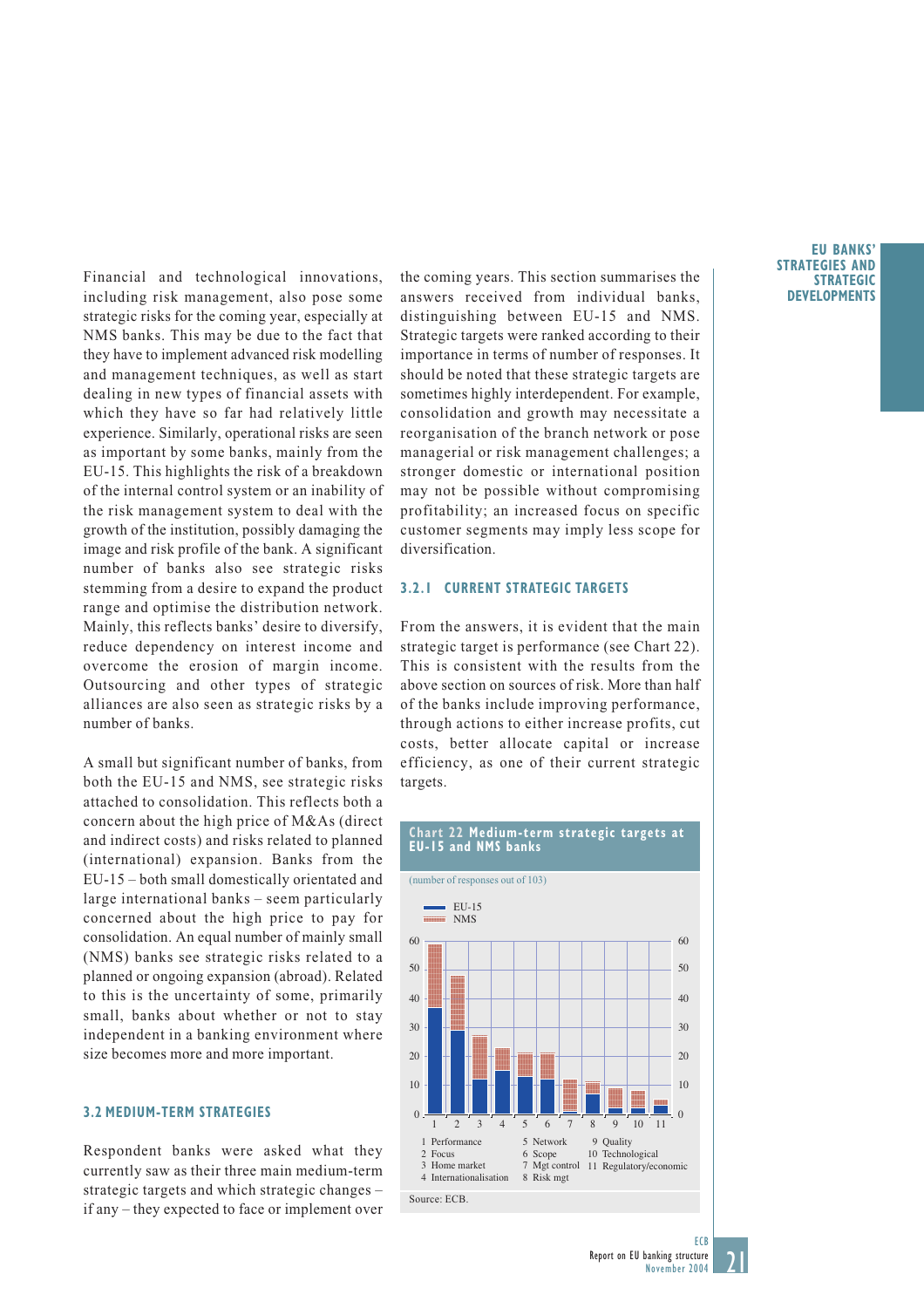Another main strategic target is the increasing focus on specific customer segments -in retail banking (e.g., bancassurance or increase of one-stop shopping), investment/corporate banking, or asset management. These two strategies often go hand in hand. More than 20 banks are targeting simultaneously a higher performance and a focus on specific customer segments.

Strengthening the bank's position as an important market player is also common in many banks' medium-term strategies. If one adds the domestic and international components of position strengthening, slightly less than half of the banks seem to be involved in trying to maintain or increase their market share.

Adapting the organisation structure and distribution channels (e.g., via outsourcing, divesting, restructuring, finding alternative distribution channels) and diversification into new business lines seem to be part of the strategic goals at about 20% of the banks.

More specific to some institutions are issues such as changes in corporate governance, risk management capacity building, improving or maintaining service quality, and adapting to regulatory and economic changes.

Furthermore, it can be noted that these strategic targets do not differ very much between EU-15 and NMS banks. Only the improvement of performance seems relatively more prevalent in EU-15 banks, while developing appropriate corporate governance structures and quality of services is more of a strategic issue for NMS banks. These differences may be attributed to differences in the economic environment, as low growth in the EU-15 led banks to look for ways to improve performance, whereas NMS banks were confronted with a different set of challenges, including a fear of losing market share, increased competition, and a focus on the booming local market. Specific factors also affected NMS banks' strategies. These included privatisation and increased foreign presence, which forces them to increase the quality of

#### **Chart 23 Expected changes in strategic targets at EU-15 and NMS banks**



services, improve their corporate governance rules, develop risk management, etc.

### **3.2.2 EXPECTED STRATEGIC CHANGES**

Over the medium term, some changes in strategic targets are visible. Chart 23 shows that most strategic issues remain important in the future, but the two major issues that banks are targeting in their current strategy, performance and focus, receive lower overall importance. The chart also suggests that strategic targets become more dispersed as a smaller number of banks adopt a similar strategy.

Further analysis shows that most banks that identified performance enhancement or customer focus as part of their current strategy perceive new targets, mainly in the area of domestic and international consolidation, changes in organisational structure, and responding to regulatory changes. This may be explained by the fact that these banks are confident in the measures currently underway to maintain or increase shareholder value, and by their belief of having an adequate customer focus. More generally, the detailed evidence suggests that many banks are adjusting their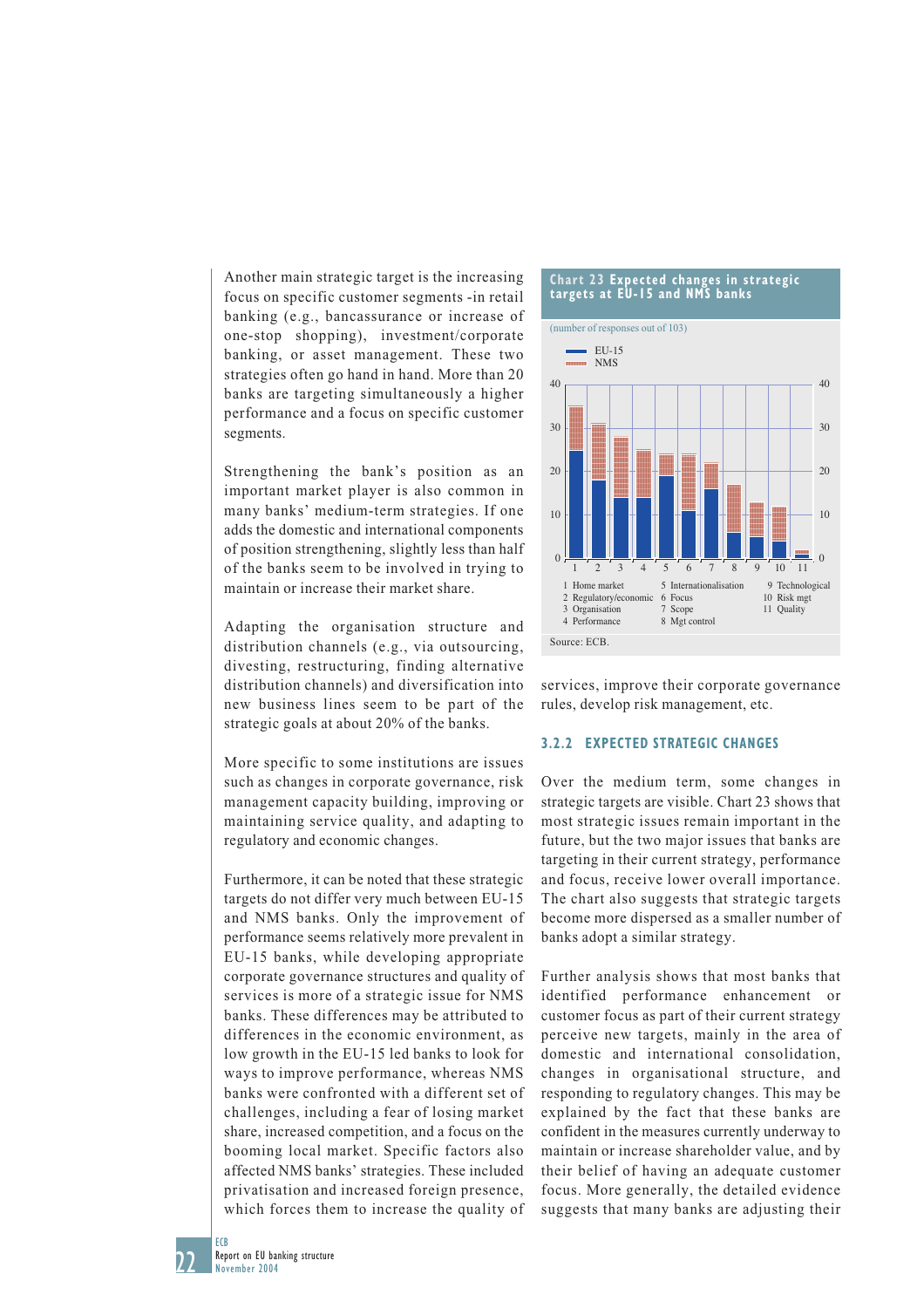medium-term strategic targets. In general, less than one-third of the banks see a need for follow-up on current strategic targets.

Over the medium term, 35 of the banks that participated in the survey listed consolidation of their home market positions as their main goal. However, this was more true for EU-15 than for NMS banks, possibly because NMS markets are more concentrated (see section 2.2). Weaker economic growth perspectives may also play a role. Reaching a sizeable scale, either domestically or internationally, will become the main strategic concern for more than half of the banks surveyed. This is relatively more true for large banks, although a great number of small banks are also increasingly seeking an international presence.

In second instance, one-third of the banks see adapting to regulatory changes as a main challenge over the coming years. This is due to the expected increase in compliance costs and organisational changes due to new regulation, in particular Basel-II (capital adequacy standards) and changes in international accounting standards (such as the introduction of fair value accounting).

Furthermore, around 30 banks seem to be considering some organisational changes over the coming years, which may be attributed to the rapid pace of consolidation taking place (see Chapter 1). Some banks also mentioned that they are considering divesting current shareholdings or breaking up alliances, others see value in outsourcing or trying to find additional distribution channels to sell (new) banking products.

Over the medium term, fewer banks deem it necessary to continue concentrating on improving performance, compared with the evidence in section 3.2.1. This may be due to their confidence in the measures currently under way to maintain or increase shareholder value. Similarly, fewer banks seem worried about whether they are correctly focusing on retail or wholesale banking, perhaps because many

banks have already decided on their future focus (see above discussion and Chart 22). However, a number of banks are still considering changing scope further by offering different types of products to their existing customers.

Medium-term strategic changes in corporate governance and management control, risk management, technological innovations, and quality-care are specific to a small number of banks, and more so in NMS. This suggests that most banks are comfortable with their existing management (control) structures and technologies, and also that a smaller number of banks, particularly in NMS, are planning to catch up with higher standards. As mentioned before, these differences may be attributed to the recent restructuring and privatisation of many NMS banks, whereas the domestic economic slowdown is forcing many EU-15 banks to focus more on performance-enhancing measures and growth.

## **3.3 IMPLICATIONS FOR THE EU BANKING SECTOR STRUCTURES**

The above results show that, in the short run, most EU banks are primarily concerned with risks stemming from the macroeconomic environment. However, strategic risks are also likely to be an important source of risk to banks, as is the case especially in NMS. Some studies argue that strategic risks should be at the top of the agenda. In this sense, it is reassuring that EU banks seem ready to take the necessary strategic actions to maintain adequate profitability and solvency levels, by deciding where, when and how to invest the institution's money.

The results from this survey seem to point towards the potential for further consolidation in the EU banking sector, which may well accelerate in the near future. This may take the form of domestic M&A among banks and crosssectoral consolidation, e.g., between banks and insurance companies or securities firms.

#### **EU BANKS' STRATEGIES AND STRATEGIC DEVELOPMENTS**

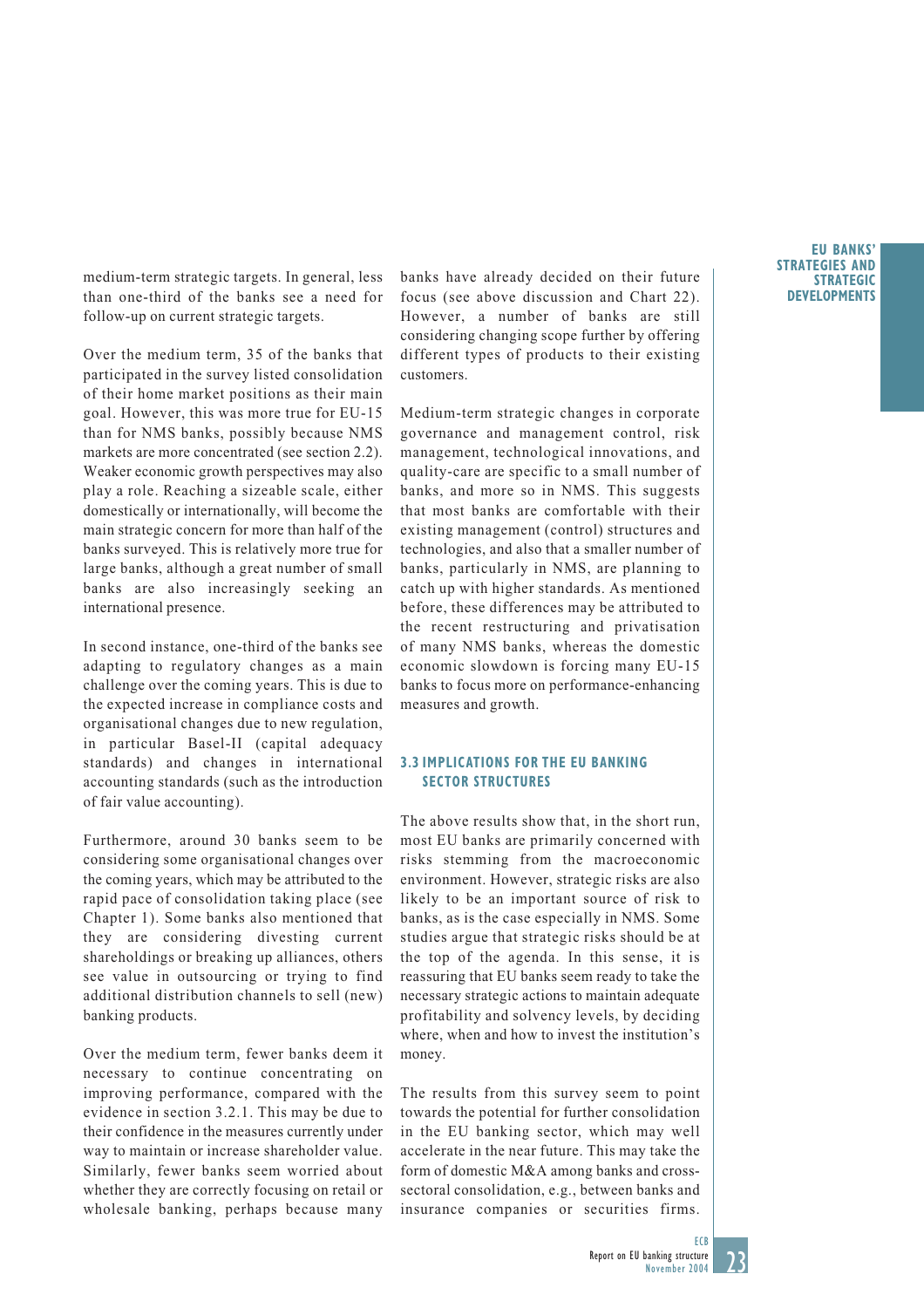International consolidation, as described in Chapter 1 and 2, is also a possibility. This could augment already tense competitive conditions and increase EU banking sector concentration – which is already quite high in many of the smaller countries.

NMS banks seem to be rapidly converging towards the rest of the EU banking sector in terms of risk assessment and strategies. This follows from their countries' fast financial development, high economic growth and large foreign presence, which leads to a transfer of skills and catching-up of banks with their counterparts in the EU-15.

Over the medium term, banks expect regulatory changes and changes in the economic environment to have a significant impact. This calls for a careful consideration and planning of any regulatory reforms that may significantly affect the EU banking sector, as well as a constant dialogue between supervisory authorities and banks.

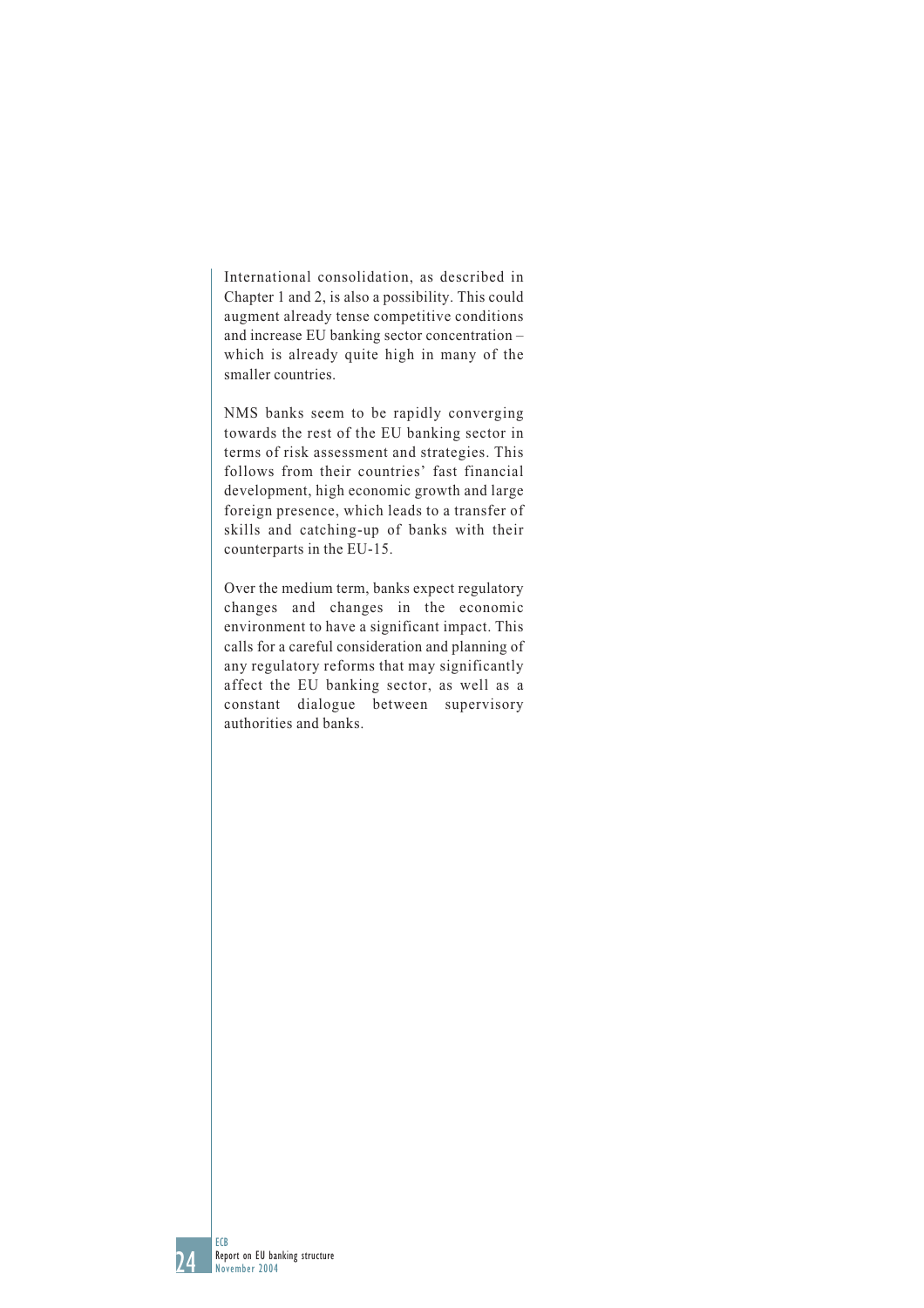# **4 OUTSOURCING IN THE EU BANKING SECTOR**

This chapter looks in detail at outsourcing patterns in the EU banking sector, and relies on a March-April 2004 survey of 82 individual banks from nineteen EU countries and the aggregated answers from five supervisory authorities.18 It also addresses authorities' concerns about banks' outsourcing behaviour that emerged from a separate questioning of the supervisory authorities.

### **4.1 WHAT IS OUTSOURCING?**

For the purpose of the survey, outsourcing is defined as the supply to a credit institution by another entity of services and facilities that form part of the business processes that are necessary for the provision of banking or other financial services. A specific feature of outsourcing is that the direct control over these operations is shifted to the external service provider, which can be an intra-group company, an independent third party or a joint venture with an independent third party.

From this definition it is clear that the outsourcing envisaged in this survey covers the core activities of banks, as well as activities supporting this core business. Peripheral functions, not at all related to the provision of financial services (e.g., cleaning, catering), are not considered.

Furthermore, a distinction can be made between the outsourcing of activities and processes. In the former case, only parts -individual activities- of a whole process are outsourced, such as the printing of account statements, whereas in the latter case the whole business process -consisting of a set of activities- is outsourced; e.g., the entire management of customer accounts.

### **4.2 PERSPECTIVE OF EU BANKS**

This section describes the experience of EU banks that took part in the survey on outsourcing. It first looks at the relevance of the phenomenon, before depicting business models used and activities subject to outsourcing, and then describes the motives banks have cited. Finally, it expresses banks' opinions on the risks of outsourcing and what banks do to mitigate these risks.

### **4.2.1 RELEVANCE OF OUTSOURCING**

Outsourcing has become a widespread phenomenon in Europe's corporate sector. A recent survey by UNCTAD showed that nearly half of Europe's top-500 companies have undertaken outsourcing of some kind or plan more in coming years.<sup>19</sup> It also showed that financial services stood out in terms of size of the projects mentioned.

Since the 1970s, banks have outsourced quasiclerical activities, such as printing and storage of data. In the 1980s and 1990s, outsourcing of information services gathered pace due to the rapid developments in the information technology sector. Currently, more strategic areas are also becoming subject to outsourcing. Another trend that has received wide attention recently is offshore outsourcing, which is outsourcing beyond national borders.20

Experience has shown that firms in the EU increasingly specialise in a limited number of core activities, determined by their core competencies, while they externalise the non-core tasks. Outsourcing was adopted somewhat later by the banking sector, but as attention turned increasingly to efficiency and the need to focus on core businesses and as transaction costs started to drop (i.e., outsourcing service providers were able to reduce costs), banks started to outsource a growing share of their activities.<sup>21</sup>

- 18 The survey was conducted in the enlarged European Union by the authorities represented in the BSC. One country did not provide answers. Each Member State was asked to survey a maximum of five banks. Banks were selected to reflect both large and small banks, without prejudice to the importance and role of outsourcing in their organisation.
- 19 *Service offshoring in Europe*, UNCTAD and Roland Berger Strategy Consultants, June 2004.
- 20 "*Outsourcing in financial services*", Joint Forum, August 2004. 21 See *Banking behind the scenes*, The McKinsey Quarterly (2002), for a review of the outsourcing behaviour of over 30 institutions in Western Europe for 11 specific ICT-related and operations services. The study finds that the market for outsourcing in European banking is large and rapidly expanding.

**OUTSOURCING IN THE EU BANKING SECTOR**

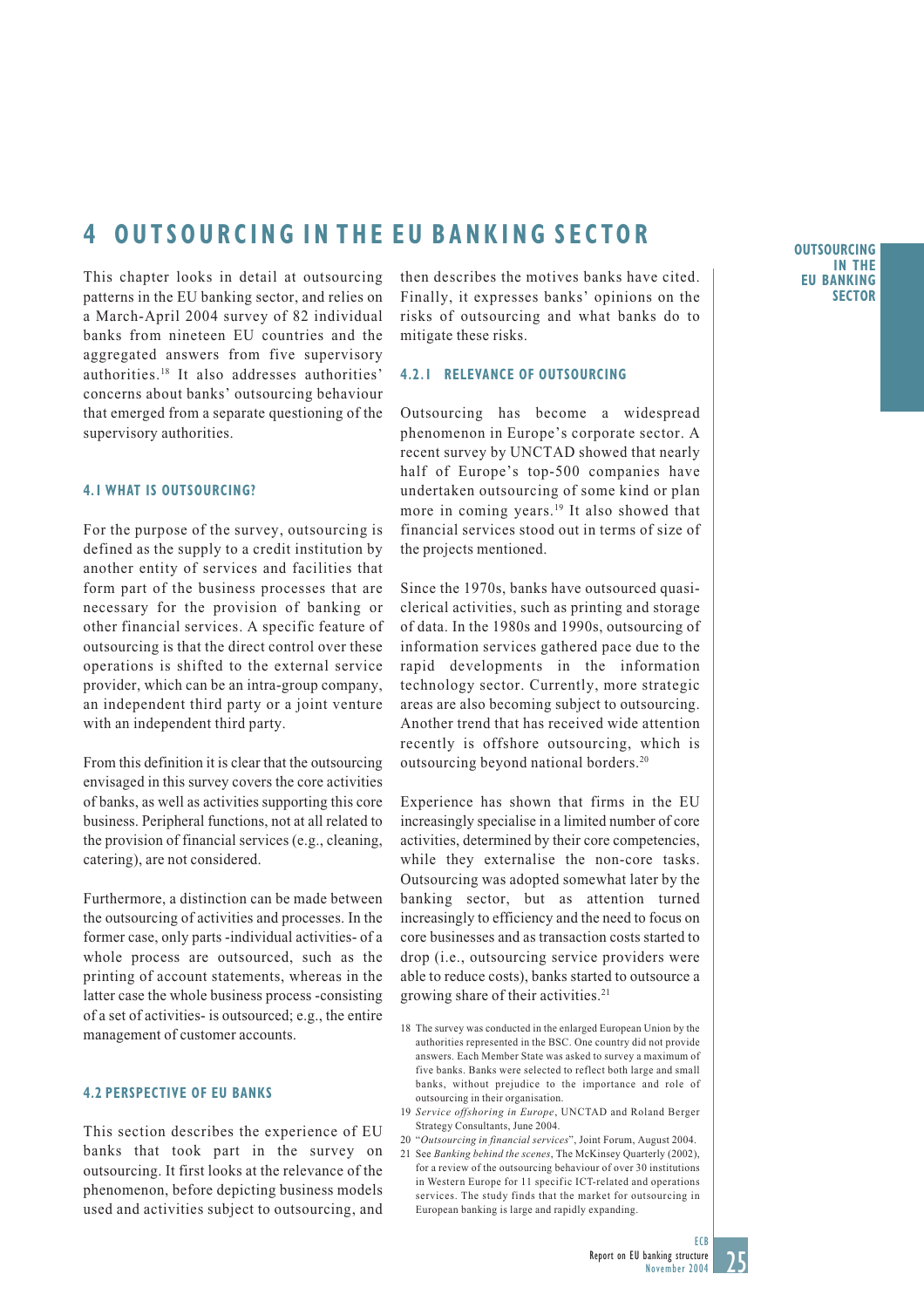Although outsourcing is becoming more important, there is still uncertainty surrounding the various aspects and concepts of outsourcing, as well as the implications for banks. Banks sometimes lack a clear picture of the achievements and experiences of industry peers, the degree to which outsourcing has been adopted in the banking industry, and how the outsourcing market is shaping up to meet their demands. This problem may be partly due to banks being generally rather unwilling to disclose details on their outsourcing models, as they do not want other banks to copy their strategies.

The present study shows that 80 out of 82 banks surveyed reported some form of outsourcing. The sample of 80 banks consisted of 45 banks from EU-15 countries and 35 from the NMS. Three EU-15 countries and two NMS provided an aggregate view on outsourcing in their country's banking sector. Also, the answers from the five supervisory authorities reporting aggregate information show that outsourcing is a widespread phenomenon in their country. Moreover, their answers are broadly in line

with the patterns observed for the 80 banks in the current sample discussed below.

### **4.2.2 BUSINESS MODELS**

Chart 24 shows a wide variety in outsourcing patterns across the 80 EU banks that undertook some form of outsourcing. Basically, a distinction can be made between banks that have relatively few contractors, say, fewer than 10, and banks that have a large number of outsourcing contractors, say, more than 10 or 15. The latter are presumably banks that are part of a financial group that resorts to intra-group outsourcing, whereas the former refers to banks that have recourse to external service providers.

This assertion is borne out by Chart 25, reporting the scope of business models used in outsourcing. It shows that nearly two-thirds of the respondent banks apply captive models (intra-group, joint venture or strategic alliance). Purely intra-group solutions and local nonfinancial (NFI) companies are equally preferred. Moreover, banks often use different types of business models simultaneously,





Report on EU banking structure November 2004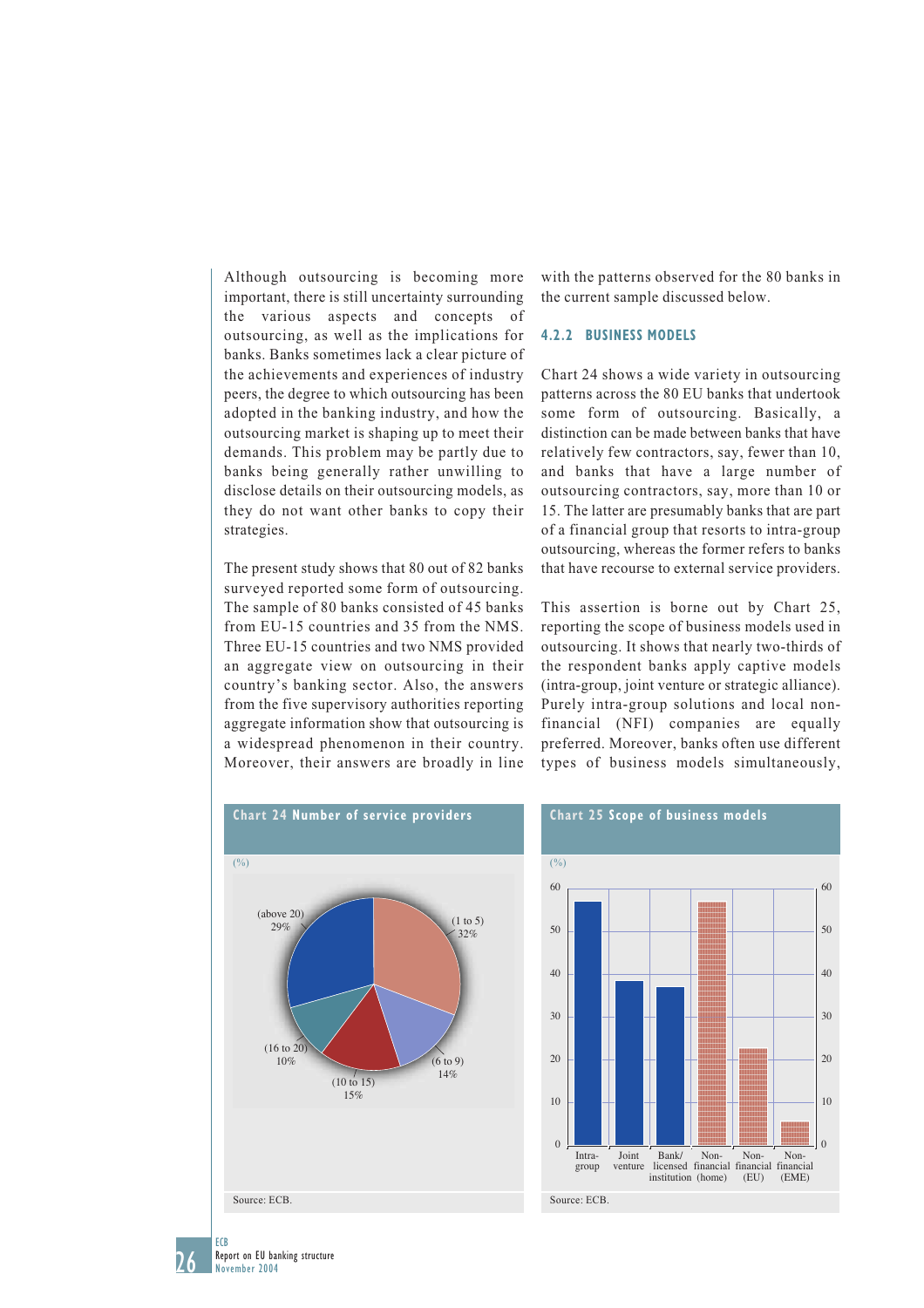

### **Chart 27 Relative importance of EU banks' support activities outsourcing**



depending on the type of the outsourced activities. On average, almost two business models for outsourcing are used within a bank.

In contrast to the results of previous studies<sup>22</sup>, the respondent EU banks do not seem to have many outsourcing projects with providers in emerging market economies as offshore centres. In addition, only 25% of the respondent banks said they are considering future outsourcing to offshore locations, which in general have a reputation of being more cost efficient but less regulated. Around 60% of the banks surveyed said they definitely would not outsource activities to offshore locations.

### **4.2.3 ACTIVITIES OUTSOURCED**

A look at the types of activities that are reportedly outsourced (see Chart 26) shows that most are support activities, which in nearly 40% of the cases are significantly or completely outsourced. On the other hand, outsourcing of core activities such as treasury activities, risk management or asset management is very

limited or non-existent at 80% of the banks. When banks belong to larger group structures. core activities are often outsourced within the group, whereby the production of certain financial products (mortgages, leasing, etc.) is concentrated in certain specialised companies, while the distribution of these products is carried out by the other companies of the group.

Of the support activities, Chart 27 shows that for the reporting banks those most often outsourced include IT functions – hardware installation and maintenance and software development – and card processing. Nearly onethird of the surveyed banks had outsourced its telephone services to a call centre. To sum up,

#### **OUTSOURCING IN THE EU BANKING SECTOR**



<sup>22</sup> See, e.g., UNCTAD and Roland Berger Strategy Consultants, *Service offshoring in Europe*, June 2004; Siems and Rattner, *Do what you do best, outsource the rest*?, Federal Reserve Bank of Dallas Southwest Economy, November/December 2003; Feenstra, *Integration of trade and disintegration of production in the global economy*, Journal of Economic Perspectives, Fall 1998; McCarthy and Anagnostou, *The impact of outsourcing on the transaction costs and boundaries of manufacturing*, International Journal of Production Economics, March 2004; Hunter, *Security Issues with Offshore Outsourcing*, Network Security, August 2003.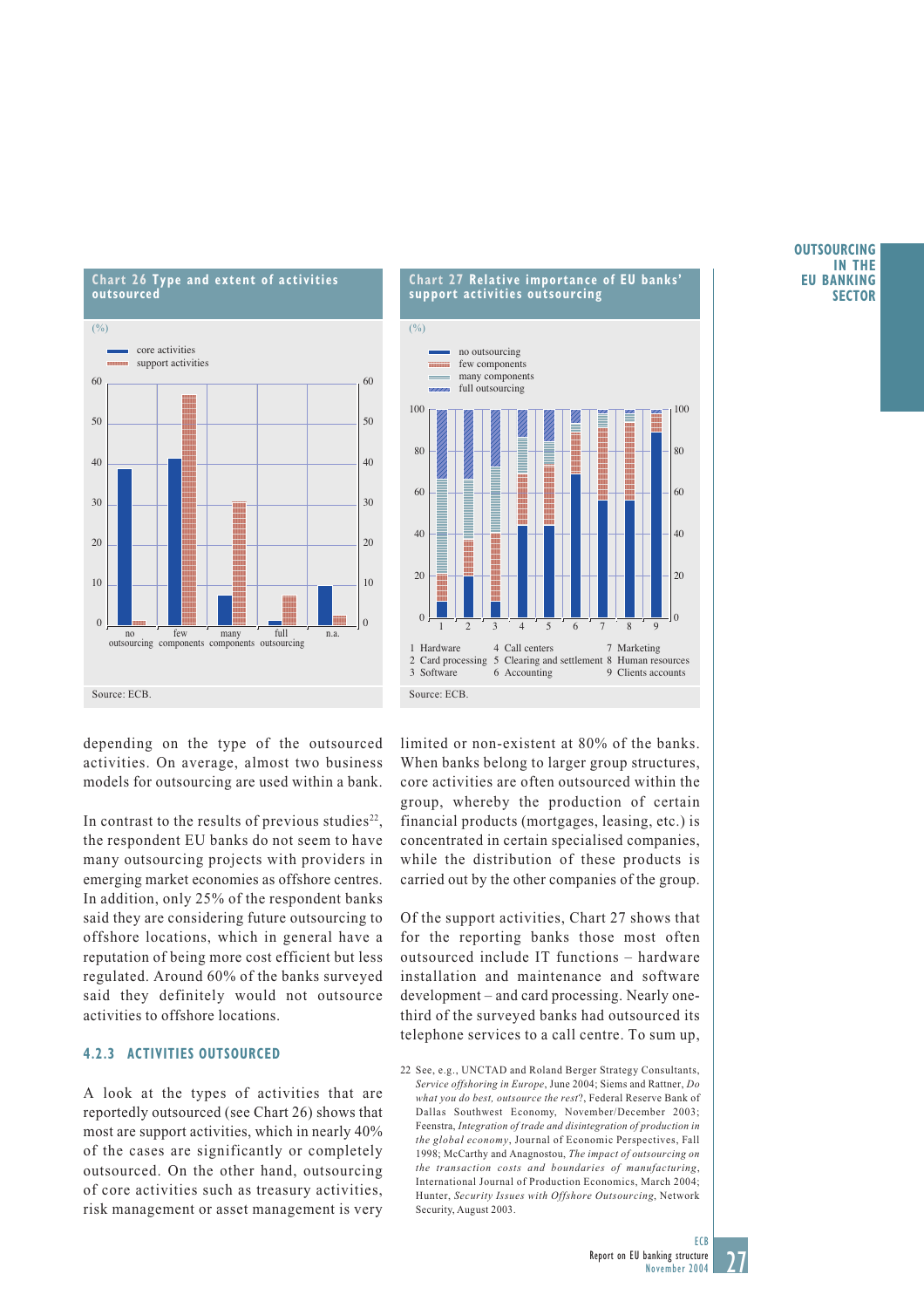the focus of outsourcing lies on back-office services.

Furthermore, around 50% of the banks surveyed said they were aware of the fact that their outsourced activities were outsourced in a chain, i.e., the service provider in its turn subcontracted elements of the service to other providers. The percentage was slightly higher in EU-15 compared to NMS banks. Chain outsourcing mainly relates to IT (60%), payment services (20%) and facility and other support functions (20%).

### **4.2.4 MOTIVES FOR OUTSOURCING**

The prime motive for outsourcing is cost reduction, cited by almost 90% of respondent banks (see Chart 28). In second instance, around 60% of the banks' cited access to better technology and infrastructure (including a professional management of the services) and the strategy of focusing on core activities. A smaller number of banks also see additional benefits arising from scale advantages, as they are able to improve synergies, achieve diversification benefits or streamline services. One-quarter of the surveyed banks also said that outsourcing allows them to relieve resource constraints, e.g., when there is a lack of internal staff or know-how, and to enhance services and improve quality of services.

Finally, in one out of six banks, generating a momentum for change or seeking to achieve greater flexibility throughout the organisation is seen as a valid motive for outsourcing. In this regard, it can be mentioned that some innovative financial institutions actually see a potential for participating as a supplier in the outsourcing market by transforming high-cost, lowperforming back office functions into commercial enterprises by partnering with key suppliers. The suppliers typically centralise, standardise, and web-enable the customer's back-office processes. They also retrain, empower and motivate transitioned back-office staff and leverage the assets to attract external customers.23





### **4.2.5 RISKS AND RISK MITIGATION**

Clearly, banks do not consider outsourcing to be risk free. Most banks cite two to three different risks related to outsourcing. A small number of banks, around 15% of the sample, cite five or more risks. More specifically, almost 75% of the banks involved in the survey see a potential risk arising from the loss of control over the activities or services being outsourced or from an undesirable dependency on the service provider (see Chart 29). About 40% see operational risks, such as a breakdown in accessibility, a loss of data, etc. Around onethird of the banks fear that they might lose certain institutional skills or lose the flexibility to react to changes in customer behaviour or to changes in the economic environment, which can be seen as strategic risks.

Furthermore, 20% to 25% of the respondent banks see outsourcing risks stemming from high costs or cost intransparency and a potential decline in the quality level of service combined with a reduction of its competitive advantage

ECR

28

<sup>23</sup> See, e.g., Lacity, Willcocks and Feeny, *Commercializing the Back Office at Lloyds of London: Outsourcing and Strategic Partnerships Revisited*, European Management Journal, April 2004.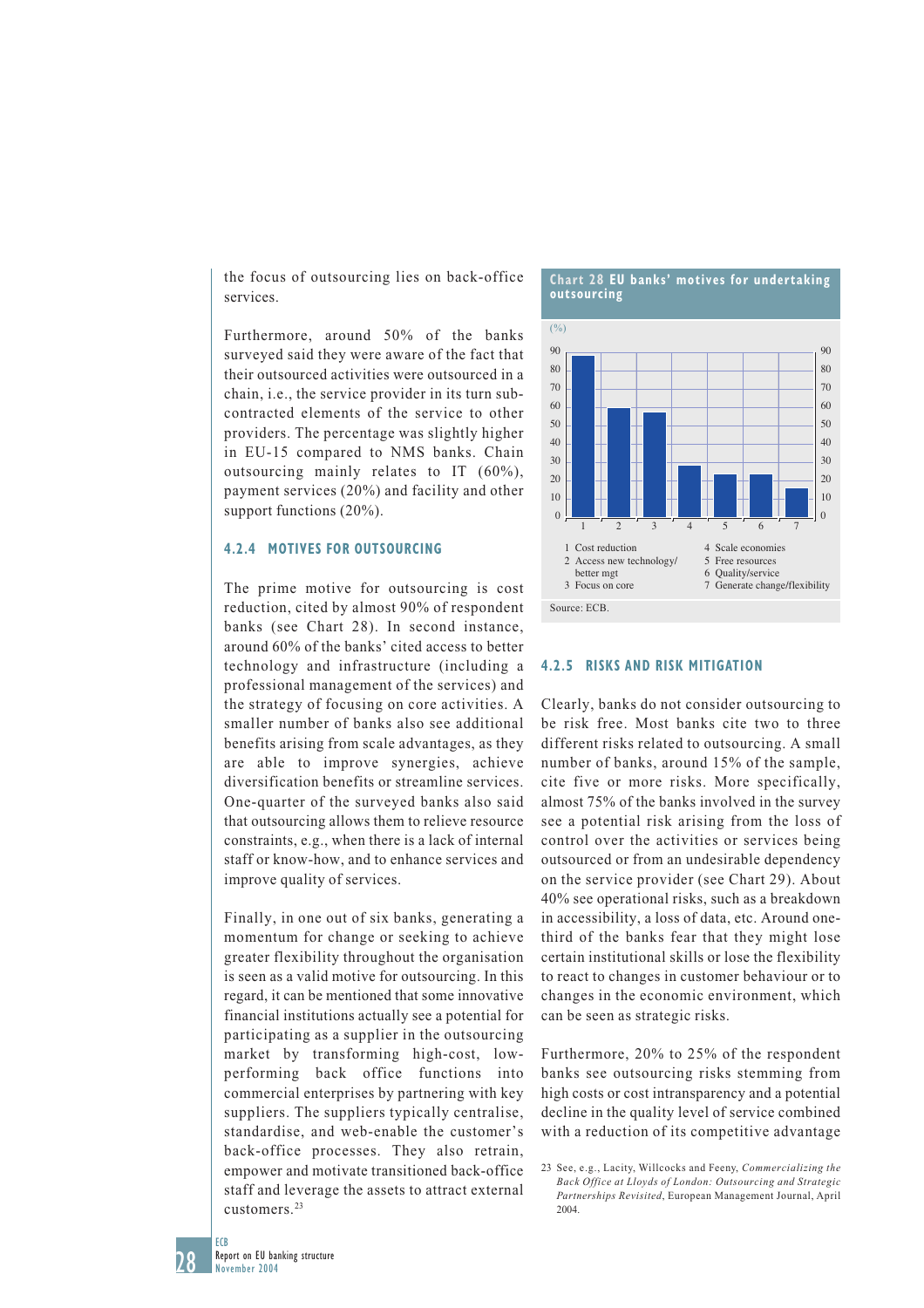

### **Chart 30 EU banks' mechanisms for mitigating outsourcing risk**



(entailing a loss of customers). Cultural and social problems (e.g., resistance by current staff, differences between the bank and the service provider in understanding and approaching the customer, etc.) and technical constraints (e.g., due to technical complexity) are also quoted as relevant by several banks.

Most EU banks have specific contracts, socalled service level agreements<sup>24</sup>, and also require a regular reporting to the bank's management on the service provider's outsourcing performance (also for regulatory purposes). These are the main methods used to manage the above-mentioned risks (see Chart 30). Banks with external outsourcing activities also apply a careful screening of service providers and limit the time duration of contracts. Mutual shareholding as in a joint venture business model can be seen as a natural risk mitigation technique, as it involves a closer cooperation and a larger commitment by both partners.

Despite all possible risks attached to outsourcing, and consistent with earlier

studies<sup>25</sup>, most EU banks seem to be satisfied with the experiences they had so far with outsourcing. The current survey shows that outsourcing arrangements achieved the expected results in around 75% of the banks. The remaining 25% indicated it was too early to tell whether outsourcing had created the expected value. In this respect, careful monitoring, awareness of risks, and an implied development of trust between the two sides by which the two companies evolve from being contractually obligated to becoming strategic partners, have certainly contributed to this positive assessment. In addition, the high degree of satisfaction may be related to the large extent of intra-group outsourcing (see section 4.2.2).

### **OUTSOURCING IN THE EU BANKING SECTOR**



<sup>24</sup> Only a few banks mention contingency planning as a risk mitigation technique. Most likely, however, most banks have included some form of contingency planning in the service level agreements or consider it as part of the follow-up on the reporting to bank's management if there were deficiencies in the service provision at the outsourcing provider.

<sup>25</sup> See, e.g., Kakabadse and Kakabadse, *Trends in Outsourcing: Contrasting USA and Europe*, European Management Journal, April 2002.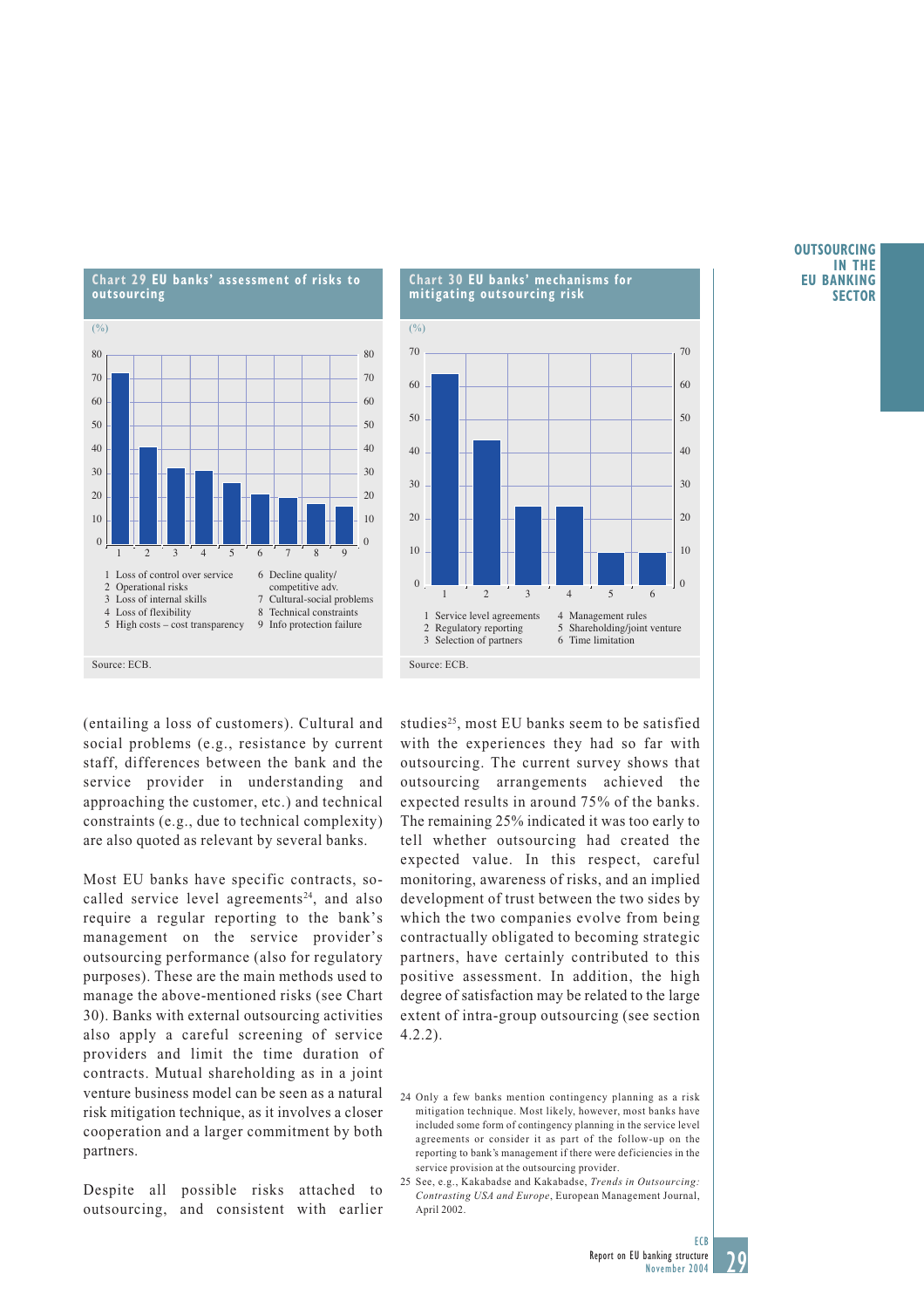Some banks nevertheless pointed out some negative experiences, mainly involving a deterioration in the quality of the service (15% of the banks surveyed ,12 banks, in 8 countries) and high costs or market power of the provider (12% of the banks surveyed ,10 banks, in 7 countries).

### **4.3 PERSPECTIVE OF EU AUTHORITIES**

This section analyses supervisory authorities' responses to what they saw as the most important risks related to outsourcing by banks in their country and how these risks have been mitigated through prudential regulation. The survey was answered by the authorities of 24 out of the 25 EU countries that are represented in the BSC.

The results show that supervisory authorities have expressed various concerns over banks' outsourcing strategies. The most important risks related to outsourcing as perceived by supervisors are indicated in Chart 31.



Compared with banks' own assessment of risks, the three main risks are shared by the banking supervisors in the European Union. It appears that 20 out of 24 supervisors are concerned about the fact that banks lose direct control over outsourced activities, and 19 out of 24 see potentially high operational risks (e.g., business continuity threat or operational failures).

In second instance, about half of the supervisors appear to share concerns that banks may lose certain internal skills and that they become too dependent on a small number of outsourcing companies. Indeed, it has been argued that there is a high concentration in the market for outsourcing – with only a few service providers, which may lead to an excessive dependence and high switching costs. This is especially true for specialised activities, but much less so for IT and basic functions.

Nearly one-third of the supervisors were concerned about confidentiality risks and the potential for their supervisory control to be



# 30 ECB c

Report on EU banking structure November 2004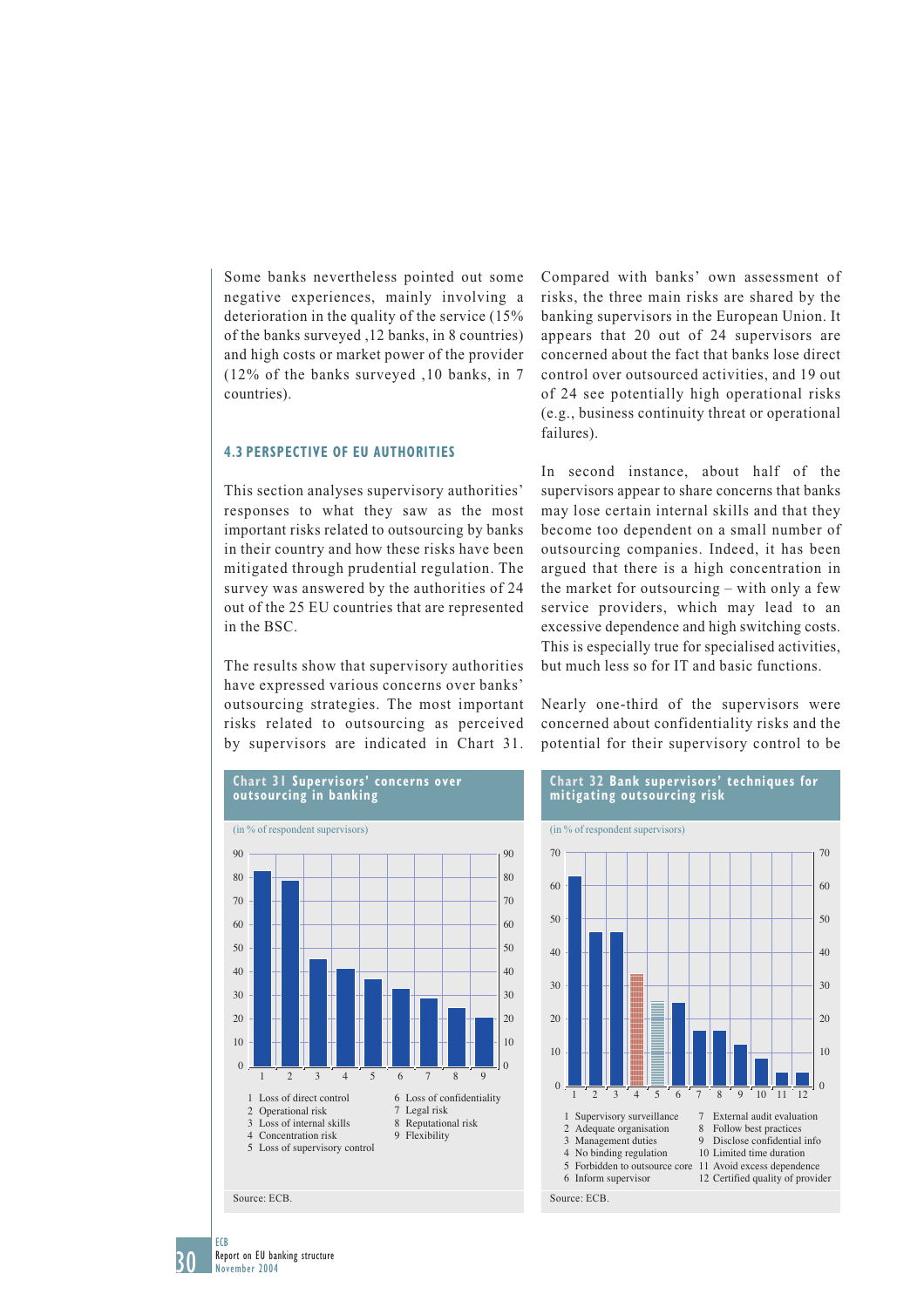hampered. Other concerns, such as legal risks, reputational risks and reduced flexibility, seem to be more country-specific.<sup>26</sup>

Bank supervisors have already taken active approaches to deal with outsourcing in banking, as they have various technical and supervisory mechanisms in place to mitigate the above risks (see Chart 32). In 16 countries, some form of regulation on outsourcing is in place. Most commonly, this takes the form of supervisory surveillance (the granting of inspection rights at the service provider), laws on internal control and adequate organisation and bank management's ability regularly to monitor and review the quality of activities at the service provider.

In 6 countries, it is explicitly forbidden for banks to outsource (parts of) core banking activities, such as the management of risks and loan/deposit taking, to external service providers. Some supervisors also require banks' to inform them about their intention to outsource –either in advance or ex-post– and their implementation of outsourcing. In some cases, this has to be accompanied by an evaluation report by an external audit company.

To summarise, bank supervisors seem to deal with outsourcing risk by encouraging precautionary measures on the part of banks and service providers, and some convergence of supervisory approaches and practices in relation to outsourcing is under way. This is also clear from the high level principles that are currently under discussion in the Committee of European Banking Supervisors (CEBS) and the Joint Forum.<sup>27</sup>

### **4.4 CONCLUSION AND OUTLOOK**

Looking at the results of this survey, some conclusions emerge regarding the state of play in the EU outsourcing market.

First, outsourcing currently involves mainly IT services and card and payment processing. The

question arises whether other parts of banking may also become subject to outsourcing. Bearing in mind the motives cited by the banks, especially the need to enhance efficiency and reduce costs, the answer to that question will probably be positive. In particular in the current macroeconomic environment, with a continued focus on cost efficiency and performance (see also Chapter 3), many banks may want to consider (or reconsider) outsourcing to offshore locations. There is already ample anecdotal evidence of major banks outsourcing certain services to call centres as far away as India or Brazil, even though a number of banks state that they do not envisage outsourcing to low-cost countries. Other activities that seem potentially suitable for outsourcing are situated in the area of higher-end functions such as asset management, financial analysis, accounting, legal services or human resources. Also standardised custodian services may be increasingly subject to outsourcing, given that modern technology enables real-time access to major exchanges and to information networks, independent of the location where transactions are initiated or executed. This may cause some further pressures on the EU banking sector in terms of employment and consolidation.

Second, although randomly sampled, the current review draws mainly on the experiences of banks actively engaged in outsourcing – either intra-group outsourcing or outsourcing to external providers. However, there may be banks that are not involved in or opposed to outsourcing and that have no intention to undertake some outsourcing in the future. It is thought that public reactions to outsourcing, inspired by cost motives, may cause banks to hesitate, especially as this could create social or cultural problems and jeopardise banks'

26 Not mentioned are some minor risks shared by less than 5 supervisors. These include technical risks, potential hampering of internal and external audit, loss of cost transparency, risk management, loss of accountability, conflicts of interest, labour market rules, high agency or transaction costs, and settlement risks.

27 "*Consultation Paper on high level principles on outsourcing*", CEBS (30 April 2004); "*Outsourcing in financial services*", Joint Forum (2 August 2004).

#### **OUTSOURCING IN THE EU BANKING SECTOR**

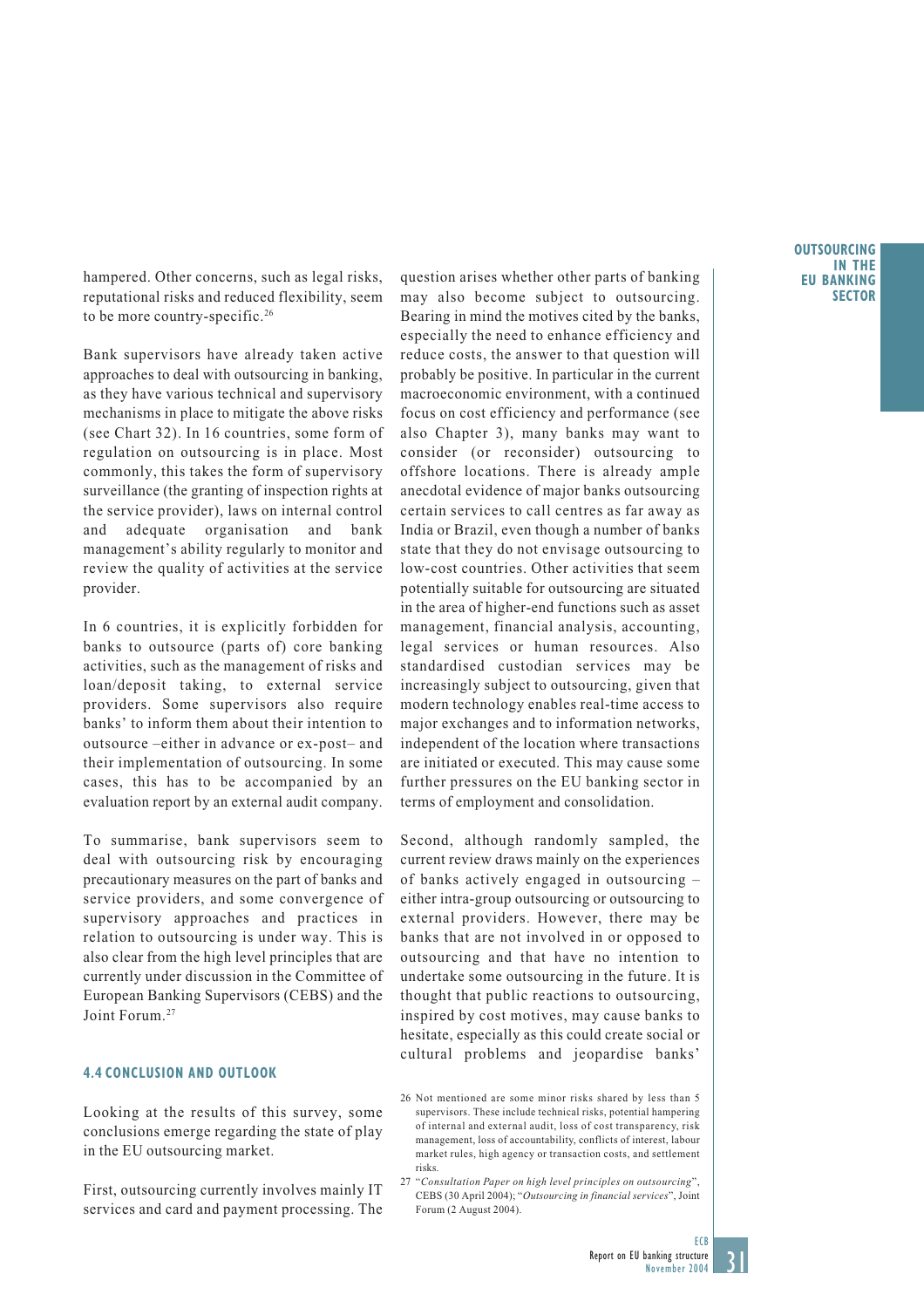reputations.28 Furthermore, the risks that banks perceive as mentioned in the current survey may lead some banks not to undertake outsourcing. In addition, there may be concerns as to transparency, concentration and depth of the outsourcing market for certain services. Furthermore, in follow-up work, a clearer distinction could be made between intra-group outsourcing and outsourcing to external providers, given the different organisational implications they entail for banks and different supervisory concerns they entail for authorities. In particular, the two distinct types of outsourcing may have important regulatory and supervisory implications. In fact, in the case of intra-group outsourcing, outsourcers are better able to mitigate the risks and supervisory authorities are better able to gain access than in the case of outsourcing to third parties. This may call for a different treatment in the regulation and in supervisory surveillance. In particular, increased cooperation between home and host supervisors may be needed in the case of outsourcing to external providers located abroad.

Third, a constant monitoring of developments in outsourcing in the EU banking sector is needed, as it may entail some form of regulatory arbitrage, especially with less regulated jurisdictions. Supervisory and regulatory policy can also play a role in promoting or opposing outsourcing, as indicated in section 4.3. Therefore, an international regulatory definition of outsourcing and a set of commonly accepted principles are desirable in order to promote supervisory and regulatory convergence in the EU and beyond.

Finally, noting the large potential operational risks associated with outsourcing, the high geopolitical or supplier concentration for certain services, and the fact that chain outsourcing already occurs in a significant number of cases, supervisors need to be aware of potential financial stability implications. Particularly in countries where a number of large financial institutions outsource parts of their activities to the same provider,

concentration may become a concern, from both a supervisory and a financial stability perspective.

28 See, e.g., Jennings, *Outsourcing opportunities for financial services*, Long Range Planning, June 1996

**FCB** 

Report on EU banking structure November 2004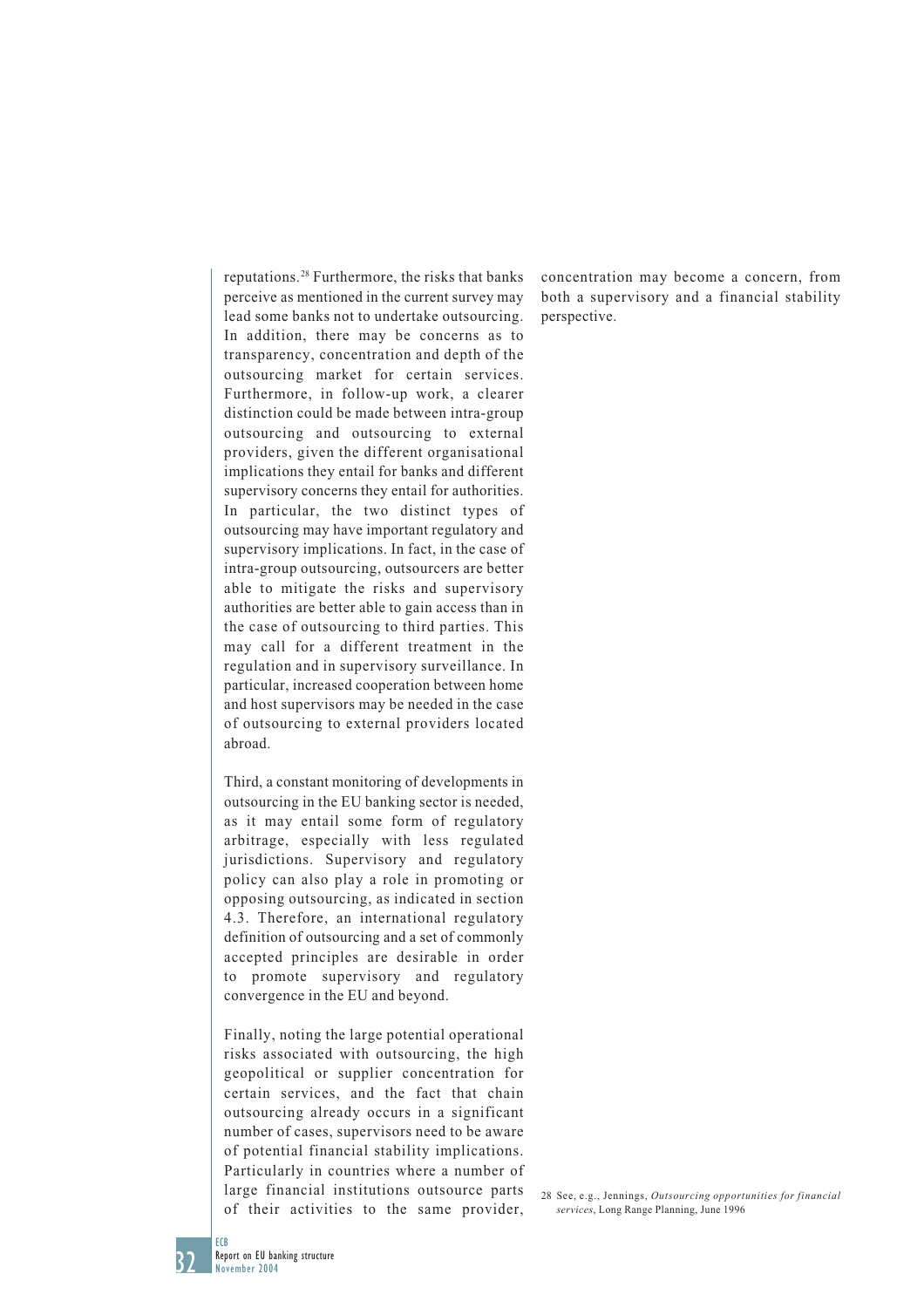# **ANNEX 1**

# **STRUCTURAL INDICATORS OF THE EU-15 BANKING SECTOR**

| Table   Number of credit institutions (Cls) |                |       |       |       |       |       |       |       |  |  |  |  |
|---------------------------------------------|----------------|-------|-------|-------|-------|-------|-------|-------|--|--|--|--|
| <b>Country</b>                              |                | 1997  | 1998  | 1999  | 2000  | 2001  | 2002  | 2003  |  |  |  |  |
| <b>BE</b>                                   | Belgium        | 131   | 123   | 117   | 118   | 112   | 111   | 108   |  |  |  |  |
| <b>DK</b>                                   | Denmark        | 213   | 212   | 210   | 210   | 203   | 178   | 203   |  |  |  |  |
| DE                                          | Germany        | 3,420 | 3,238 | 2,992 | 2,742 | 2,526 | 2,363 | 2,225 |  |  |  |  |
| <b>GR</b>                                   | Greece         | 55    | 59    | 57    | 57    | 61    | 61    | 59    |  |  |  |  |
| <b>ES</b>                                   | Spain          | 416   | 404   | 387   | 368   | 366   | 359   | 348   |  |  |  |  |
| <b>FR</b>                                   | France         | 1,258 | 1,226 | 1,158 | 1,099 | 1,050 | 989   | 939   |  |  |  |  |
| IE                                          | Ireland        | 71    | 78    | 81    | 81    | 88    | 85    | 80    |  |  |  |  |
| IT                                          | Italy          | 909   | 934   | 890   | 861   | 843   | 821   | 801   |  |  |  |  |
| LU                                          | Luxembourg     | 215   | 212   | 211   | 202   | 194   | 184   | 172   |  |  |  |  |
| <b>NL</b>                                   | Netherlands    | 648   | 634   | 616   | 586   | 561   | 539   | 481   |  |  |  |  |
| AT                                          | Austria        | 928   | 898   | 875   | 848   | 836   | 823   | 814   |  |  |  |  |
| PT                                          | Portugal       | 238   | 227   | 224   | 218   | 212   | 202   | 200   |  |  |  |  |
| FI                                          | Finland        | 348   | 348   | 346   | 341   | 369   | 369   | 366   |  |  |  |  |
| <b>SE</b>                                   | Sweden         | 237   | 223   | 212   | 211   | 211   | 216   | 222   |  |  |  |  |
| <b>UK</b>                                   | United Kingdom | 537   | 521   | 496   | 491   | 452   | 451   | 426   |  |  |  |  |
| MU12                                        | Monetary Union | 8,637 | 8,361 | 7,954 | 7,521 | 7,218 | 6,906 | 6,593 |  |  |  |  |
| EU15                                        | European Union | 9,624 | 9,337 | 8,872 | 8,433 | 8,084 | 7,751 | 7,444 |  |  |  |  |

Source: ECB and national authorities. For Denmark and Netherlands, there is a change in definition in 1998 (different accounting of cooperative banks). For Sweden, finance companies are also included in the definition of CIs. For Finland, CIs other than banks are included (including finance companies) starting in 2001.

## **Table 2 Number of local units (branches) of CIs**

| <b>Country</b> |                | 1997    | 1998    | 1999    | 2000    | 2001    | 2002    | 2003    |
|----------------|----------------|---------|---------|---------|---------|---------|---------|---------|
|                |                |         |         |         |         |         |         |         |
| <b>BE</b>      | Belgium        | 7,358   | 7,129   | 6982    | 6616    | 6,168   | 5,550   | 4,989   |
| <b>DK</b>      | Denmark        | 2,283   | 2,291   | 2,294   | 2,365   | 2,376   | 2,128   | 2,118   |
| DE             | Germany        | 63,186  | 59,929  | 58,546  | 56,936  | 53,931  | 50,867  | 47,351  |
| <b>GR</b>      | Greece         | 2.510   | 2.779   | 2.850   | 3.004   | 3.134   | 3.263   | 3,300   |
| ES             | Spain          | 38,039  | 39,039  | 39,376  | 39,311  | 39,024  | 39,021  | 39,762  |
| <b>FR</b>      | France         | 25,464  | 25,428  | 25,501  | 25,657  | 26,049  | 26,162  | 25,789  |
| IE             | Ireland        | 942     | 1026    | 977     | 880     | 970     | 926     | 924     |
| <b>IT</b>      | Italy          | 25,601  | 26,748  | 27,134  | 28,177  | 29,270  | 29,926  | 30,502  |
| LU             | Luxembourg     | 318     | 324     | 345     | 335     | 274     | 271     | 269     |
| <b>NL</b>      | Netherlands    | 6.800   | 6,787   | 6,258   | 5,983   | 5,207   | 4,610   | 3,671   |
| AT             | Austria        | 4,691   | 4,587   | 4,589   | 4,570   | 4,561   | 4,466   | 4,395   |
| PT             | Portugal       | 4,746   | 4.947   | 5,401   | 5,662   | 5,534   | 5,390   | 5,440   |
| FI             | Finland        | 1,289   | 1,254   | 1,193   | 1,202   | 1,257   | 1,267   | 1252    |
| <b>SE</b>      | Sweden         | 2,521   | 2,197   | 2,140   | 2,059   | 2,040   | 2,040   | 2,061   |
| UK             | United Kingdom | 16,344  | 15,854  | 15,387  | 14,756  | 14,554  | 14,392  | 14,186  |
| MU12           | Monetary Union | 180,944 | 179,977 | 179,152 | 178,333 | 175,379 | 171,719 | 167,644 |
| <b>EU15</b>    | European Union | 202,092 | 200,319 | 198,973 | 197,513 | 194,349 | 190,279 | 186,009 |

Source: ECB.

**ANNEX 1**

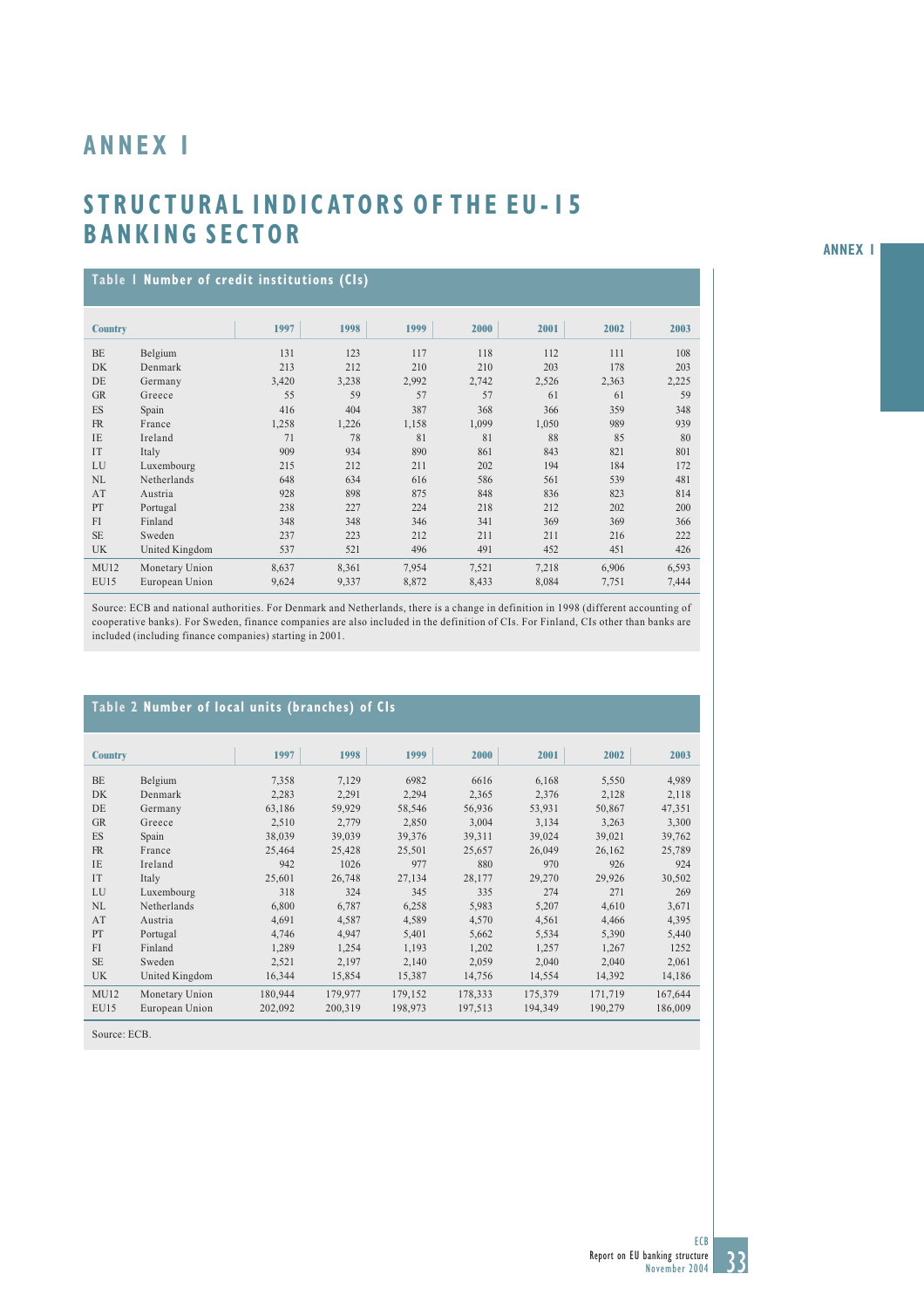# **Table 3 Number of local units (branches) of CIs per 100,000 inhabitants**

| <b>Country</b> |                | 1997 | 1998 | 1999 | 2000 | 2001 | 2002 | 2003 |
|----------------|----------------|------|------|------|------|------|------|------|
| <b>BE</b>      | Belgium        | 72   | 70   | 68   | 65   | 60   | 54   | 48   |
| <b>DK</b>      | Denmark        | 43   | 43   | 43   | 44   | 44   | 40   | 39   |
| DE             | Germany        | 77   | 73   | 71   | 69   | 65   | 62   | 57   |
| <b>GR</b>      | Greece         | 23   | 26   | 26   | 28   | 29   | 30   | 30   |
| ES             | Spain          | 97   | 99   | 99   | 98   | 97   | 96   | 97   |
| <b>FR</b>      | France         | 43   | 42   | 42   | 42   | 43   | 43   | 42   |
| IE             | Ireland        | 26   | 28   | 26   | 23   | 25   | 24   | 23   |
| IT             | Italy          | 45   | 46   | 47   | 49   | 51   | 52   | 52   |
| LU             | Luxembourg     | 76   | 76   | 80   | 76   | 62   | 61   | 60   |
| <b>NL</b>      | Netherlands    | 44   | 43   | 40   | 38   | 32   | 29   | 23   |
| AT             | Austria        | 59   | 58   | 57   | 57   | 57   | 55   | 54   |
| PT             | Portugal       | 47   | 49   | 53   | 55   | 54   | 52   | 52   |
| FI             | Finland        | 25   | 24   | 23   | 23   | 24   | 24   | 24   |
| <b>SE</b>      | Sweden         | 28   | 25   | 24   | 23   | 23   | 23   | 23   |
| <b>UK</b>      | United Kingdom | 28   | 27   | 26   | 25   | 25   | 24   | 24   |
| MU12           | Monetary Union | 60   | 59   | 59   | 58   | 57   | 56   | 54   |
| EU15           | European Union | 54   | 53   | 53   | 52   | 51   | 50   | 49   |
|                |                |      |      |      |      |      |      |      |

Source: ECB.

# **Table 4 Number of employees of CIs**

| <b>Country</b> |                | 1997    | 1998    | 1999      | 2000      | 2001      | 2002      | 2003      |
|----------------|----------------|---------|---------|-----------|-----------|-----------|-----------|-----------|
| <b>BE</b>      | Belgium        | 76,603  | 76,607  | 76,288    | 76,333    | 76,104    | 75,370    | 73,553    |
| DK             | Denmark        | 48,049  | 48,617  | 47,974    | 48,498    | 48,538    | 47,613    | 45,994    |
| DE             | Germany        | 765,850 | 768,300 | 772,400   | 775,800   | 772,100   | 753,950   | 725,550   |
| <b>GR</b>      | Greece         | 56,722  | 57,798  | 58,606    | 60,154    | 59,624    | 60,495    | 61,074    |
| ES             | Spain          | 245,916 | 246,045 | 243,509   | 243,172   | 244,781   | 243,429   | 243,460   |
| <b>FR</b>      | France         | 414,093 | 411,614 | 408,571   | 404,698   | 415,979   | 421,297   | 420,291   |
| <b>IE</b>      | Ireland        | n.a.    | n.a.    | 37,667    | 34,770    | 40,928    | 36,585    | 35,658    |
| IT             | Italy          | 343,005 | 342,906 | 340,470   | 344,348   | 343,814   | 341,614   | 337,689   |
| LU             | Luxembourg     | 19,135  | 19,814  | 21,197    | 23,035    | 23,894    | 23,300    | 22,513    |
| NL             | Netherlands    | 111,487 | 119,106 | 124,309   | 129,294   | 131,420   | 126,036   | 119,857   |
| AT             | Austria        | 74,321  | 73,819  | 73,511    | 73,648    | 74,606    | 74,048    | 73,308    |
| PT             | Portugal       | 64,554  | 61,965  | 61,319    | 58,097    | 55,538    | 55,260    | 53,931    |
| FI             | Finland        | 26,816  | 25,344  | 24,721    | 25,167    | 26,733    | 27,190    | 26,668    |
| <b>SE</b>      | Sweden         | 43,197  | 43,526  | 43,222    | 41,995    | 42,001    | 42,357    | 39,456    |
| <b>UK</b>      | United Kingdom | 455,422 | 463,923 | 486,799   | 482,836   | 506,278   | 495,240   | 495,173   |
| MU12           | Monetary Union | n.a.    | n.a.    | 2,242,568 | 2,248,516 | 2,265,521 | 2,238,574 | 2,193,552 |
| EU15           | European Union | n.a.    | n.a.    | 2,820,563 | 2,821,845 | 2,862,338 | 2,823,784 | 2,774,175 |
|                |                |         |         |           |           |           |           |           |

Source: ECB.

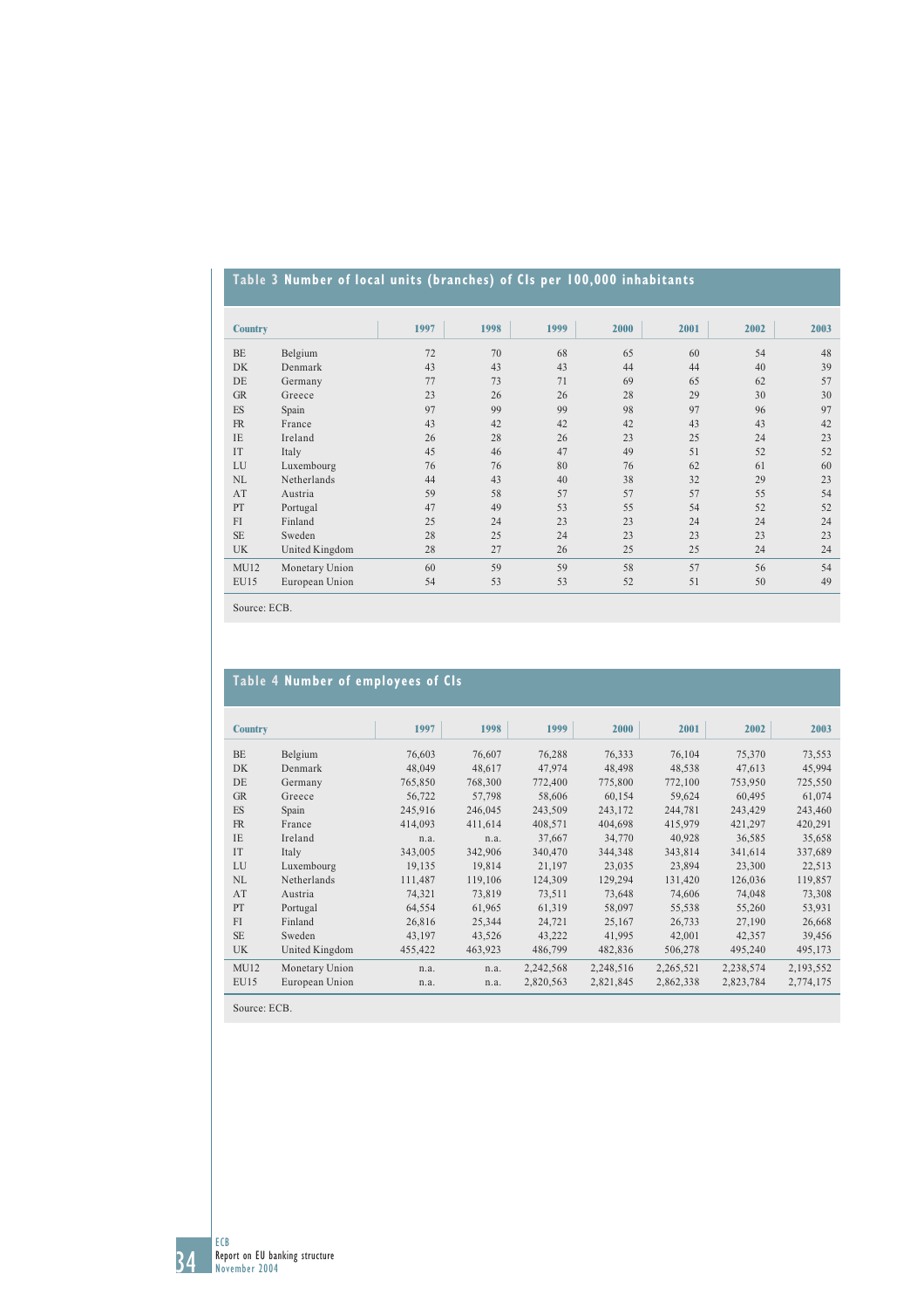### **ANNEX 1**

# **Table 5 Number of employees of CIs per 100,000 inhabitants'**

| <b>Country</b> |                | 1997  | 1998  | 1999  | 2000  | 2001  | 2002  | 2003  |
|----------------|----------------|-------|-------|-------|-------|-------|-------|-------|
| <b>BE</b>      | Belgium        | 752   | 751   | 746   | 745   | 740   | 730   | 709   |
| <b>DK</b>      | Denmark        | 909   | 917   | 902   | 909   | 906   | 886   | 853   |
| DE             |                | 933   | 937   | 941   | 944   | 938   | 914   | 879   |
|                | Germany        |       |       |       |       |       |       |       |
| <b>GR</b>      | Greece         | 526   | 533   | 539   | 551   | 545   | 552   | 554   |
| <b>ES</b>      | Spain          | 625   | 624   | 615   | 609   | 608   | 600   | 597   |
| <b>FR</b>      | France         | 692   | 685   | 678   | 668   | 683   | 688   | 683   |
| IE             | Ireland        | n.a.  | n.a.  | 1003  | 915   | 1062  | 936   | 901   |
| <b>IT</b>      | Italy          | 596   | 595   | 591   | 596   | 594   | 589   | 581   |
| LU             | Luxembourg     | 4,545 | 4,646 | 4,901 | 5,253 | 5,412 | 5,222 | 5,011 |
| <b>NL</b>      | Netherlands    | 714   | 758   | 786   | 812   | 819   | 781   | 738   |
| AT             | Austria        | 933   | 925   | 920   | 919   | 929   | 919   | 907   |
| PT             | Portugal       | 640   | 612   | 603   | 568   | 540   | 533   | 516   |
| FI             | Finland        | 522   | 492   | 479   | 486   | 515   | 523   | 512   |
| <b>SE</b>      | Sweden         | 488   | 492   | 488   | 473   | 472   | 475   | 440   |
| <b>UK</b>      | United Kingdom | 783   | 796   | 832   | 823   | 857   | 836   | 833   |
| MU12           | Monetary Union | n.a.  | n.a.  | 737   | 737   | 739   | 728   | 710   |
| <b>EU15</b>    | European Union | n.a.  | n.a.  | 749   | 746   | 754   | 741   | 725   |
|                |                |       |       |       |       |       |       |       |

Source: ECB.

# **Table 6 CR5: Share of the 5 largest CIs in total assets (%)**

| <b>Country</b> |                | 1997 | 1998 | 1999 | 2000 | 2001 | 2002 | 2003 |
|----------------|----------------|------|------|------|------|------|------|------|
| <b>BE</b>      | Belgium        | 54   | 63   | 76   | 75   | 78   | 82   | 83   |
| <b>DK</b>      | Denmark        | 70   | 71   | 71   | 60   | 68   | 68   | 67   |
| DE             | Germany        | 17   | 19   | 19   | 20   | 20   | 20   | 22   |
| <b>GR</b>      | Greece         | 56   | 63   | 67   | 65   | 67   | 67   | 67   |
| ES             | Spain          | 32   | 35   | 41   | 46   | 45   | 44   | 44   |
| <b>FR</b>      | France         | 40   | 41   | 43   | 47   | 47   | 45   | 47   |
| <b>IE</b>      | Ireland        | 41   | 40   | 41   | 41   | 43   | 46   | 44   |
| IT             | Italy          | 25   | 25   | 25   | 23   | 29   | 31   | 27   |
| LU             | Luxembourg     | 23   | 25   | 26   | 26   | 28   | 30   | 32   |
| NL             | Netherlands    | 79   | 82   | 82   | 81   | 83   | 83   | 84   |
| AT             | Austria        | 44   | 42   | 41   | 43   | 45   | 46   | 44   |
| PT             | Portugal       | 46   | 45   | 44   | 59   | 60   | 60   | 63   |
| FI             | Finland        | 88   | 86   | 86   | 87   | 80   | 79   | 81   |
| <b>SE</b>      | Sweden         | 58   | 56   | 56   | 57   | 55   | 56   | 54   |
| <b>UK</b>      | United Kingdom | 24   | 25   | 28   | 28   | 29   | 30   | 33   |
| MU12           | Monetary Union | 45   | 47   | 49   | 51   | 52   | 53   | 53   |
| <b>EU15</b>    | European Union | 46   | 48   | 50   | 51   | 52   | 52   | 53   |

Source: ECB. The euro area and EU figures are calculated as unweighted averages. For Finland, the change in 2001 is due to a reclassification (see Table 1).

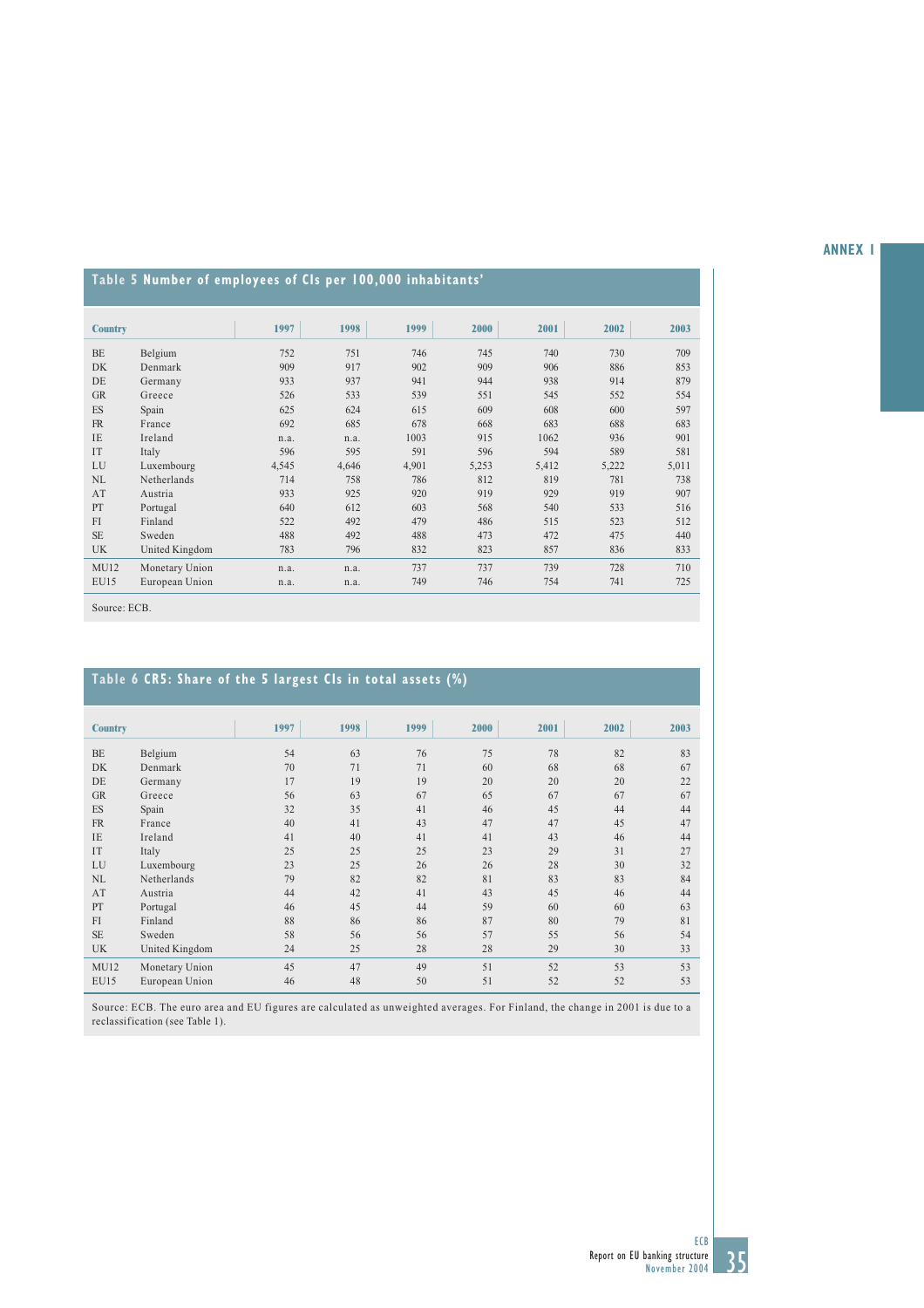# **Table 7 Herfindahl index for CIs' total assets**

| <b>Country</b> |                | 1997  | 1998  | 1999  | 2000  | 2001  | 2002  | 2003  |
|----------------|----------------|-------|-------|-------|-------|-------|-------|-------|
| BE             | Belgium        | 699   | 909   | 1,518 | 1,506 | 1,587 | 1,905 | 2,065 |
| <b>DK</b>      | Denmark        | 1,431 | 1,442 | 1,499 | 863   | 1,119 | 1,145 | 1,114 |
| DE             | Germany        | 114   | 133   | 140   | 151   | 158   | 163   | 173   |
| <b>GR</b>      | Greece         | 885   | 1,165 | 986   | 1,122 | 1,113 | 1,164 | 1,130 |
| ES             | Spain          | 285   | 329   | 441   | 581   | 551   | 529   | 521   |
| <b>FR</b>      | France         | 449   | 485   | 509   | 587   | 606   | 551   | 597   |
| IE             | Ireland        | 500   | 473   | 480   | 486   | 512   | 553   | 562   |
| IT             | Italy          | 201   | 210   | 220   | 190   | 260   | 270   | 240   |
| LU             | Luxembourg     | 210   | 222   | 236   | 242   | 275   | 296   | 315   |
| NL             | Netherlands    | 1,654 | 1,802 | 1,700 | 1,694 | 1,762 | 1,788 | 1,744 |
| AT             | Austria        | 515   | 515   | 511   | 548   | 561   | 618   | 557   |
| PT             | Portugal       | 577   | 575   | 566   | 986   | 991   | 963   | 1,044 |
| FI             | Finland        | 2,150 | 2,120 | 1,960 | 2,050 | 2,240 | 2,050 | 2,420 |
| <b>SE</b>      | Sweden         | 830   | 790   | 790   | 800   | 760   | 800   | 760   |
| <b>UK</b>      | United Kingdom | 208   | 221   | 250   | 264   | 282   | 307   | 347   |
| MU12           | Monetary Union | 383   | 429   | 468   | 508   | 544   | 553   | 581   |
| <b>EU15</b>    | European Union | 373   | 411   | 445   | 464   | 497   | 513   | 541   |

Source: ECB.

Scale:  $0 - 10,000$ . The euro area and EU figures are asset-weighted.

# **Table 8 Total assets of CIs**

| (EUR million)  |                |            |              |            |            |            |              |              |  |  |
|----------------|----------------|------------|--------------|------------|------------|------------|--------------|--------------|--|--|
| <b>Country</b> |                | 1997       | 1998         | 1999       | 2000       | 2001       | 2002         | 2003         |  |  |
| <b>BE</b>      | Belgium        | 661,487    | 667,464      | 714,467    | 698,809    | 776,173    | 774,330      | 828,975      |  |  |
| <b>DK</b>      | Denmark        | 314,739    | 349,789      | 382,589    | 431,756    | 481,927    | 534,201      | 568,873      |  |  |
| DE             | Germany        | 4,774,748  | 5,276,266    | 5,656,443  | 6,063,568  | 6,268,700  | 6,370,194    | 6,393,524    |  |  |
| <b>GR</b>      | Greece         | 114,628    | 129,133      | 162,115    | 191,862    | 202,736    | 201,608      | 213,171      |  |  |
| ES             | Spain          | 844,807    | 908.597      | 1,006,157  | 1,124,944  | 1,254,044  | 1,347,935    | 1,507,864    |  |  |
| <b>FR</b>      | France         | 3,026,370  | 3,101,720    | 3,402,082  | 3,502,581  | 3,768,943  | 3,831,610    | 3,994,237    |  |  |
| <b>IE</b>      | Ireland        | 184,808    | 234,637      | 302,753    | 355,346    | 422,106    | 474,630      | 575,168      |  |  |
| IT             | Italy          | 1,602,929  | 1,530,772    | 1,628,804  | 1,771,126  | 1,851,990  | 2,024,156    | 2,125,409    |  |  |
| LU             | Luxembourg     | 516,683    | 540,719      | 598,536    | 647,896    | 721,001    | 662,615      | 655,971      |  |  |
| NL             | Netherlands    | 769,034    | 896,155      | 983,664    | 1,148,942  | 1,265,906  | 1,356,397    | 1,472,531    |  |  |
| AT             | Austria        | 411,520    | 452,235      | 486,709    | 527,933    | 573,384    | 554,528      | 586,458      |  |  |
| PT             | Portugal       | 222,244    | 286,587      | 302,824    | 315,312    | 352,251    | 351,773      | 348,691      |  |  |
| FI             | Finland        | 104,969    | 107,885      | 119,344    | 127,999    | 163,416    | 165,661      | 185,777      |  |  |
| <b>SE</b>      | Sweden         | 389,130    | 348,190      | 390,628    | 434,669    | 466,009    | 487,211      | 519,272      |  |  |
| <b>UK</b>      | United Kingdom | 3,851,807  | 3,864,018    | 4,501,190  | 5,227,636  | 5,830,158  | 5,854,356    | 6,175,311    |  |  |
| MU12           | Monetary Union | 13,234,227 | 14, 132, 170 | 15,363,898 | 16,476,318 | 17,620,650 | 18, 115, 437 | 18,887,776   |  |  |
| EU15           | European Union | 17,789,903 | 18,694,167   | 20,638,305 | 22,570,379 | 24,398,744 | 24,991,205   | 26, 151, 232 |  |  |

Source: ECB.

Data for Denmark and Sweden refer to monetary and other financial institutions (2000-2003; 2001-2003). For Finland, the increase in 2001 is also due to a reclassif ication (see Table 1).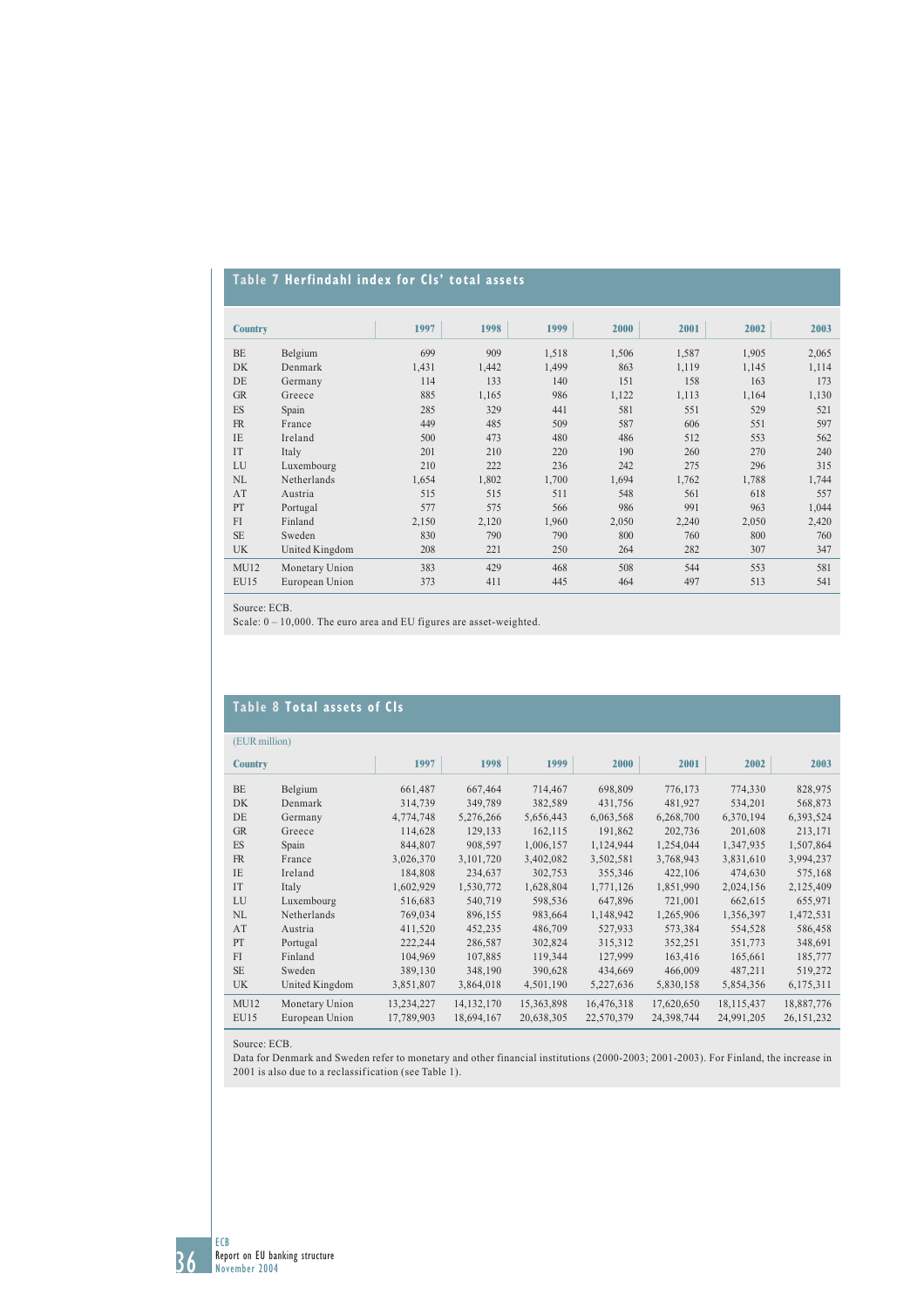## **ANNEX 1**

# **Table 9 Total loans of CIs to non-CIs**

| (EUR million)  |                |           |           |           |           |            |            |            |  |  |
|----------------|----------------|-----------|-----------|-----------|-----------|------------|------------|------------|--|--|
| <b>Country</b> |                | 1997      | 1998      | 1999      | 2000      | 2001       | 2002       | 2003       |  |  |
| <b>BE</b>      | Belgium        | 205,425   | 214,295   | 234,332   | 248,687   | 263,488    | 279,079    | 287,353    |  |  |
| <b>DK</b>      | Denmark        | 199,995   | 213,078   | 228,773   | 237,492   | 261,579    | 274,981    | 291,870    |  |  |
| DE             | Germany        | 2,546,768 | 2,706,869 | 2,817,723 | 2,951,888 | 3,051,658  | 3,021,886  | 3,025,616  |  |  |
| <b>GR</b>      | Greece         | 38,425    | 45,461    | 53,414    | 66,824    | 81,779     | 95,084     | 110,018    |  |  |
| ES             | Spain          | 412,417   | 467,041   | 531,331   | 617,222   | 689,908    | 765,142    | 867,709    |  |  |
| <b>FR</b>      | France         | 1,060,336 | 1,076,518 | 1,155,240 | 1,270,232 | 1,336,503  | 1,370,384  | 1,431,686  |  |  |
| <b>IE</b>      | Ireland        | 79,148    | 96,046    | 132,838   | 160,761   | 190,891    | 198,836    | 207,917    |  |  |
| <b>IT</b>      | Italy          | 744,366   | 787,727   | 855,283   | 955,991   | 1,009,773  | 1,065,791  | 1,128,514  |  |  |
| LU             | Luxembourg     | 84,257    | 104,243   | 122,093   | 130,355   | 148,113    | 131,989    | 118,528    |  |  |
| NL             | Netherlands    | 415,654   | 475,287   | 538,203   | 606,355   | 654,621    | 704,470    | 761,692    |  |  |
| AT             | Austria        | 210,885   | 221,811   | 235,614   | 256,797   | 268,367    | 273,066    | 278,626    |  |  |
| PT             | Portugal       | 73,713    | 93,847    | 122,750   | 152,760   | 170,615    | 183,214    | 185,730    |  |  |
| FI             | Finland        | 52,417    | 57,573    | 64,243    | 71,861    | 81,058     | 85,991     | 94,136     |  |  |
| <b>SE</b>      | Sweden         | 212,127   | 196,028   | 227,655   | 243,396   | 254,300    | 271,700    | 283,927    |  |  |
| <b>UK</b>      | United Kingdom | 1,422,611 | 1,404,759 | 1,705,821 | 1,912,167 | 2,124,785  | 2,195,037  | 2,220,985  |  |  |
| MU12           | Monetary Union | 5,923,811 | 6,346,718 | 6,863,064 | 7,489,733 | 7,946,774  | 8,174,932  | 8,497,525  |  |  |
| <b>EU15</b>    | European Union | 7,758,544 | 8,160,583 | 9,025,313 | 9,882,788 | 10,587,438 | 10,916,650 | 11,294,307 |  |  |

Source: ECB. See notes to Table 8.

# **Table 10 Loans of CIs to non-financial corporations**

|                | (EUR million)  |         |           |           |           |           |           |           |  |  |
|----------------|----------------|---------|-----------|-----------|-----------|-----------|-----------|-----------|--|--|
| <b>Country</b> |                | 1997    | 1998      | 1999      | 2000      | 2001      | 2002      | 2003      |  |  |
| BE             | Belgium        | 75,691  | 81,475    | 92,371    | 95,094    | 94,247    | 90,840    | 86,851    |  |  |
| <b>DK</b>      | Denmark        | n.a.    | n.a.      | n.a.      | n.a.      | n.a.      | n.a.      | 83,458    |  |  |
| DE             | Germany        | 719,928 | 769,796   | 761,870   | 811,330   | 844,235   | 840,675   | 813,746   |  |  |
| <b>GR</b>      | Greece         | n.a.    | 30,920    | 33,820    | 41,796    | 48,603    | 52,294    | 58,319    |  |  |
| ES             | Spain          | 175,872 | 200,169   | 227,958   | 266,944   | 306,019   | 340,980   | 387,804   |  |  |
| <b>FR</b>      | France         | 433,347 | 442,973   | 469,316   | 521,693   | 540,083   | 548,764   | 534,405   |  |  |
| <b>IE</b>      | Ireland        | 22,290  | 26,178    | 34,991    | 44,523    | 52,830    | 54,912    | 64,952    |  |  |
| IT             | Italy          | 384,007 | 401,114   | 427,967   | 486,620   | 520,856   | 546,559   | 588,026   |  |  |
| LU             | Luxembourg     | 23,614  | 30,149    | 33,981    | 40,878    | 45,391    | 40,159    | 36,625    |  |  |
| NL             | Netherlands    | 145,053 | 171,777   | 188,183   | 204,165   | 213,284   | 205,966   | 216,725   |  |  |
| AT             | Austria        | 105,996 | 114,117   | 119,741   | 129,060   | 134,059   | 132,166   | 131,284   |  |  |
| PT             | Portugal       | 32,026  | 39,743    | 50,533    | 62,446    | 72,597    | 78,715    | 82,717    |  |  |
| FI             | Finland        | 17,178  | 19,150    | 21,705    | 24,644    | 30,943    | 32,991    | 34,718    |  |  |
| <b>SE</b>      | Sweden         | n.a.    | n.a.      | n.a.      | n.a.      | 88,361    | 91,870    | 85,117    |  |  |
| <b>UK</b>      | United Kingdom | 290,999 | 293,951   | 358,113   | 401,115   | 439,735   | 439,530   | 408,628   |  |  |
| MU12           | Monetary Union | n.a.    | 2,327,561 | 2,462,436 | 2,729,193 | 2,903,147 | 2,965,021 | 3,036,172 |  |  |
| <b>EU15</b>    | European Union | n.a.    | n.a.      | n.a.      | n.a.      | n.a.      | n.a.      | 3,653,211 |  |  |
|                |                |         |           |           |           |           |           |           |  |  |

Source: ECB. See notes to Table 8.

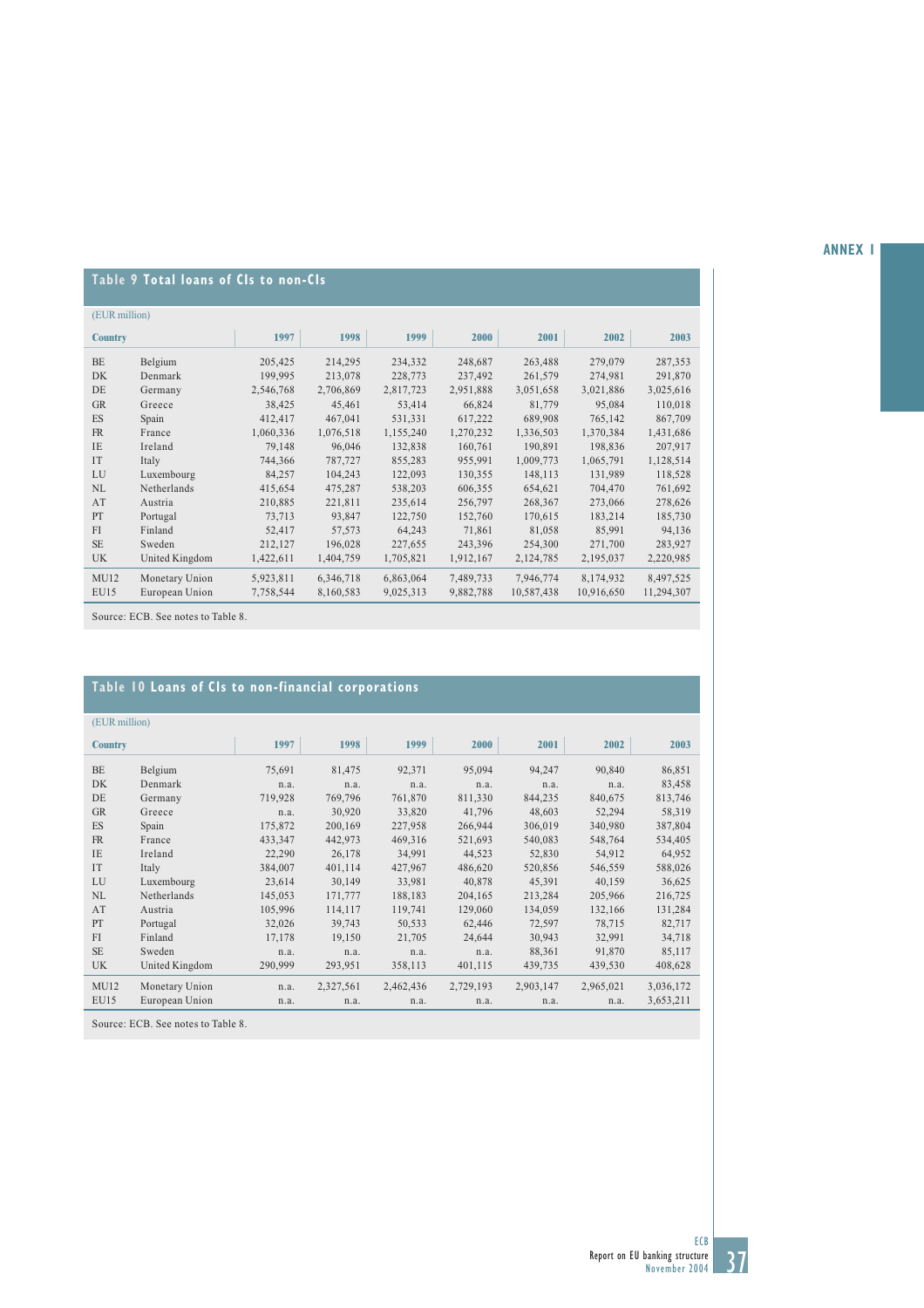# **Table 11 Total loans of CIs for housing purchase**

| (EUR million)  |                |         |         |           |           |           |           |           |
|----------------|----------------|---------|---------|-----------|-----------|-----------|-----------|-----------|
| <b>Country</b> |                | 1997    | 1998    | 1999      | 2000      | 2001      | 2002      | 2003      |
| <b>BE</b>      | Belgium        | 43,624  | 44,878  | 51,487    | 57,128    | 58,006    | 63,609    | 71,704    |
| <b>DK</b>      | Denmark        | n.a.    | n.a.    | n.a.      | n.a.      | n.a.      | n.a.      | 151,820   |
| DE             | Germany        | n.a.    | n.a.    | 839,788   | 873,325   | 901,839   | 918,113   | 937,379   |
| <b>GR</b>      | Greece         | n.a.    | 6,780   | 8,518     | 11,165    | 15,517    | 21,064    | 26,364    |
| ES             | Spain          | 104,519 | 123,552 | 145,627   | 177,407   | 206,815   | 240,539   | 277,573   |
| <b>FR</b>      | France         | 254,163 | 260,089 | 280,963   | 301,400   | 320,761   | 347,954   | 385,078   |
| <b>IE</b>      | Ireland        | 16,701  | 20,488  | 24,944    | 30,058    | 34,710    | 44,126    | 55,012    |
| IT             | Italy          | 53,710  | 63,476  | 80,354    | 96,980    | 107,711   | 131,660   | 154,365   |
| LU             | Luxembourg     | 4,583   | 4,557   | 4,744     | 5,823     | 6,533     | 7,052     | 8,291     |
| NL             | Netherlands    | 135,712 | 161,128 | 190,626   | 232,276   | 259,812   | 282,937   | 302,393   |
| AT             | Austria        | 21,596  | 22,138  | 23,620    | 26,235    | 29,631    | 35,998    | 39,746    |
| PT             | Portugal       | 24,097  | 32,444  | 42,208    | 50,803    | 57,448    | 64,954    | 66,350    |
| FI             | Finland        | 16,839  | 19,101  | 22,020    | 24,346    | 27,329    | 30,960    | 36,127    |
| <b>SE</b>      | Sweden         | n.a.    | n.a.    | n.a.      | n.a.      | 6,154     | 6,085     | 12,011    |
| <b>UK</b>      | United Kingdom | 650,592 | 647,806 | 793,797   | 853,891   | 965,761   | 1,035,139 | 1,099,584 |
| MU12           | Monetary Union | n.a.    | n.a.    | 1,714,899 | 1,886,946 | 2,026,112 | 2,188,966 | 2,360,382 |
| <b>EU15</b>    | European Union | n.a.    | n.a.    | n.a.      | n.a.      | n.a.      | n.a.      | 3,695,915 |

Source: ECB. See notes to Table 8.

# **Table 12 Total loans of CIs for consumer credit**

|                | (EUR million)  |         |         |         |         |         |         |         |  |  |
|----------------|----------------|---------|---------|---------|---------|---------|---------|---------|--|--|
| <b>Country</b> |                | 1997    | 1998    | 1999    | 2000    | 2001    | 2002    | 2003    |  |  |
| <b>BE</b>      | Belgium        | 7,875   | 8,170   | 8,541   | 8,677   | 8,472   | 8,651   | 8,648   |  |  |
| <b>DK</b>      | Denmark        | n.a.    | n.a.    | n.a.    | n.a.    | n.a.    | n.a.    | 13,357  |  |  |
| DE             | Germany        | n.a.    | n.a.    | 216,774 | 223,562 | 223,380 | 206,322 | 174,919 |  |  |
| <b>GR</b>      | Greece         | n.a.    | 2,937   | 3,862   | 5,512   | 7.854   | 9.757   | 12,386  |  |  |
| ES             | Spain          | 29,247  | 36,707  | 43,379  | 48,597  | 48,819  | 52,544  | 55,603  |  |  |
| <b>FR</b>      | France         | 83,756  | 94,370  | 104,196 | 113,256 | 118,108 | 121,116 | 128,415 |  |  |
| <b>IE</b>      | Ireland        | 5,275   | 6,367   | 8,793   | 10,615  | 12,991  | 14,485  | 12,310  |  |  |
| IT             | Italy          | 12.952  | 13.575  | 17.330  | 20,042  | 23.895  | 28,446  | 33,011  |  |  |
| LU             | Luxembourg     | 615     | 686     | 951     | 1,047   | 1,097   | 1,114   | 1,185   |  |  |
| NL             | Netherlands    | 10,864  | 12,266  | 12,848  | 13,831  | 13,903  | 18,647  | 20,442  |  |  |
| AT             | Austria        | 14,259  | 15,189  | 16,963  | 24,612  | 24,043  | 22,886  | 21,525  |  |  |
| PT             | Portugal       | 5,215   | 6,223   | 6,913   | 8,225   | 8,156   | 8,161   | 8,671   |  |  |
| FI             | Finland        | 3,056   | 3,055   | 3,065   | 3,123   | 6,387   | 6,641   | 7,324   |  |  |
| <b>SE</b>      | Sweden         | n.a.    | n.a.    | n.a.    | n.a.    | n.a.    | n.a.    | 9,528   |  |  |
| UK             | United Kingdom | 132,853 | 144,996 | 186,745 | 204,213 | 231,566 | 242,093 | 242,378 |  |  |
| MU12           | Monetary Union | 173,114 | 199,545 | 443,615 | 481,099 | 497,105 | 498,770 | 484,439 |  |  |
| <b>EU15</b>    | European Union | n.a.    | n.a.    | n.a.    | n.a.    | n.a.    | n.a.    | 749,702 |  |  |
|                |                |         |         |         |         |         |         |         |  |  |

Source: ECB. See notes to Table 8.

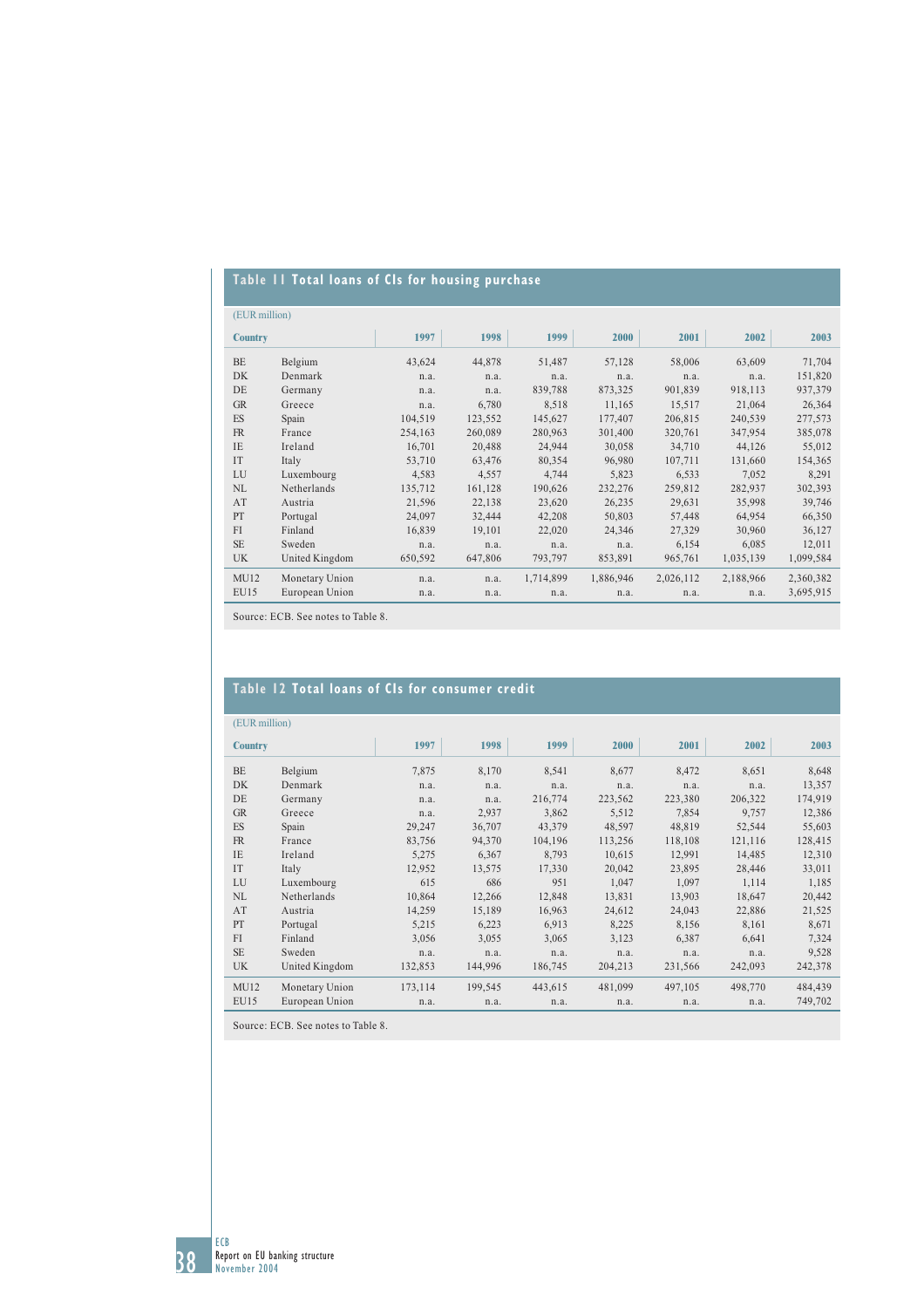## **ANNEX 1**

# **Table 13 Other household lending from CIs**

|                | (EUR million)  |         |         |         |         |         |         |         |  |  |
|----------------|----------------|---------|---------|---------|---------|---------|---------|---------|--|--|
| <b>Country</b> |                | 1997    | 1998    | 1999    | 2000    | 2001    | 2002    | 2003    |  |  |
| <b>BE</b>      | Belgium        | 23,712  | 25,280  | 22,757  | 19,423  | 18,799  | 17,372  | 15,522  |  |  |
| <b>DK</b>      | Denmark        | n.a.    | n.a.    | n.a.    | n.a.    | n.a.    | n.a.    | 17,200  |  |  |
| DE             | Germany        | 294,143 | 308,632 | 284,783 | 289,213 | 282,928 | 274,380 | 319,502 |  |  |
| <b>GR</b>      | Greece         | n.a.    | 56      | 71      | 189     | 324     | 518     | 1,260   |  |  |
| ES             | Spain          | 37,186  | 42,577  | 49,890  | 54,602  | 58,136  | 65,597  | 77,598  |  |  |
| FR             | France         | 69,678  | 64,289  | 63,272  | 62,859  | 63,730  | 66,087  | 71,938  |  |  |
| <b>IE</b>      | Ireland        | 562     | 677     | 1,426   | 1,540   | 1,472   | 1,343   | 4,300   |  |  |
| IT             | Italy          | 106,321 | 114,138 | 124,899 | 128,248 | 126,929 | 122,174 | 122,870 |  |  |
| LU             | Luxembourg     | 6,702   | 9,569   | 10,901  | 13,202  | 12,085  | 14,088  | 13,502  |  |  |
| NL             | Netherlands    | 14,787  | 17,803  | 19,829  | 22,947  | 21,366  | 22,364  | 22,641  |  |  |
| AT             | Austria        | 9.934   | 10.483  | 12,543  | 7,818   | 8,138   | 6.638   | 7,015   |  |  |
| PT             | Portugal       | 4,746   | 5,865   | 7,802   | 9,902   | 10,511  | 10,534  | 9,996   |  |  |
| FI             | Finland        | 7,200   | 8,763   | 8,085   | 8,400   | 8,850   | 9,100   | 9,587   |  |  |
| <b>SE</b>      | Sweden         | n.a.    | n.a.    | n.a.    | n.a.    | 39,822  | 43,252  | 44,716  |  |  |
| <b>UK</b>      | United Kingdom | 108,520 | 109,332 | 138,298 | 155,703 | 181,174 | 191,658 | 182,943 |  |  |
| MU12           | Monetary Union | 574,971 | 608,132 | 606,258 | 618,343 | 613,268 | 610,195 | 675,731 |  |  |
| EU15           | European Union | n.a.    | n.a.    | n.a.    | n.a.    | n.a.    | n.a.    | 920,590 |  |  |
|                |                |         |         |         |         |         |         |         |  |  |

Source: ECB. See notes to Table 8.

# **Table 14 Total deposits of CIs from non-CIs**

|                | (EUR million)  |           |           |           |           |           |            |            |  |
|----------------|----------------|-----------|-----------|-----------|-----------|-----------|------------|------------|--|
| <b>Country</b> |                | 1997      | 1998      | 1999      | 2000      | 2001      | 2002       | 2003       |  |
| <b>BE</b>      | Belgium        | 228,213   | 263,052   | 288,480   | 292,832   | 326,154   | 345,106    | 367,498    |  |
| <b>DK</b>      | Denmark        | 220,068   | 233,533   | 258,658   | 83,873    | 88,232    | 93,903     | 99,069     |  |
| DE             | Germany        | 1,952,011 | 2,071,843 | 2,185,363 | 2,256,097 | 2,380,289 | 2,401,166  | 2,447,673  |  |
| <b>GR</b>      | Greece         | 80,702    | 86,878    | 101,917   | 117,827   | 135,733   | 133,847    | 140,032    |  |
| <b>ES</b>      | Spain          | 436,346   | 455,507   | 525,396   | 617,682   | 707,473   | 752,900    | 806,804    |  |
| <b>FR</b>      | France         | 888,271   | 934,793   | 945,993   | 977,803   | 1,051,205 | 1,076,283  | 1,195,353  |  |
| IE             | Ireland        | 64,603    | 78,077    | 98,708    | 115,046   | 131,066   | 142,957    | 160,192    |  |
| <b>IT</b>      | Italy          | 623,681   | 615,489   | 617,478   | 643,659   | 681,266   | 741,205    | 744,497    |  |
| LU             | Luxembourg     | 206,607   | 205,801   | 189,262   | 216,686   | 217,375   | 198,582    | 207,235    |  |
| NL             | Netherlands    | 343,706   | 374,636   | 404,616   | 455,162   | 524,993   | 537,790    | 570,133    |  |
| AT             | Austria        | 169,074   | 178,439   | 187,410   | 192,077   | 210,262   | 211,128    | 222,070    |  |
| PT             | Portugal       | 100,804   | 107,430   | 120,146   | 129,327   | 134,370   | 133,803    | 137,323    |  |
| <b>FI</b>      | Finland        | 58,992    | 58,922    | 63,874    | 66,229    | 68,977    | 71,530     | 75,634     |  |
| <b>SE</b>      | Sweden         | 106,348   | 84,474    | 99,497    | 110,731   | 112,962   | 118,613.98 | 126,555.74 |  |
| <b>UK</b>      | United Kingdom | 1,265,059 | 1,281,820 | 1,505,574 | 1,680,787 | 1,851,098 | 1,819,966  | 1,821,776  |  |
| MU12           | Monetary Union | 5,153,010 | 5,430,867 | 5,728,643 | 6,080,427 | 6,569,163 | 6,746,297  | 7,074,444  |  |
| EU15           | European Union | 6,744,485 | 7,030,694 | 7,592,372 | 7,955,818 | 8,621,455 | 8,778,780  | 9,121,844  |  |
|                |                |           |           |           |           |           |            |            |  |

Source: ECB. See notes to Table 8.

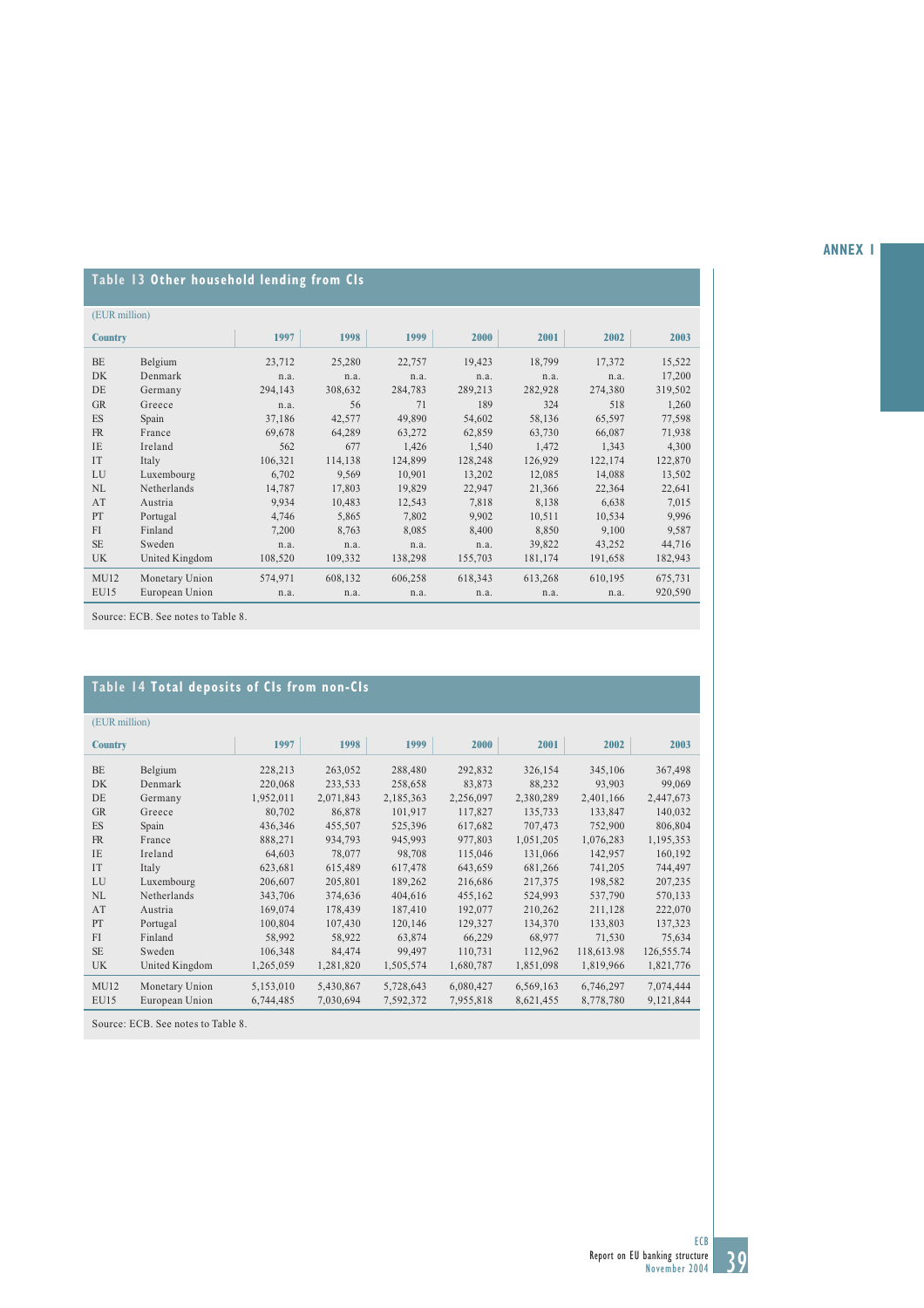## **Table 15 Gross issues of long-term debt securities by non-financial companies**

| (EUR million)  |                             |        |          |          |          |        |        |        |
|----------------|-----------------------------|--------|----------|----------|----------|--------|--------|--------|
| <b>Country</b> |                             | 1997   | 1998     | 1999     | 2000     | 2001   | 2002   | 2003   |
| <b>BE</b>      | Belgium                     | 735    | 721      | 541      | 2,860    | 1,406  | 1,997  | 3,415  |
| DK             | Denmark                     | n.a.   | n.a.     | n.a.     | n.a.     | n.a.   | n.a.   | n.a.   |
| DE             | Germany                     | 822    | 1,472    | 2,692    | 6,347    | 6,948  | 15,850 | 21,513 |
| <b>GR</b>      | Greece                      | 33     | $\theta$ | $\theta$ | $\Omega$ | 63     | 87     | 452    |
| ES             | Spain                       | 488    | 1,644    | 3,391    | 852      | 379    | 572    | 1,496  |
| <b>FR</b>      | France                      | 10,673 | 15,799   | 35,654   | 37,372   | 55,599 | 30,227 | 51,450 |
| <b>IE</b>      | Ireland                     | n.a.   | n.a.     | n.a.     | n.a.     | n.a.   | n.a.   | n.a.   |
| IT             | Italy                       | 1,450  | 1,093    | 3,303    | 4,063    | 13,195 | 10,235 | 6,563  |
| LU             | Luxembourg                  | n.a.   | n.a.     | n.a.     | n.a.     | n.a.   | n.a.   | n.a.   |
| NL             | Netherlands                 | 1,055  | 4,528    | 5,172    | 13,649   | 15,725 | 3,931  | 7,315  |
| AT             | Austria                     | 1,183  | 307      | 1,004    | 840      | 2,106  | 1,913  | 5,265  |
| PT             | Portugal                    | 1,502  | 1,775    | 2,043    | 158      | 1,649  | 389    | 1,032  |
| FI             | Finland                     | 470    | 511      | 1,451    | 2,717    | 1,938  | 1,236  | 1,722  |
| <b>SE</b>      | Sweden                      | 933    | 1,660    | 2,925    | 3,847    | 3,068  | 4,587  | 2,721  |
| UK             | United Kingdom <sup>*</sup> | 23,552 | 19,265   | 39,849   | 61,472   | 54,376 | 30,808 | 18,006 |

Source: ECB. For UK, figures refer to net issues of long–term and short-term securities.

## **Table 16 Gross issues of short-term debt securities by non-financial companies**

| (EUR million)  |                |          |              |          |          |          |              |          |
|----------------|----------------|----------|--------------|----------|----------|----------|--------------|----------|
| <b>Country</b> |                | 1997     | 1998         | 1999     | 2000     | 2001     | 2002         | 2003     |
| <b>BE</b>      | Belgium        | 9,938    | 10,012       | 19,675   | 35,142   | 46,291   | 39,469       | 43,854   |
| DK             | Denmark        | n.a.     | n.a.         | n.a.     | n.a.     | n.a.     | n.a.         | n.a.     |
| DE             | Germany        | 62,110   | 58,737       | 55,850   | 85,427   | 123,476  | 116,629      | 197,864  |
| <b>GR</b>      | Greece*        | $\theta$ | $\Omega$     | $\Omega$ | $\theta$ | $\Omega$ | $\mathbf{0}$ | $\Omega$ |
| ES             | Spain          | 3,027    | 3,984        | 9,284    | 9,862    | 10,095   | 9,815        | 7,293    |
| FR             | France         | 257,955  | 267,741      | 285,467  | 397,073  | 545,855  | 449,687      | 403,855  |
| <b>IE</b>      | Ireland        | n.a.     | n.a.         | n.a.     | n.a.     | n.a.     | n.a.         | n.a.     |
| IT             | Italy          | $\Omega$ | $\mathbf{0}$ | 30       | 19       | 5        | 2            | 21       |
| LU             | Luxembourg     | n.a.     | n.a.         | n.a.     | n.a.     | n.a.     | n.a.         | n.a.     |
| NL             | Netherlands    | 1,015    | 830          | 1,690    | 1,271    | 1,263    | 1,703        | 3,452    |
| AT             | Austria        |          | $\theta$     | 1,632    | 1,879    | 18       | 370          | 778      |
| PT             | Portugal       | 11,122   | 12,278       | 16,657   | 26,098   | 33,227   | 42,649       | 54,388   |
| FI             | Finland        | 25,678   | 30,023       | 41,263   | 50,899   | 58,481   | 57,940       | 62,860   |
| <b>SE</b>      | Sweden         | n.a.     | n.a.         | n.a.     | n.a.     | n.a.     | n.a.         | n.a.     |
| UK             | United Kingdom | n.a.     | n.a.         | n.a.     | n.a.     | n.a.     | n.a.         | n.a.     |

Source: ECB. For UK, figures refer to net issues of long–term and short-term securities. In Greece, only credit institutions have issued short-term securities (other than shares).

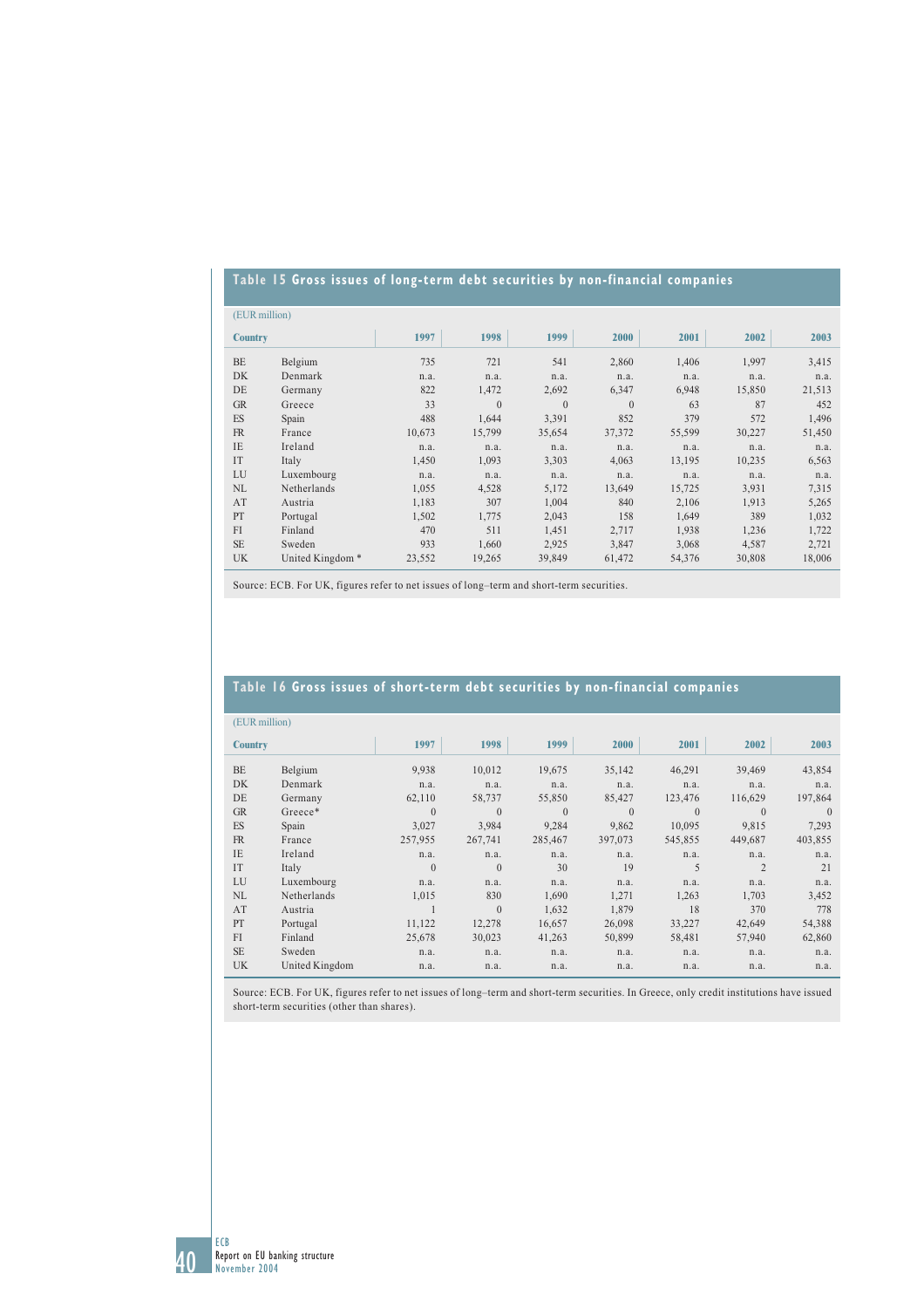### **ANNEX 1**

## **Table 17 Total investments of insurance corporations**

|                | (EUR million)  |           |           |           |           |           |           |           |  |  |
|----------------|----------------|-----------|-----------|-----------|-----------|-----------|-----------|-----------|--|--|
|                |                |           |           |           |           |           |           |           |  |  |
| <b>Country</b> |                | 1997      | 1998      | 1999      | 2000      | 2001      | 2002      | 2003      |  |  |
| <b>BE</b>      | Belgium        | 73,672    | 84,028    | 96,501    | 105,726   | 115,669   | 123,080   | 140,040   |  |  |
| <b>DK</b>      | Denmark        | 69,073    | 77,973    | 90,176    | 102,049   | 96,655    | 98,703    | 107,602   |  |  |
| DE             | Germany        | 668,032   | 749,302   | 815,902   | 871,206   | 943,367   | 1,001,579 | 1,058,276 |  |  |
| <b>GR</b>      | Greece         | 4,187     | 5,008     | 7,238     | 7,839     | 8,390     | 8,201     | 9,205     |  |  |
| <b>ES</b>      | Spain          | 86,461    | 105,268   | 117,967   | 133,674   | 150,422   | 170,072   | 183,661   |  |  |
| FR             | France         | 572,263   | 632,800   | 713,600   | 787,400   | 839,700   | 874,500   | 953,000   |  |  |
| <b>IE</b>      | Ireland        | 28,277    | 34,779    | 44,919    | 53,423    | 56,393    | 61,592    | n.a.      |  |  |
| <b>IT</b>      | Italy          | 141,995   | 186,773   | 245,618   | 281,424   | 306,155   | 322,785   | 354,711   |  |  |
| LU             | Luxembourg     | 14,103    | 17,384    | 22,482    | 26,428    | 28,631    | 28,941    | 33,448    |  |  |
| NL             | Netherlands    | 190,516   | 215,444   | 243,931   | 249,999   | 297,044   | 284,283   | 293,337   |  |  |
| AT             | Austria        | 45,019    | 47,093    | 50,867    | 54,134    | 57,471    | 60,092    | 62,864    |  |  |
| PT             | Portugal       | 14,522    | 17,565    | 21,481    | 24,691    | 26,550    | 29,559    | 32,761    |  |  |
| FI             | Finland        | 6,216     | 6,744     | 9,913     | 9,637     | 7,492     | 7,242     | 7,629     |  |  |
| <b>SE</b>      | Sweden         | 138,800   | 153,668   | 206,003   | 206,998   | 189,172   | 175,351   | 195,044   |  |  |
| <b>UK</b>      | United Kingdom | 1,216,000 | 1,292,000 | 1,728,000 | 1,713,000 | 1,740,000 | 1,556,748 | 1,573,864 |  |  |
| MU12           | Monetary Union | 1,845,263 | 2,102,188 | 2,390,419 | 2,605,581 | 2,837,284 | 2,971,926 | n.a.      |  |  |
| <b>EU15</b>    | European Union | 3,269,136 | 3,625,829 | 4,414,598 | 4,627,628 | 4,863,111 | 4,802,728 | n.a.      |  |  |

Source: ECB.

## **Table 18 Total assets under management by investment funds**

| (EUR million)  |                |         |           |           |         |         |         |         |
|----------------|----------------|---------|-----------|-----------|---------|---------|---------|---------|
| <b>Country</b> |                | 1997    | 1998      | 1999      | 2000    | 2001    | 2002    | 2003    |
| <b>BE</b>      | Belgium        | 30,570  | 48,236    | 70,411    | 83,925  | 86,784  | 78,288  | 84,306  |
| DK             | Denmark        | 11,865  | 16,605    | 27,351    | 34,515  | 38,025  | 39,042  | 49,306  |
| DE             | Germany        | n.a.    | 568,701   | 755,592   | 811,825 | 793,665 | 741,402 | 826,764 |
| <b>GR</b>      | Greece         | 8,436   | 9.061     | 21,764    | 15.621  | 17.392  | 15,065  | 14,997  |
| <b>ES</b>      | Spain          | 163,344 | 203,752   | 168,179   | 165,822 | 158,249 | 144,150 | 178,858 |
| <b>FR</b>      | France         | 450,501 | 564,621   | 580,289   | 662,844 | 648,548 | 601,353 | 703,601 |
| IE             | Ireland        | 43,207  | 70,392    | 149,207   | n.a.    | n.a.    | n.a.    | n.a.    |
| IT             | Italy          | 190,279 | 372,274   | 473,514   | 448,893 | 383,887 | 325,909 | 297,269 |
| LU             | Luxembourg     | 349,706 | 433,036   | 707,927   | 837,346 | 854,000 | 725,781 | 818,462 |
| NL             | Netherlands    | 58,965  | 69,134    | 97,414    | 118,007 | 112,320 | 90,109  | 97,025  |
| AT             | Austria        | 48,191  | 51,774    | 58,007    | 61,982  | 65,520  | 67,968  | 71,975  |
| PT             | Portugal       | 22,251  | 26,876    | 27,746    | 25,442  | 25,588  | 25,421  | 28,456  |
| FI             | Finland        | 3,223   | 4,878     | 9,240     | 12,608  | 12,300  | 11,573  | 15,429  |
| <b>SE</b>      | Sweden         | 41,700  | 47,136    | 82,674    | n.a.    | n.a.    | n.a.    | n.a.    |
| <b>UK</b>      | United Kingdom | 213,325 | 243,606   | 369,398   | 387,828 | 364,762 | 347,945 | n.a.    |
| MU12           | Monetary Union | n.a.    | 2,422,735 | 3,133,655 | n.a.    | n.a.    | n.a.    | n.a.    |
| <b>EU15</b>    | European Union | n.a.    | 2,730,082 | 3,613,078 | n.a.    | n.a.    | n.a.    | n.a.    |

Source: ECB. Funds of funds and money market funds are excluded. For Ireland, data refer to total funds (UCITS and nonUCITS). For Portugal, only money market funds are excluded.

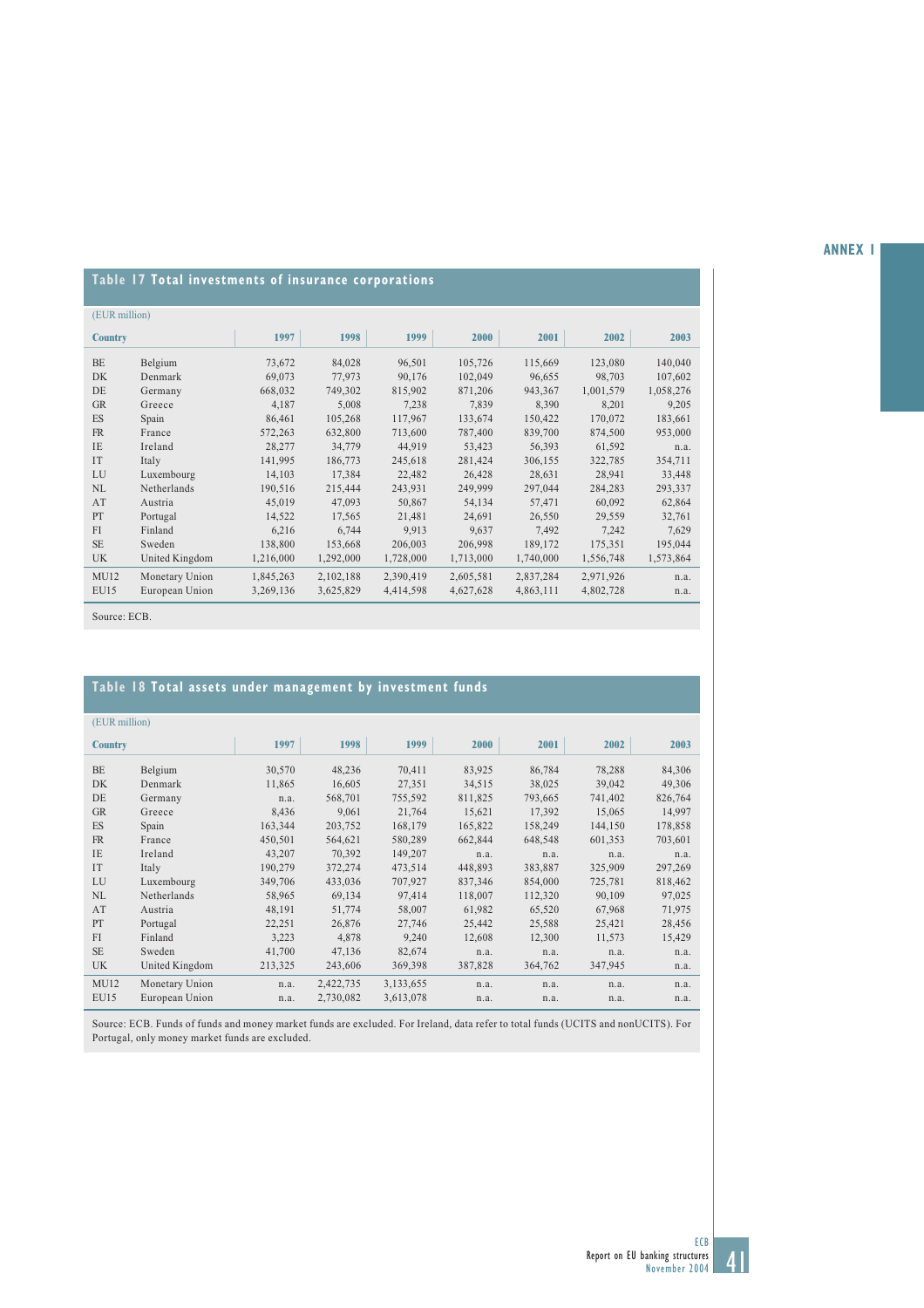# **Table 19 Total assets under management by pension funds**

|                | (EUR million)  |           |           |           |           |           |          |           |  |
|----------------|----------------|-----------|-----------|-----------|-----------|-----------|----------|-----------|--|
| <b>Country</b> |                | 1997      | 1998      | 1999      | 2000      | 2001      | 2002     | 2003      |  |
| BE             | Belgium        | 10,731    | 12,683    | 14,408    | 14,608    | 14,373    | 13,543   | 10,833    |  |
| DK             | Denmark        | 29,119    | 33,750    | 39,781    | 41,913    | 41,812    | 42,307   | 45,682    |  |
| DE             | Germany        | n.a.      | n.a.      | n.a.      | n.a.      | n.a.      | 100,077  | 260,000   |  |
| <b>GR</b>      | Greece         | $\theta$  | $\theta$  | $\theta$  | $\theta$  | $\theta$  | $\Omega$ | $\Omega$  |  |
| ES             | Spain          | 22,124    | 27,489    | 32,261    | 38,979    | 44,606    | 49,610   | 57,161    |  |
| <b>FR</b>      | France         | $\theta$  | $\Omega$  | $\theta$  | $\Omega$  | $\Omega$  | $\Omega$ | $\Omega$  |  |
| <b>IE</b>      | Ireland        | 32,712    | 39,097    | 50,283    | 53,960    | 51,149    | 44,810   | n.a.      |  |
| IT             | Italy          | 3.447     | 4.343     | 4.289     | 6.176     | 6.653     | 8,362    | 11,685    |  |
| LU             | Luxembourg     | n.a.      | n.a.      | n.a.      | n.a.      | n.a.      | n.a.     | n.a.      |  |
| NL             | Netherlands    | 309,071   | 365,678   | 436,266   | 444,953   | 451,133   | 423,268  | 475,347   |  |
| AT             | Austria        | 3,173     | 4,681     | 7,141     | 7,848     | 8,049     | 7,876    | 9,111     |  |
| PT             | Portugal       | 10.060    | 11,578    | 12,911    | 13,767    | 14,826    | 15,552   | 16,200    |  |
| FI             | Finland        | 9.758     | 12,778    | 15.902    | 21,463    | 23,108    | 24,523   | 27,272    |  |
| <b>SE</b>      | Sweden         | 78.902    | 78.415    | 87,820    | 82,777    | 58,599    | 52,975   | 63,877    |  |
| <b>UK</b>      | United Kingdom | 1,003,000 | 1,003,000 | 1,320,000 | 1,238,000 | 1,180,000 | 950,920  | 1,036,932 |  |

Source: ECB. In Greece and France, all pension funds are state-owned.

## **Table 20 Number of branches of CIs from EEA countries**

| <b>Country</b> |                | 1997           | 1998 | 1999           | 2000 | 2001 | 2002 | 2003 |
|----------------|----------------|----------------|------|----------------|------|------|------|------|
| BE             | Belgium        | 25             | 25   | 30             | 34   | 35   | 36   | 38   |
| <b>DK</b>      | Denmark        | $\overline{7}$ | 8    | 9              | 9    | 9    | 8    | 15   |
| DE             | Germany        | 46             | 53   | 57             | 62   | 59   | 64   | 65   |
| <b>GR</b>      | Greece         | 14             | 14   | 13             | 13   | 13   | 14   | 14   |
| ES             | Spain          | 35             | 36   | 41             | 41   | 49   | 51   | 50   |
| <b>FR</b>      | France         | 52             | 53   | 56             | 59   | 55   | 51   | 52   |
| IE             | Ireland        | 18             | 21   | 26             | 28   | 32   | 31   | 31   |
| IT             | Italy          | 62             | 65   | 70             | 82   | 94   | 91   | 76   |
| LU             | Luxembourg     | 61             | 61   | 60             | 55   | 55   | 48   | 43   |
| <b>NL</b>      | Netherlands    | 9              | 10   | 16             | 18   | 19   | 19   | 20   |
| AT             | Austria        | 6              | 9    | 12             | 13   | 15   | 15   | 18   |
| PT             | Portugal       | 15             | 15   | 17             | 23   | 23   | 21   | 22   |
| FI             | Finland        | 6              | 6    | $\overline{7}$ | 5    | 18   | 19   | 18   |
| <b>SE</b>      | Sweden         | 14             | 17   | 16             | 19   | 19   | 18   | 17   |
| <b>UK</b>      | United Kingdom | 100            | 100  | 99             | 95   | 87   | 85   | 84   |
| MU12           | Monetary Union | 349            | 368  | 405            | 433  | 467  | 460  | 447  |
| <b>EU15</b>    | European Union | 470            | 493  | 529            | 556  | 582  | 571  | 563  |

Source: ECB. For Finland, the increase in 2001 is due to a reclassification (see Table 1).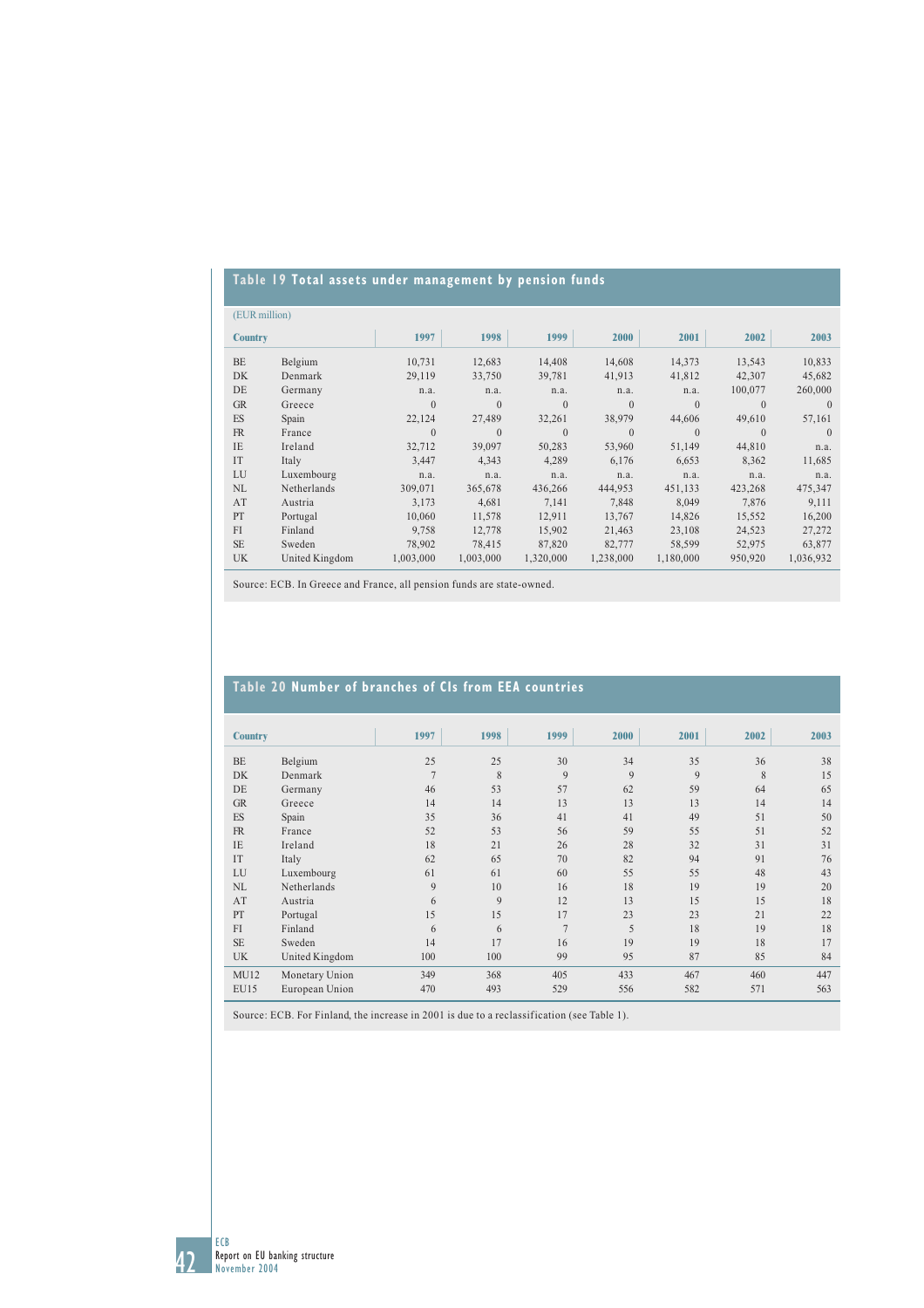### **ANNEX 1**

# **Table 21 Total assets of branches of CIs from EEA countries**

| (EUR million)  |                |           |           |           |           |           |           |           |
|----------------|----------------|-----------|-----------|-----------|-----------|-----------|-----------|-----------|
| <b>Country</b> |                | 1997      | 1998      | 1999      | 2000      | 2001      | 2002      | 2003      |
| <b>BE</b>      | Belgium        | 56,565    | 42,757    | 38,600    | 39,940    | 29,844    | 27,221    | 25,902    |
| <b>DK</b>      | Denmark        | 14,088    | 21,688    | 15,424    | 21,743    | 19,649    | 22,334    | 24,131    |
| DE             | Germany        | 44,027    | 65,171    | 70,946    | 79,039    | 91,316    | 76,738    | 67,539    |
| <b>GR</b>      | Greece         | 10,345    | 9,422     | 10,964    | 12,204    | 8,934     | 11,489    | 12,769    |
| ES             | Spain          | 41,515    | 39,959    | 36,742    | 39,103    | 49.454    | 61,713    | 85,993    |
| <b>FR</b>      | France         | 84,046    | 81,744    | 90,855    | 122,676   | 119,647   | 118,053   | 99,917    |
| <b>IE</b>      | Ireland        | 32,640    | 38,575    | 50,064    | 56,522    | 58,411    | 60,167    | 69,773    |
| IT             | Italy          | 56,808    | 71,102    | 65,372    | 77,174    | 69.641    | 80,663    | 87,191    |
| LU             | Luxembourg     | 99,230    | 106,803   | 107,269   | 117,532   | 130,562   | 108,816   | 90,089    |
| <b>NL</b>      | Netherlands    | 16,209    | 20,437    | 21.231    | 30,582    | 27,626    | 26,600    | 26,091    |
| AT             | Austria        | 2,924     | 3,221     | 3,913     | 3,918     | 4,458     | 3,242     | 3,363     |
| PT             | Portugal       | 8,972     | 11,299    | 11,425    | 13,206    | 14,808    | 15,839    | 16,923    |
| FI             | Finland        | 8,176     | 8,212     | 10,611    | 9.490     | 10,404    | 14,345    | 13,030    |
| <b>SE</b>      | Sweden         | 5,476     | 10,793    | 11,521    | 19,596    | 22,838    | 27,486    | 33,443    |
| <b>UK</b>      | United Kingdom | 850,441   | 986,742   | 1,054,191 | 1,262,304 | 1,363,463 | 1,285,518 | 1,345,804 |
| MU12           | Monetary Union | 461,457   | 498,711   | 518,037   | 601,468   | 615,166   | 604,921   | 598,625   |
| EU15           | European Union | 1,331,461 | 1,517,925 | 1,599,128 | 1,905,029 | 2,021,055 | 1,940,225 | 2,001,958 |

Source: ECB.

## **Table 22 Number of subsidiaries of CIs from EEA countries**

| <b>Country</b> |                | 1997                     | 1998                     | 1999                     | 2000           | 2001           | 2002           | 2003           |
|----------------|----------------|--------------------------|--------------------------|--------------------------|----------------|----------------|----------------|----------------|
| <b>BE</b>      | Belgium        | 16                       | 17                       | 21                       | 21             | 22             | 21             | 20             |
| <b>DK</b>      | Denmark        | $\overline{\phantom{a}}$ | $\overline{4}$           | 5                        | 5              | $\overline{7}$ | 8              | $\overline{7}$ |
| DE             | Germany        | 31                       | 32                       | 23                       | 22             | 21             | 22             | 20             |
| <b>GR</b>      | Greece         | $\overline{\phantom{a}}$ | $\overline{\phantom{a}}$ | $\overline{\phantom{a}}$ |                |                | 3              | 3              |
| ES             | Spain          | 46                       | 39                       | 35                       | 38             | 44             | 40             | 44             |
| <b>FR</b>      | France         | 109                      | 129                      | 134                      | 159            | 162            | 146            | 123            |
| <b>IE</b>      | Ireland        | 21                       | 24                       | 24                       | 24             | 25             | 25             | 20             |
| IT             | Italy          | $\overline{4}$           | 5                        | 6                        | $\overline{7}$ | $\overline{7}$ | $\overline{7}$ | $\overline{7}$ |
| LU             | Luxembourg     | 97                       | 96                       | 99                       | 96             | 90             | 85             | 83             |
| NL             | Netherlands    | 9                        | 9                        | 9                        | 12             | 14             | 14             | 13             |
| AT             | Austria        | 17                       | 11                       | 10                       | 11             | 13             | 13             | 14             |
| PT             | Portugal       | 6                        | 8                        | 8                        | 10             | 9              | 9              | 11             |
| FI             | Finland        | 3                        | 3                        | $\mathbf{3}$             | 3              | 3              | 3              | 3              |
| <b>SE</b>      | Sweden         | 11                       | 11                       | 12                       | 12             | 12             | 12             | 14             |
| UK             | United Kingdom | 21                       | 15                       | 15                       | 16             | 17             | 17             | 15             |
| MU12           | Monetary Union | 360                      | 374                      | 373                      | 405            | 412            | 391            | 354            |
| <b>EU15</b>    | European Union | 394                      | 404                      | 405                      | 438            | 448            | 428            | 390            |

Source: ECB. Only the subsidiaries of foreign credit institutions are included, i.e. subsidiaries of foreign holding companies are not included. Country data are not reported (-) for confidentiality reasons if the number of subsidiaries is less than three.

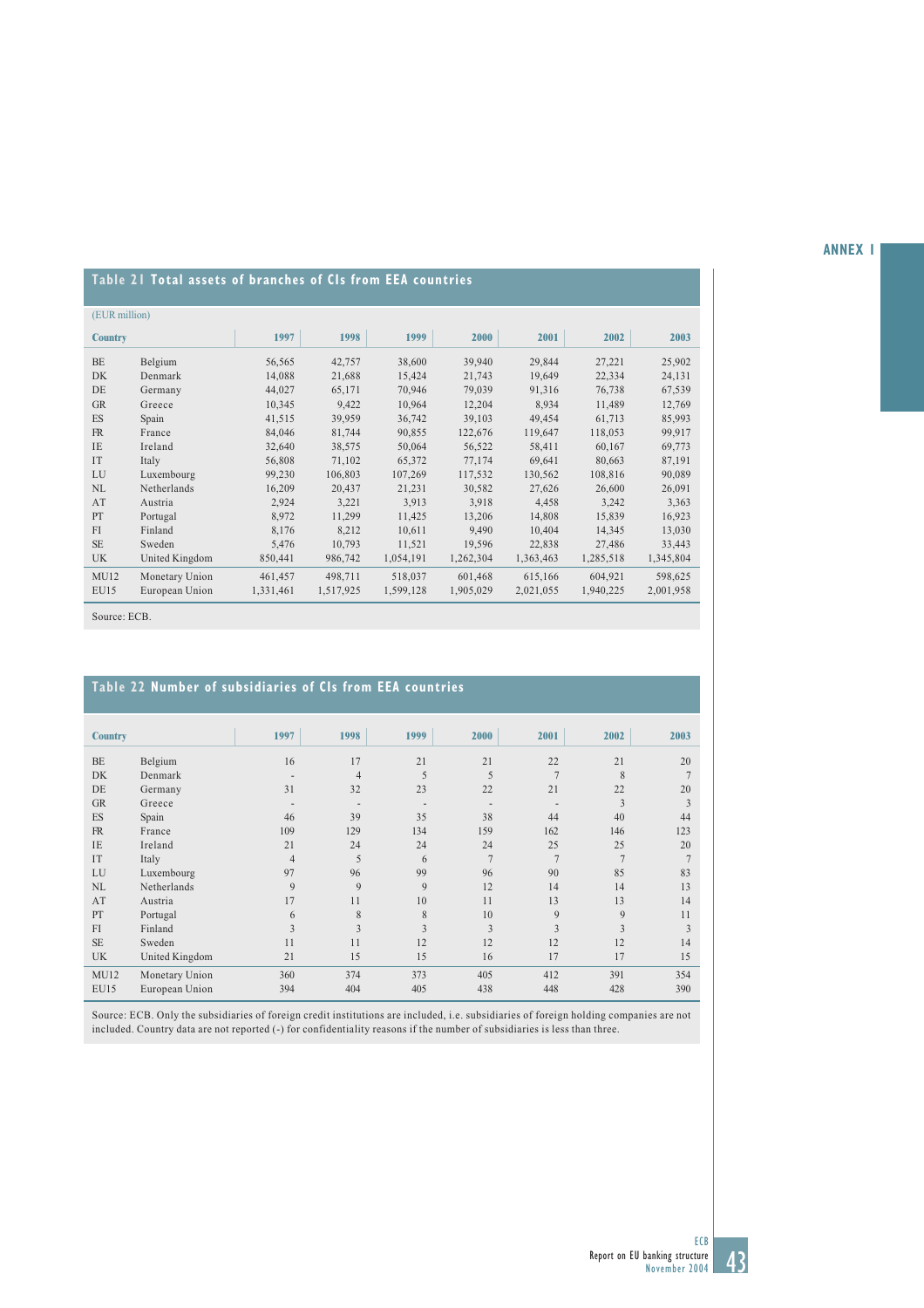# **Table 23 Total assets of subsidiaries of CIs from EEA countries**

| (EUR million)  |                |         |         |           |           |           |           |           |  |  |  |
|----------------|----------------|---------|---------|-----------|-----------|-----------|-----------|-----------|--|--|--|
| <b>Country</b> |                | 1997    | 1998    | 1999      | 2000      | 2001      | 2002      | 2003      |  |  |  |
| BE             | Belgium        | 93,570  | 98,734  | 107,659   | 114,957   | 146,339   | 141,749   | 144,321   |  |  |  |
| DK             | Denmark        |         | 452     | 877       | 845       | 58,560    | 66,965    | 66,676    |  |  |  |
| DE             | Germany        | 68,440  | 74,565  | 72,412    | 75,241    | 110,716   | 225,311   | 227,597   |  |  |  |
| <b>GR</b>      | Greece         |         |         |           |           |           | 24,453    | 27,730    |  |  |  |
| ES             | Spain          | 34,641  | 38,710  | 35,700    | 42,246    | 49,426    | 52,897    | 63,731    |  |  |  |
| <b>FR</b>      | France         | 97,147  | 118,664 | 202,922   | 292,822   | 298,786   | 301,275   | 287,559   |  |  |  |
| IE             | Ireland        | 53,359  | 75,426  | 99,126    | 119,143   | 145,854   | 105,145   | 121,688   |  |  |  |
| IT             | Italy          | 31,241  | 38,520  | 46,518    | 25,499    | 20,416    | 23,348    | 26,390    |  |  |  |
| LU             | Luxembourg     | 332,248 | 367,809 | 421,638   | 439,450   | 507,151   | 480,267   | 495,726   |  |  |  |
| NL             | Netherlands    | 21,680  | 21,684  | 13,453    | 77,653    | 96,588    | 94,456    | 126,420   |  |  |  |
| AT             | Austria        | 6,222   | 4,141   | 4,382     | 4,677     | 102,813   | 112,152   | 107,755   |  |  |  |
| PT             | Portugal       | 20,146  | 42,782  | 25,999    | 53,649    | 68,275    | 69,150    | 72,796    |  |  |  |
| FI             | Finland        | 649     | 642     | 744       | 841       | 722       | 741       | 716       |  |  |  |
| <b>SE</b>      | Sweden         | 3,650   | 3,942   | 1,900     | 2,145     | 2,250     | 2,605     | 3,508     |  |  |  |
| <b>UK</b>      | United Kingdom | 58,493  | 53,784  | 64,968    | 69,000    | 71,887    | 61,982    | 60,800    |  |  |  |
| MU12           | Monetary Union | 761,765 | 885,714 | 1,038,110 | 1,262,888 | 1,566,551 | 1,630,944 | 1,702,429 |  |  |  |
| <b>EU15</b>    | European Union | 824,139 | 943,893 | 1,105,856 | 1,334,878 | 1,699,248 | 1,762,496 | 1,833,413 |  |  |  |

Source: ECB. Country data are not reported (-) for confidentiality reasons if the number of subsidiaries is less than three.

## **Table 24 Number of branches of CIs from third countries**

| <b>Country</b> |                | 1997                     | 1998                     | 1999                         | 2000                     | 2001           | 2002           | 2003          |
|----------------|----------------|--------------------------|--------------------------|------------------------------|--------------------------|----------------|----------------|---------------|
| <b>BE</b>      | Belgium        | 15                       | 14                       | 14                           | 13                       | 11             | 10             | 10            |
| <b>DK</b>      | Denmark        | $\overline{\phantom{a}}$ | $\overline{\phantom{a}}$ | $\overline{\phantom{a}}$     | $\overline{\phantom{a}}$ |                |                |               |
| DE             | Germany        | 31                       | 31                       | 30                           | 28                       | 21             | 19             | 19            |
| <b>GR</b>      | Greece         | 9                        | 9                        | 9                            | 9                        | 8              | $\overline{7}$ | 6             |
| ES             | Spain          | 18                       | 15                       | 11                           | 10                       | $\overline{7}$ | 8              |               |
| <b>FR</b>      | France         | 41                       | 36                       | 32                           | 31                       | 28             | 28             | 28            |
| IE             | Ireland        | $\overline{\phantom{a}}$ | $\overline{\phantom{a}}$ | ٠                            | $\overline{\phantom{m}}$ |                |                |               |
| IT             | Italy          | 19                       | 18                       | 18                           | 16                       | 16             | 15             | 15            |
| LU             | Luxembourg     | $\overline{7}$           | σ                        | 8                            | 8                        | 8              | $\overline{7}$ | $\mathcal{I}$ |
| NL             | Netherlands    | 11                       | 11                       | 10                           | 10                       | 9              | 9              | 8             |
| AT             | Austria        | $\overline{\phantom{a}}$ |                          | $\qquad \qquad \blacksquare$ | $\overline{a}$           |                |                |               |
| PT             | Portugal       |                          | 3                        | 3                            |                          |                |                |               |
| FI             | Finland        | $\overline{\phantom{a}}$ | ۰                        | $\overline{\phantom{a}}$     | $\overline{a}$           |                |                |               |
| <b>SE</b>      | Sweden         |                          | $\overline{a}$           | ۰                            |                          |                |                |               |
| <b>UK</b>      | United Kingdom | 152                      | 142                      | 128                          | 126                      | 115            | 105            | 97            |
| MU12           | Monetary Union | 157                      | 148                      | 138                          | 130                      | 111            | 105            | 102           |
| EU15           | European Union | 311                      | 292                      | 268                          | 259                      | 228            | 212            | 201           |

Source: ECB. Country data are not reported (-) for confidentiality reasons if the number of branches is less than three.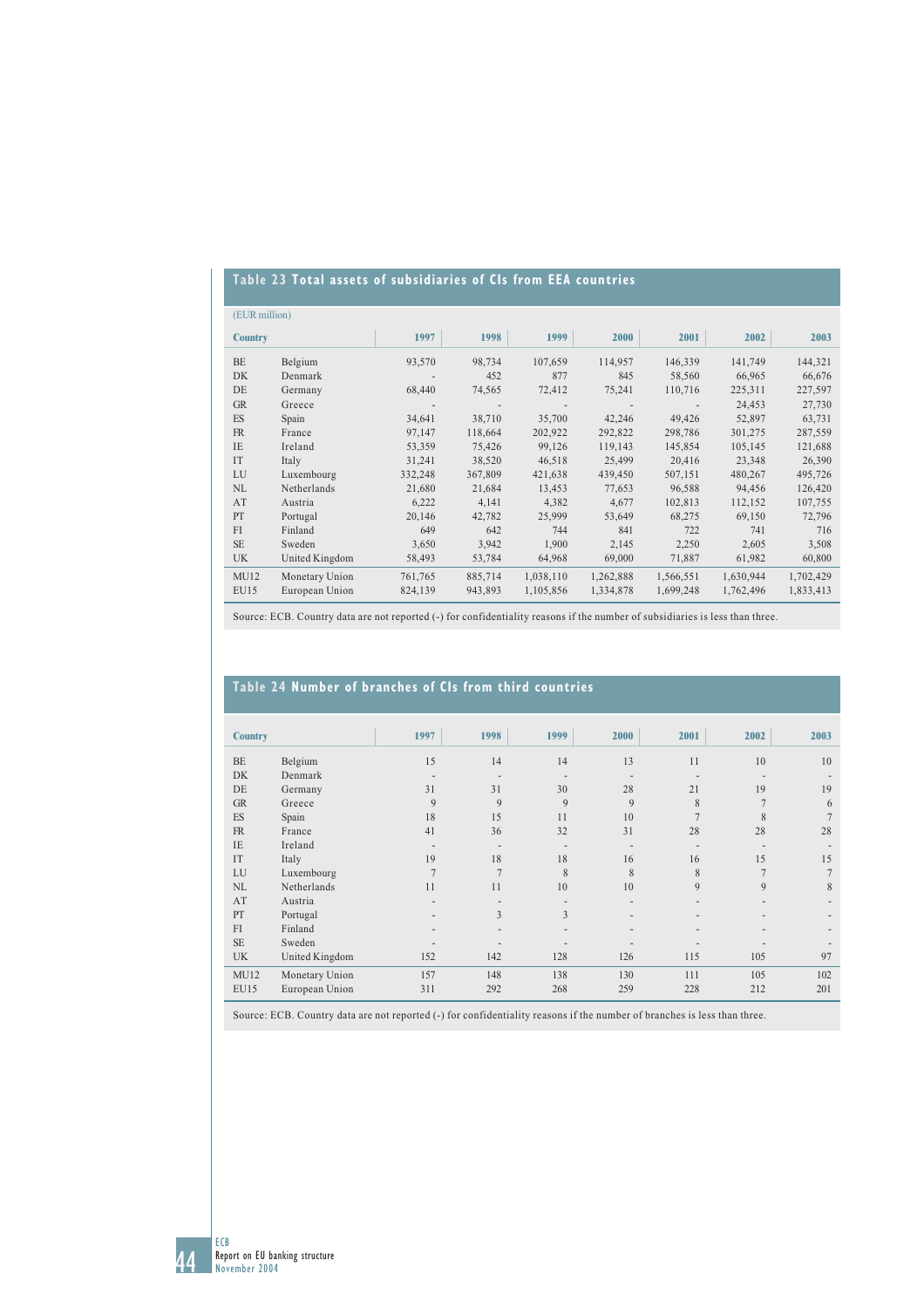### **ANNEX 1**

# **Table 25 Total assets of branches of CIs from third countries**

|                                                                                                                                                                                             | 1999                                                                                                                           | 2000                                                                                                                                                                             | 2001                     | 2002      | 2003      |
|---------------------------------------------------------------------------------------------------------------------------------------------------------------------------------------------|--------------------------------------------------------------------------------------------------------------------------------|----------------------------------------------------------------------------------------------------------------------------------------------------------------------------------|--------------------------|-----------|-----------|
|                                                                                                                                                                                             | 20,180                                                                                                                         | 12,995                                                                                                                                                                           | 13,110                   | 10,971    | 12,928    |
|                                                                                                                                                                                             | $\sim 100$                                                                                                                     |                                                                                                                                                                                  |                          |           |           |
|                                                                                                                                                                                             | 34,189                                                                                                                         | 42,368                                                                                                                                                                           | 38,525                   | 31,826    | 20,315    |
|                                                                                                                                                                                             | 6,929                                                                                                                          | 10,127                                                                                                                                                                           | 8,911                    | 5,881     | 6,383     |
|                                                                                                                                                                                             | 5,883                                                                                                                          | 5,255                                                                                                                                                                            | 2,684                    | 3,911     | 2,502     |
|                                                                                                                                                                                             | 27,318                                                                                                                         | 26,922                                                                                                                                                                           | 21,112                   | 13,701    | 11,351    |
| $\overline{\phantom{a}}$                                                                                                                                                                    | $\overline{\phantom{a}}$                                                                                                       | $\overline{\phantom{a}}$                                                                                                                                                         | $\overline{\phantom{a}}$ |           |           |
|                                                                                                                                                                                             | 7,698                                                                                                                          | 11,669                                                                                                                                                                           | 11,057                   | 10,102    | 9,735     |
|                                                                                                                                                                                             | 6,132                                                                                                                          | 7,755                                                                                                                                                                            | 7,438                    | 6,264     | 4,912     |
|                                                                                                                                                                                             | 3,320                                                                                                                          | 3,302                                                                                                                                                                            | 2,107                    | 1,795     | 1,582     |
|                                                                                                                                                                                             | $\overline{\phantom{a}}$                                                                                                       |                                                                                                                                                                                  |                          |           |           |
| $\overline{\phantom{a}}$                                                                                                                                                                    | 543                                                                                                                            |                                                                                                                                                                                  |                          |           |           |
| ٠                                                                                                                                                                                           | ٠                                                                                                                              | $\overline{a}$                                                                                                                                                                   |                          |           |           |
|                                                                                                                                                                                             |                                                                                                                                |                                                                                                                                                                                  |                          |           |           |
|                                                                                                                                                                                             | 902,882                                                                                                                        | 1,135,936                                                                                                                                                                        | 1,210,305                | 1,128,190 | 1,123,725 |
|                                                                                                                                                                                             | 114,990                                                                                                                        | 123,720                                                                                                                                                                          | 105,777                  | 84,786    | 70,006    |
|                                                                                                                                                                                             | 1,020,120                                                                                                                      | 1,261,056                                                                                                                                                                        | 1,317,672                | 1,213,077 | 1,193,804 |
| Belgium<br>Denmark<br>Germany<br>Greece<br>France<br>Ireland<br>Luxembourg<br>Netherlands<br>Austria<br>Portugal<br>Finland<br>Sweden<br>United Kingdom<br>Monetary Union<br>European Union | 1997<br>43,859<br>$\sim$<br>35,439<br>7,764<br>13,200<br>57,409<br>22,725<br>7,127<br>3,915<br>895,102<br>193,851<br>1,089,541 | 1998<br>34,069<br>$\overline{\phantom{a}}$<br>35,020<br>7,014<br>8,690<br>42,921<br>$\overline{\phantom{a}}$<br>10,786<br>7,076<br>3,692<br>681<br>797,949<br>153,508<br>952,184 |                          |           |           |

Source: ECB. Country data are not reported (-) for confidentiality reasons if the number of branches is less than three.

## **Table 26 Number of subsidiaries of CIs from third countries**

| <b>Country</b> |                | 1997                     | 1998                     | 1999           | 2000     | 2001     | 2002           | 2003           |
|----------------|----------------|--------------------------|--------------------------|----------------|----------|----------|----------------|----------------|
| <b>BE</b>      | Belgium        | 15                       | 10                       | 6              | 6        |          | 8              | 6              |
| <b>DK</b>      | Denmark        | $\overline{\phantom{a}}$ | $\overline{\phantom{a}}$ |                |          |          |                |                |
| DE             | Germany        | 45                       | 40                       | 38             | 34       | 32       | 27             | 25             |
| <b>GR</b>      | Greece         | $\overline{\phantom{a}}$ | $\overline{\phantom{a}}$ |                |          |          | 3              |                |
| ES             | Spain          | 14                       | 13                       | 13             | 14       | 12       | 11             | 10             |
| <b>FR</b>      | France         | 89                       | 102                      | 85             | 79       | 67       | 62             | 57             |
| IE             | Ireland        | $\overline{7}$           | $\overline{7}$           | $\overline{7}$ | 8        | 10       | 11             | 10             |
| IT             | Italy          | 3                        | $\mathbf{3}$             | 3              |          |          | 5              | n.a.           |
| LU             | Luxembourg     | 45                       | 41                       | 39             | 39       | 36       | 33             | 32             |
| <b>NL</b>      | Netherlands    | 20                       | 19                       | 17             | 16       | 17       | 17             | 16             |
| AT             | Austria        | 13                       | 12                       | 13             | 12       | 10       | 10             | 10             |
| PT             | Portugal       | 3                        | 3                        | $\overline{4}$ | 3        | 3        | $\overline{4}$ | 4              |
| FI             | Finland        | $\Omega$                 | $\theta$                 | $\Omega$       | $\theta$ | $\theta$ | $\mathbf{0}$   | $\overline{0}$ |
| <b>SE</b>      | Sweden         | $\overline{\phantom{0}}$ | 6                        |                |          |          | 8              | 9              |
| UK             | United Kingdom | 79                       | 79                       | 75             | 74       | 76       | 78             | 76             |
| MU12           | Monetary Union | 256                      | 252                      | 227            | 215      | 198      | 190            | 171            |
| EU15           | European Union | 340                      | 337                      | 309            | 297      | 283      | 278            | 258            |

Source: ECB. Country data are not reported (-) for confidentiality reasons if the number of subsidiaries is less than three.

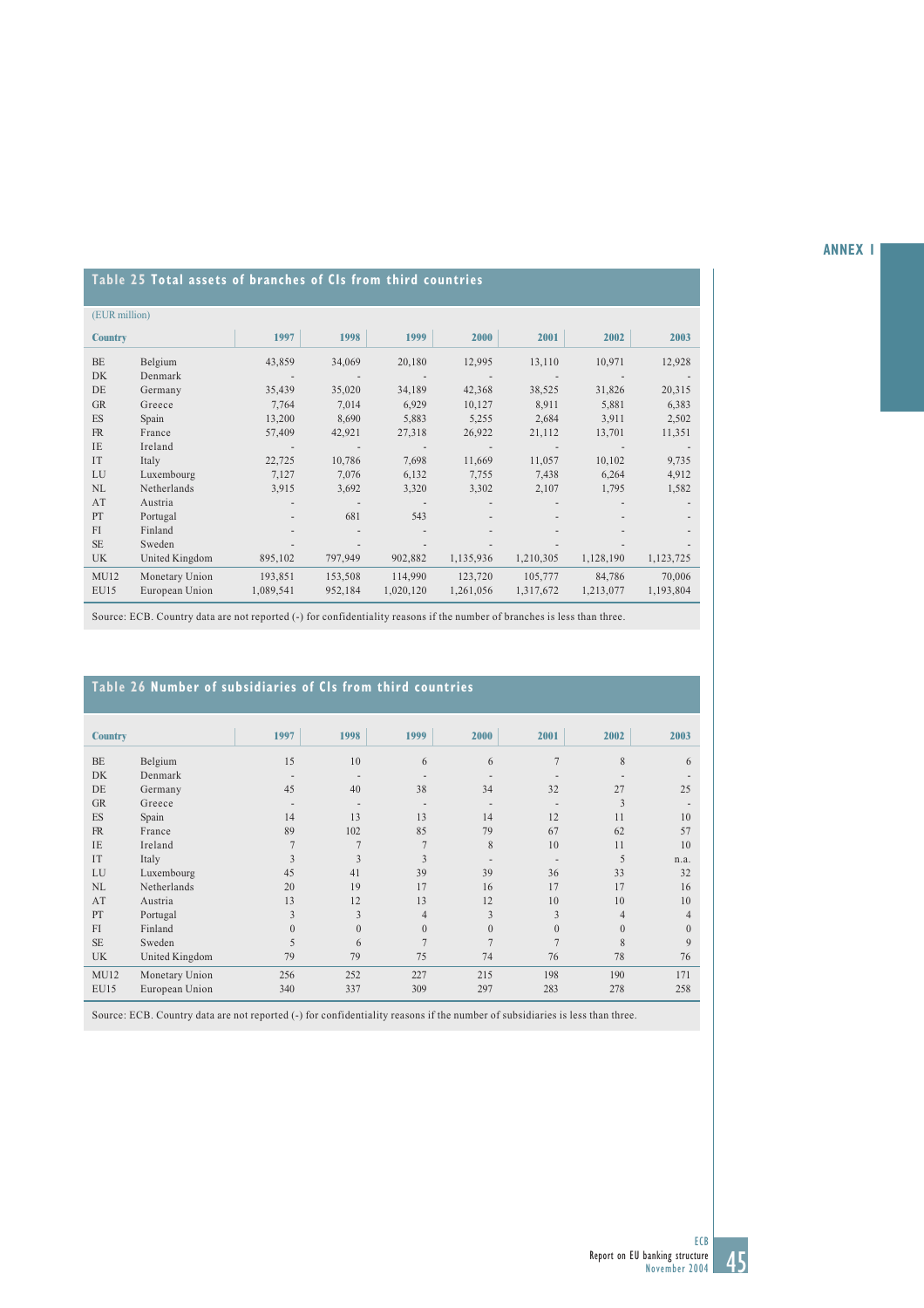# **Table 27 Total assets of subsidiaries of CIs from third countries**

|                | (EUR million)  |          |          |          |          |          |          |          |  |  |  |  |
|----------------|----------------|----------|----------|----------|----------|----------|----------|----------|--|--|--|--|
| <b>Country</b> |                | 1997     | 1998     | 1999     | 2000     | 2001     | 2002     | 2003     |  |  |  |  |
| BE             | Belgium        | 7,376    | 3,665    | 3,096    | 5,990    | 3,707    | 6,280    | 6,880    |  |  |  |  |
| <b>DK</b>      | Denmark        |          |          |          |          |          |          |          |  |  |  |  |
| DE             | Germany        | 57,684   | 50,646   | 50,931   | 54,779   | 56,811   | 52,062   | 65,009   |  |  |  |  |
| <b>GR</b>      | Greece         |          |          |          |          |          | 1,927    |          |  |  |  |  |
| ES             | Spain          | 16,424   | 17,016   | 13,783   | 14,566   | 15,397   | 14,436   | 14,310   |  |  |  |  |
| <b>FR</b>      | France         | 76,259   | 63,572   | 64,691   | 82,571   | 74,947   | 54,801   | 46,503   |  |  |  |  |
| <b>IE</b>      | Ireland        | 12,770   | 17,200   | 23,839   | 30,004   | 46,266   | 59,393   | 61,252   |  |  |  |  |
| IT             | Italy          | 1,753    | 2,686    | 1,487    |          |          |          | n.a.     |  |  |  |  |
| LU             | Luxembourg     | 39,432   | 29,054   | 30,861   | 32,549   | 36,593   | 27,577   | 25,171   |  |  |  |  |
| NL             | Netherlands    | 13,851   | 12,487   | 13,143   | 17,313   | 16,809   | 16,421   | 19,119   |  |  |  |  |
| AT             | Austria        | 4,817    | 4,729    | 4,922    | 6,172    | 4,070    | 3,454    | 4,108    |  |  |  |  |
| PT             | Portugal       | 3,803    | 5,431    | 6,425    | 3,279    | 3,669    | 3,335    | 2,563    |  |  |  |  |
| FI             | Finland        | $\Omega$ | $\Omega$ | $\Omega$ | $\Omega$ | $\Omega$ | $\Omega$ | $\theta$ |  |  |  |  |
| <b>SE</b>      | Sweden         | 651      | 669      | 771      | 1,778    | 1,771    | 2,044    | 2,383    |  |  |  |  |
| <b>UK</b>      | United Kingdom | 205,816  | 203,877  | 232,954  | 276,047  | 297,724  | 297,125  | 547,052  |  |  |  |  |
| MU12           | Monetary Union | 235,141  | 207,119  | 214,074  | 250,122  | 261,924  | 242,054  | 249,549  |  |  |  |  |
| EU15           | European Union | 441,608  | 411,665  | 447,799  | 528,076  | 561,616  | 541,392  | 799,239  |  |  |  |  |

Source: ECB. Country data are not reported (-) for confidentiality reasons if the number of subsidiaries is less than three.

# **Table 28 Number of domestic mergers and acquisitions (M&A) involving CIs**

| <b>Country</b>           |                | 1997     | 1998         | 1999        | 2000           | 2001           | 2002           | 2003         | 2004 H1  |
|--------------------------|----------------|----------|--------------|-------------|----------------|----------------|----------------|--------------|----------|
| <b>BE</b>                | Belgium        |          | 6            |             | $\theta$       |                | $\theta$       |              | $\Omega$ |
| DK                       | Denmark        |          | $\Omega$     |             |                |                |                |              | $\Omega$ |
| DE                       | Germany        | 15       | 12           | 22          | 10             | 8              | 6              | 13           |          |
| <b>GR</b>                | Greece         |          | 8            | 3           | $\overline{4}$ | $\Omega$       | $\overline{c}$ | $\mathbf{3}$ | $\Omega$ |
| $\mathop{\hbox{\rm ES}}$ | Spain          |          | 12           | $\mathbf Q$ | $\overline{7}$ | 3              | 3              |              |          |
| <b>FR</b>                | France         | 17       | 9            |             | 10             | 11             | 9              | 8            | 9        |
| <b>IE</b>                | Ireland        | $\Omega$ | $\mathbf{0}$ | $\theta$    | $\mathbf{0}$   | $\theta$       | $\Omega$       |              | $\Omega$ |
| IT                       | Italy          | 17       | 16           | 24          | 31             | 21             | 17             | 22           | 6        |
| LU                       | Luxembourg     | $\Omega$ | $\Omega$     | $\Omega$    | $\theta$       | $\Omega$       | $\Omega$       | $\Omega$     | $\Omega$ |
| NL                       | Netherlands    |          |              |             | $\theta$       |                | $\overline{2}$ |              | $\Omega$ |
| AT                       | Austria        |          |              | 4           | 4              |                |                |              |          |
| PT                       | Portugal       |          |              |             |                | $\overline{2}$ | $\Omega$       |              |          |
| FI                       | Finland        |          | $\theta$     | $\Omega$    |                | $\theta$       |                |              | $\Omega$ |
| <b>SE</b>                | Sweden         |          | $\theta$     |             | $\Omega$       | $\Omega$       |                |              |          |
| <b>UK</b>                | United Kingdom | 4        | $\mathbf{0}$ | $\theta$    |                |                | 6              |              |          |
| MU12                     | Monetary Union | 68       | 69           | 72          | 71             | 48             | 42             | 54           | 23       |
| EU15                     | European Union | 73       | 69           | 75          | 73             | 50             | 50             | 63           | 27       |

Source: SDC Platinum database (Thomson Financial).

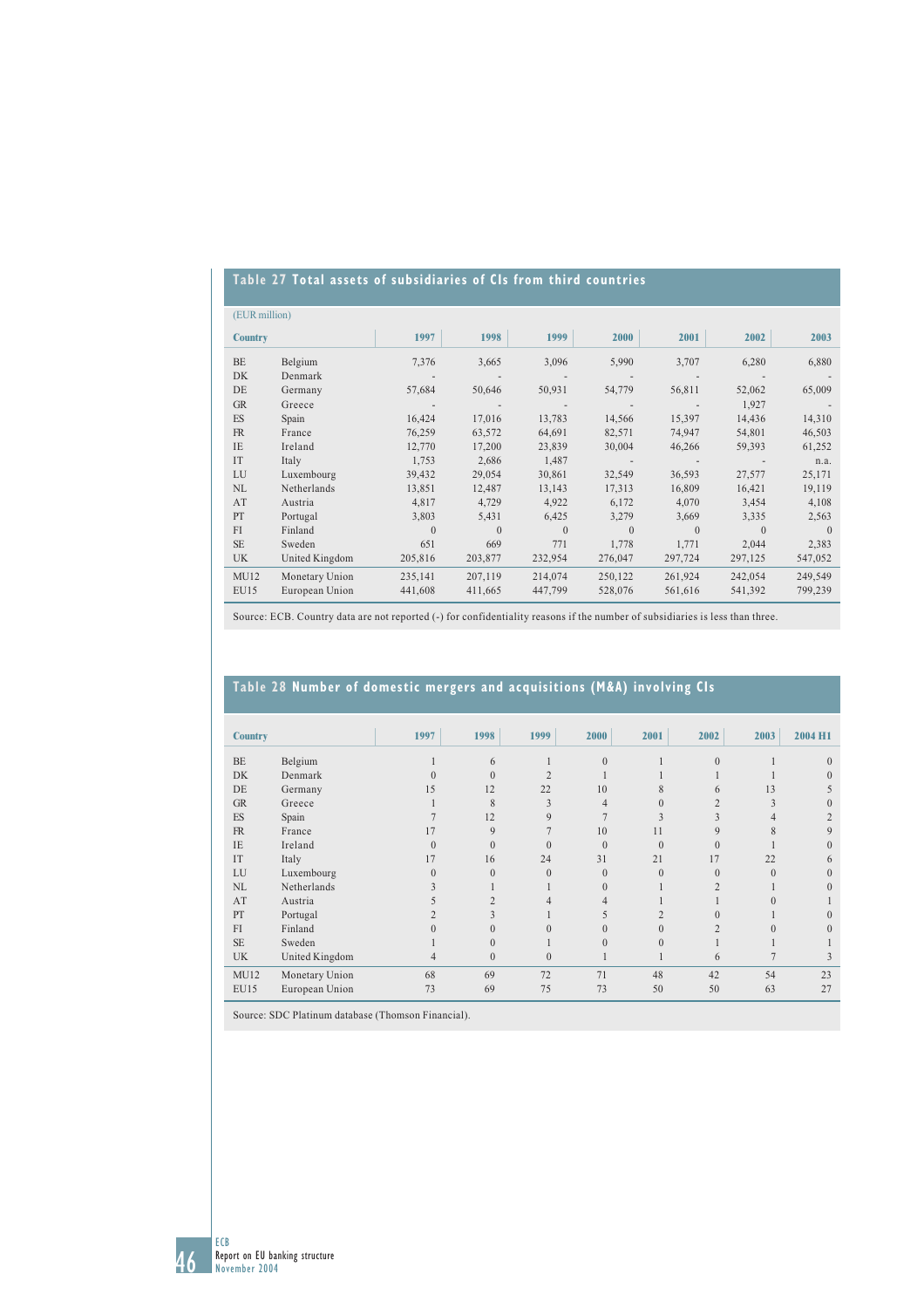# **Table 29 Number of EEA country M&A between CIs**

| <b>Country</b> |                | 1997           | 1998     | 1999 | 2000           | 2001           | 2002           | 2003         | 2004 H1  |
|----------------|----------------|----------------|----------|------|----------------|----------------|----------------|--------------|----------|
| <b>BE</b>      | Belgium        | $\mathfrak{D}$ |          | 6    |                | $\overline{2}$ |                | $\Omega$     |          |
| <b>DK</b>      | Denmark        |                |          | 4    |                |                |                |              |          |
| DE             | Germany        |                |          | 9    |                | $\overline{2}$ |                |              |          |
| GR             | Greece         |                |          |      |                |                |                |              |          |
| ES             | Spain          |                |          | 10   | 9              |                |                |              |          |
| <b>FR</b>      | France         |                |          |      | 8              |                |                |              |          |
| <b>IE</b>      | Ireland        |                | $\Omega$ |      | $\theta$       |                |                | $\Omega$     |          |
| IT             | Italy          |                | 4        | 12   | 5              | $\overline{2}$ |                |              |          |
| LU             | Luxembourg     |                |          | 3    | 4              |                |                |              |          |
| NL             | Netherlands    |                |          |      |                |                |                |              |          |
| AT             | Austria        |                |          |      | $\Omega$       |                | $\Omega$       | $\Omega$     | $\Omega$ |
| PT             | Portugal       |                | $\Omega$ |      |                |                |                |              |          |
| FI             | Finland        |                |          |      |                |                |                | $\Omega$     | $\theta$ |
| <b>SE</b>      | Sweden         |                | $\Omega$ |      | $\overline{c}$ |                |                |              |          |
| <b>UK</b>      | United Kingdom | $\overline{2}$ | $\theta$ | 3    | $\overline{2}$ | $\overline{2}$ | $\overline{2}$ | $\mathbf{0}$ | $\theta$ |
| MU12           | Monetary Union | 8              | 12       | 30   | 24             | 14             | 13             | 6            |          |
| EU15           | European Union | 9              | 12       | 35   | 26             | 17             | 16             | 6            | 6        |

Source: SDC Platinum database (Thomson Financial).

# **Table 30 Number of third country M&A between CIs**

| <b>Country</b> |                | 1997 | 1998     | 1999         | 2000 | 2001           | 2002     | 2003 | 2004 H1  |
|----------------|----------------|------|----------|--------------|------|----------------|----------|------|----------|
| BE             | Belgium        | 6    | $\theta$ |              |      | $\mathfrak{D}$ | 6        |      |          |
| <b>DK</b>      | Denmark        |      |          |              |      |                |          |      |          |
| DE             | Germany        |      | 6        | 14           | 11   |                |          |      |          |
| GR             | Greece         |      | $\Omega$ | $\mathbf{3}$ | 4    | 0              |          |      |          |
| ES             | Spain          | h    | 10       |              | 8    |                | 6        |      |          |
| FR             | France         | h    |          |              |      | 8              |          |      |          |
| IE             | Ireland        |      |          |              |      | 0              |          |      | $_{0}$   |
| IT             | Italy          |      |          |              |      |                |          |      |          |
| LU             | Luxembourg     |      |          |              |      |                |          |      |          |
| NL             | Netherlands    |      |          |              |      |                |          |      |          |
| AT             | Austria        |      |          |              |      |                | 8        |      |          |
| PT             | Portugal       |      |          |              |      | $\theta$       | 0        |      |          |
| FI             | Finland        |      |          |              |      | $\Omega$       | $\Omega$ |      | $\Omega$ |
| <b>SE</b>      | Sweden         |      |          |              |      |                |          |      |          |
| <b>UK</b>      | United Kingdom | 4    | 3        | 8            | 3    | 4              |          | 6    | 3        |
| MU12           | Monetary Union | 30   | 34       | 42           | 46   | 35             | 33       | 25   | 6        |
| <b>EU15</b>    | European Union | 35   | 41       | 52           | 54   | 41             | 37       | 31   | 9        |

Source: SDC Platinum database (Thomson Financial).

## **ANNEX 1**

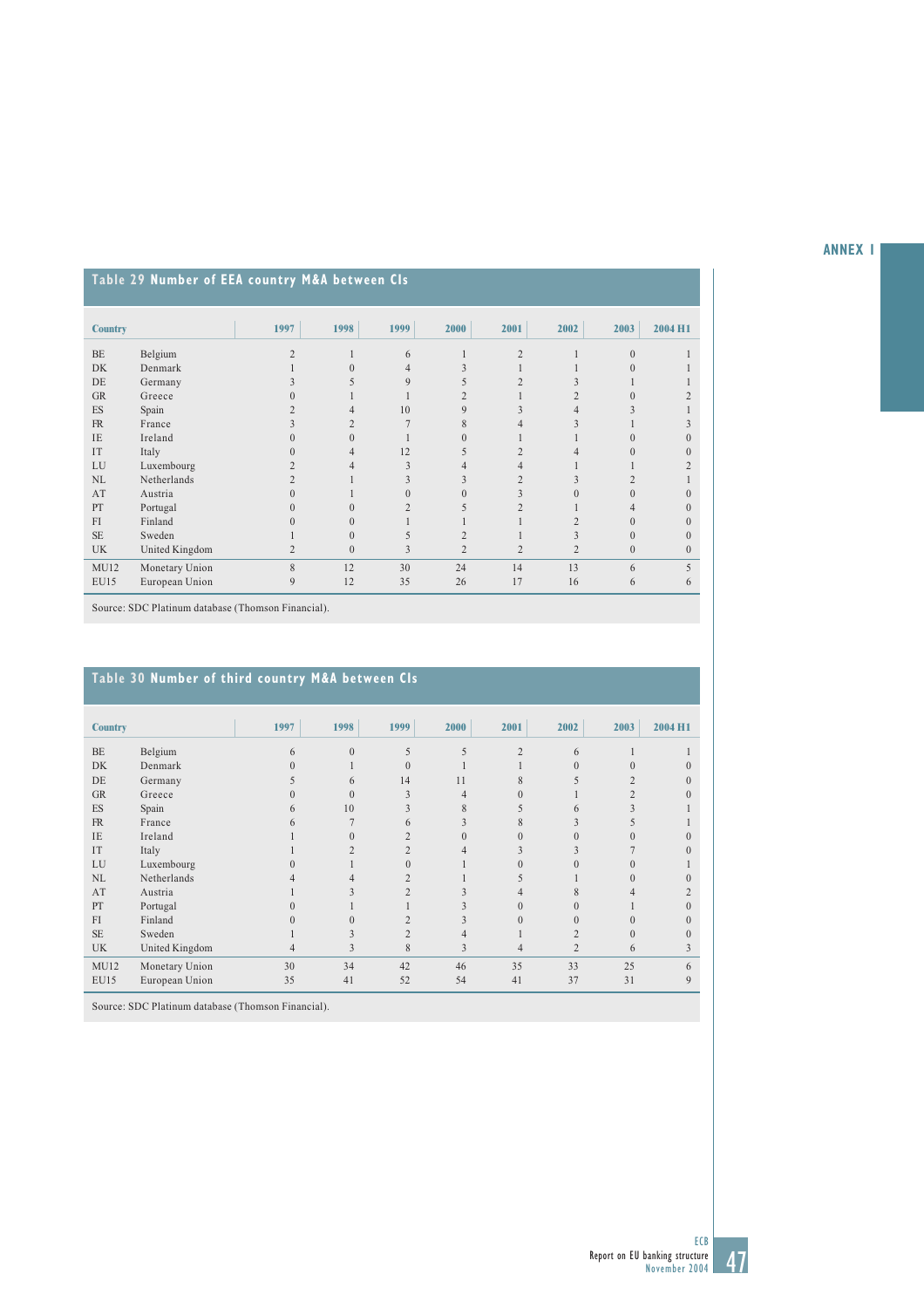# **Table 31 Population**

|                | (number, end of period) |             |             |             |             |             |               |              |
|----------------|-------------------------|-------------|-------------|-------------|-------------|-------------|---------------|--------------|
| <b>Country</b> |                         | 1997        | 1998        | 1999        | 2000        | 2001        | 2002          | 2003         |
| <b>BE</b>      | Belgium                 | 10,180,000  | 10,203,000  | 10,222,000  | 10,246,000  | 10,281,000  | 10,330,000    | 10,374,000   |
| <b>DK</b>      | Denmark                 | 5,285,000   | 5,303,000   | 5,321,000   | 5,338,000   | 5,357,000   | 5,376,000     | 5,390,000    |
| DE             | Germany                 | 82,052,000  | 82,029,000  | 82,087,000  | 82,188,000  | 82,340,000  | 82,482,000    | 82,520,000   |
| <b>GR</b>      | Greece                  | 10,776,518  | 10,834,859  | 10,882,572  | 10,917,436  | 10,937,669  | 10,950,200    | 11,018,400   |
| ES             | Spain                   | 39,348,100  | 39,453,400  | 39,626,200  | 39,927,400  | 40,265,500  | 40,546,200    | 40,809,300   |
| FR             | France                  | 59,830,650  | 60,046,700  | 60,296,500  | 60,594,250  | 60,916,250  | 61,236,750    | 61,539,650   |
| <b>IE</b>      | Ireland                 | 3,660,590   | 3,712,956   | 3,754,238   | 3,799,325   | 3,852,552   | 3,908,556     | 3,956,698    |
| IT             | Italy                   | 57,512,200  | 57,588,000  | 57,646,300  | 57,762,000  | 57,927,000  | 58,027,758    | 58, 132, 218 |
| LU             | Luxembourg              | 421,000     | 426,500     | 432,500     | 438,500     | 441,500     | 446,200       | 449,293      |
| NL             | Netherlands             | 15,607,000  | 15,703,000  | 15,809,000  | 15,922,000  | 16,043,000  | 16,148,000    | 16,244,856   |
| AT             | Austria                 | 7,968,040   | 7,976,790   | 7,992,320   | 8,011,570   | 8,031,560   | 8,053,110     | 8,078,540    |
| PT             | Portugal                | 10,091,120  | 10,129,290  | 10,171,949  | 10,225,836  | 10,292,999  | 10,368,403    | 10,443,608   |
| FI             | Finland                 | 5,140,000   | 5,153,000   | 5,165,000   | 5,176,000   | 5,188,000   | 5,201,000     | 5,213,000    |
| <b>SE</b>      | Sweden                  | 8,846,000   | 8,851,000   | 8,858,000   | 8,872,000   | 8,896,000   | 8,925,000     | 8,958,229    |
| <b>UK</b>      | United Kingdom          | 58,167,000  | 58,305,000  | 58,481,000  | 58,643,000  | 59,051,000  | 59,232,000    | 59,422,800   |
| MU12           | Monetary Union          | 302,587,218 | 303,256,495 | 304,085,579 | 305,208,317 | 306,517,030 | 307,698,176   | 308,779,563  |
| EU15           | European Union          | 374,885,218 | 375,715,495 | 376,745,579 | 378,061,317 | 379,821,030 | 381, 231, 176 | 382,550,592  |

Source: Eurostat.

## **Table 32 Gross domestic product at market price**

| (EUR or ECU million) |                |           |           |           |           |           |           |           |  |  |  |
|----------------------|----------------|-----------|-----------|-----------|-----------|-----------|-----------|-----------|--|--|--|
| <b>Country</b>       |                | 1997      | 1998      | 1999      | 2000      | 2001      | 2002      | 2003      |  |  |  |
| <b>BE</b>            | Belgium        | 216,137   | 223,687   | 235,713   | 247,792   | 253,800   | 260,011   | 267,480   |  |  |  |
| <b>DK</b>            | Denmark        | 149,169   | 154,069   | 162,430   | 171,584   | 177,871   | 183,125   | 188,183   |  |  |  |
| DE                   | Germany        | 1,863,458 | 1,916,370 | 1,978,600 | 2,030,000 | 2,074,000 | 2,107,300 | 2,128,200 |  |  |  |
| <b>GR</b>            | Greece         | 107,103   | 108,977   | 117,850   | 123,140   | 131,024   | 141,334   | 152,572   |  |  |  |
| ES                   | Spain          | 495,627   | 525,454   | 565,419   | 609,734   | 653,289   | 696,208   | 743,046   |  |  |  |
| <b>FR</b>            | France         | 1,241,129 | 1,297,574 | 1,355,102 | 1,420,138 | 1,475,584 | 1,526,821 | 1,557,245 |  |  |  |
| <b>IE</b>            | Ireland        | 70,719    | 77,670    | 89,614    | 102,845   | 114,742   | 129,344   | 131,922   |  |  |  |
| <b>IT</b>            | Italy          | 1,029,991 | 1,068,947 | 1,107,994 | 1,166,548 | 1,218,535 | 1,260,428 | 1,300,926 |  |  |  |
| LU                   | Luxembourg     | 15,417    | 16,890    | 18,738    | 21,278    | 21,971    | 22,506    | 23,476    |  |  |  |
| NL                   | Netherlands    | 332,654   | 351,648   | 374,070   | 402,291   | 429,127   | 444,649   | 460,039   |  |  |  |
| AT                   | Austria        | 181,645   | 189,333   | 197,064   | 206,671   | 212,511   | 218,333   | 224,270   |  |  |  |
| PT                   | Portugal       | 93,901    | 100,355   | 108,030   | 115,548   | 122,801   | 129,171   | 130,428   |  |  |  |
| FI                   | Finland        | 108,215   | 115,596   | 119,985   | 130,145   | 135,468   | 139,803   | 142,518   |  |  |  |
| <b>SE</b>            | Sweden         | 218,263   | 221,163   | 235,768   | 259,907   | 244,880   | 256,236   | 267,297   |  |  |  |
| <b>UK</b>            | United Kingdom | 1,170,206 | 1,269,327 | 1,371,052 | 1,559,626 | 1,598,902 | 1,660,457 | 1,589,468 |  |  |  |
| MU12                 | Monetary Union | 5,755,996 | 5,992,502 | 6,268,178 | 6,576,130 | 6,842,852 | 7,075,909 | 7,262,121 |  |  |  |
| EU15                 | European Union | 7,293,635 | 7,637,061 | 8,037,429 | 8,567,248 | 8,864,505 | 9,175,726 | 9,307,069 |  |  |  |
|                      |                |           |           |           |           |           |           |           |  |  |  |

Source: ECB.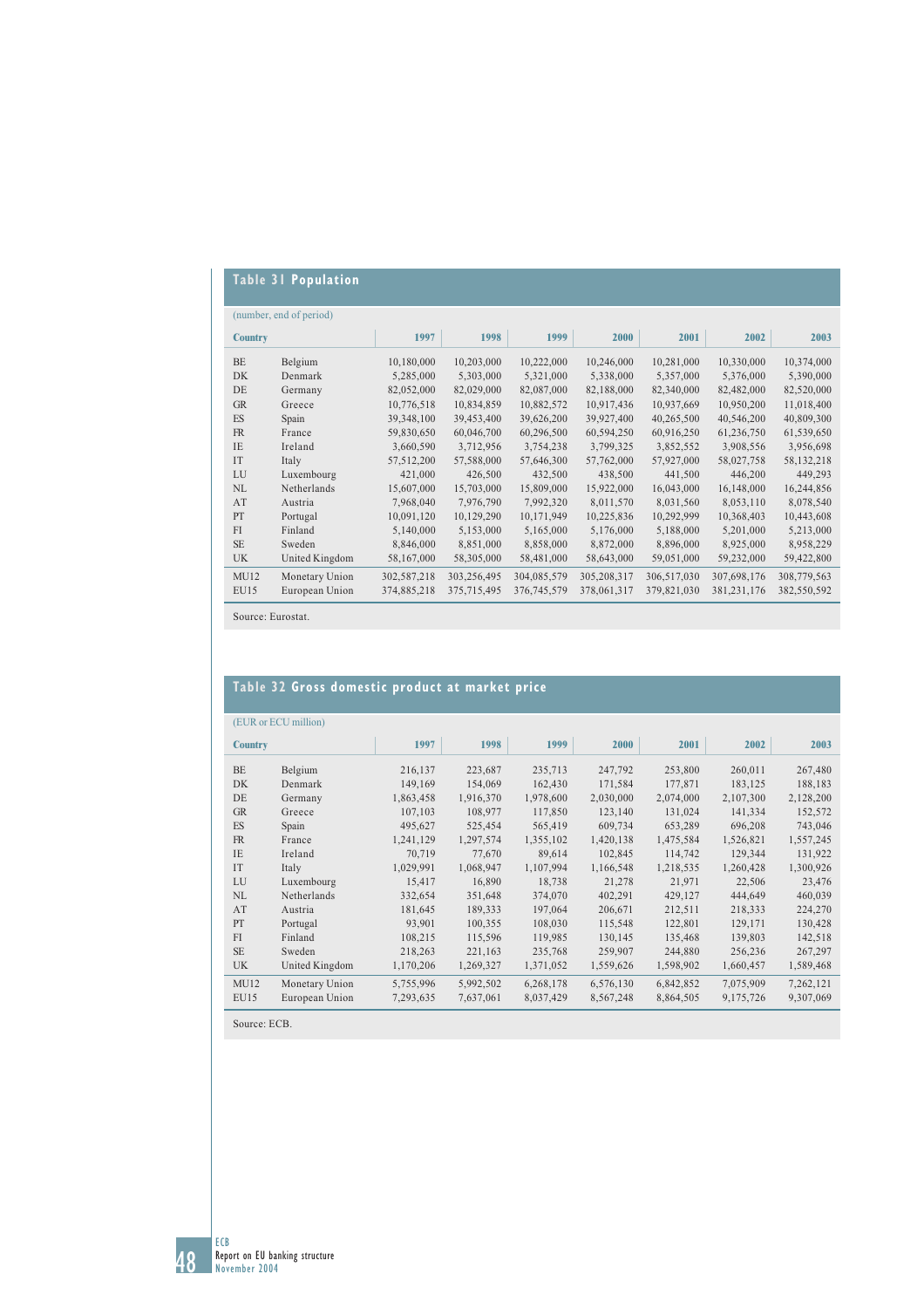# **ANNEX 2**

# **METHODOLOGICAL NOTE ON THE STRUCTURAL INDICATORS**

Data included in Annex 1 are derived from a variety of sources, using different statistical concepts, collection techniques, etc. This makes it difficult to compare series across indicators, countries and – perhaps to a somewhat lesser extent – over time as well. The reader should keep this caveat in mind when interpreting and possibly using the data any further. The set of indicators can be grouped according to the data source used, namely:

- Indicators derived from data already available at the ECB;
- Indicators that required a new data collection from the statistical departments of national central banks;
- Other sources, such as commercial databases.

The ECB's directorate general statistics department was entrusted with setting up the second category of indicators. Guidelines for the compilation and transmission of these indicators are included in Annex VI of Statistical Guideline ECB/2003/2 (as amended).

### **NUMBER OF CREDIT INSTITUTIONS (TABLE 1)**

Credit institutions are a subset of monetary financial institutions or MFIs, on which the ECB publishes more detailed information on its website (*www.ecb.int*) under "MFIs and Eligible Assets"/"Monetary Financial Institutions".

The number of credit institutions in each Member State includes the credit institutions under the law of that country, regardless of whether they are subsidiaries of foreign banks or not. The number also includes the branches of foreign banks in that Member State. If a foreign bank has several branches in a given country, then they are counted as a single branch. However, if the same bank has several subsidiaries, the latter are counted separately

because they are considered to be separate legal entities.

In the case of credit institutions that depend on a central organisation (such as groups of cooperative banks), these may be counted separately, in accordance with Statistical Regulation ECB/2001/13 (as amended).

## **NUMBER OF BRANCHES OF CREDIT INSTITUTIONS PER 100,000 INHABITANTS (TABLE 2)**

A local unit or branch is an unincorporated entity (without independent legal status) wholly owned by the parent. Only branches that belong to credit institutions are included. The indicator refers to the number of branches at the end of the reference period.

The set of credit institutions considered in the calculation of the local units is consistent with the definition used for the indicator in Table 1. If the same foreign bank has several branches in a given country, these are counted as a single branch. For additional information, please consult the above mentioned ECB Regulation.

### **NUMBER OF EMPLOYEES OF CREDIT INSTITUTIONS PER 100,000 INHABITANTS (TABLE 5)**

The indicator refers to the average number of staff employed during the reference year by the credit institutions mentioned in Table 1. Employees of financial institutions which are not themselves credit institutions are excluded, even if these institutions belong to the same group of the credit institution.

### **CR5 (TABLE 6)**

The CR5 of a Member State is the percentage share of the five largest credit institutions, ranked according to assets, in the sum of the

ECB



**ANNEX 2**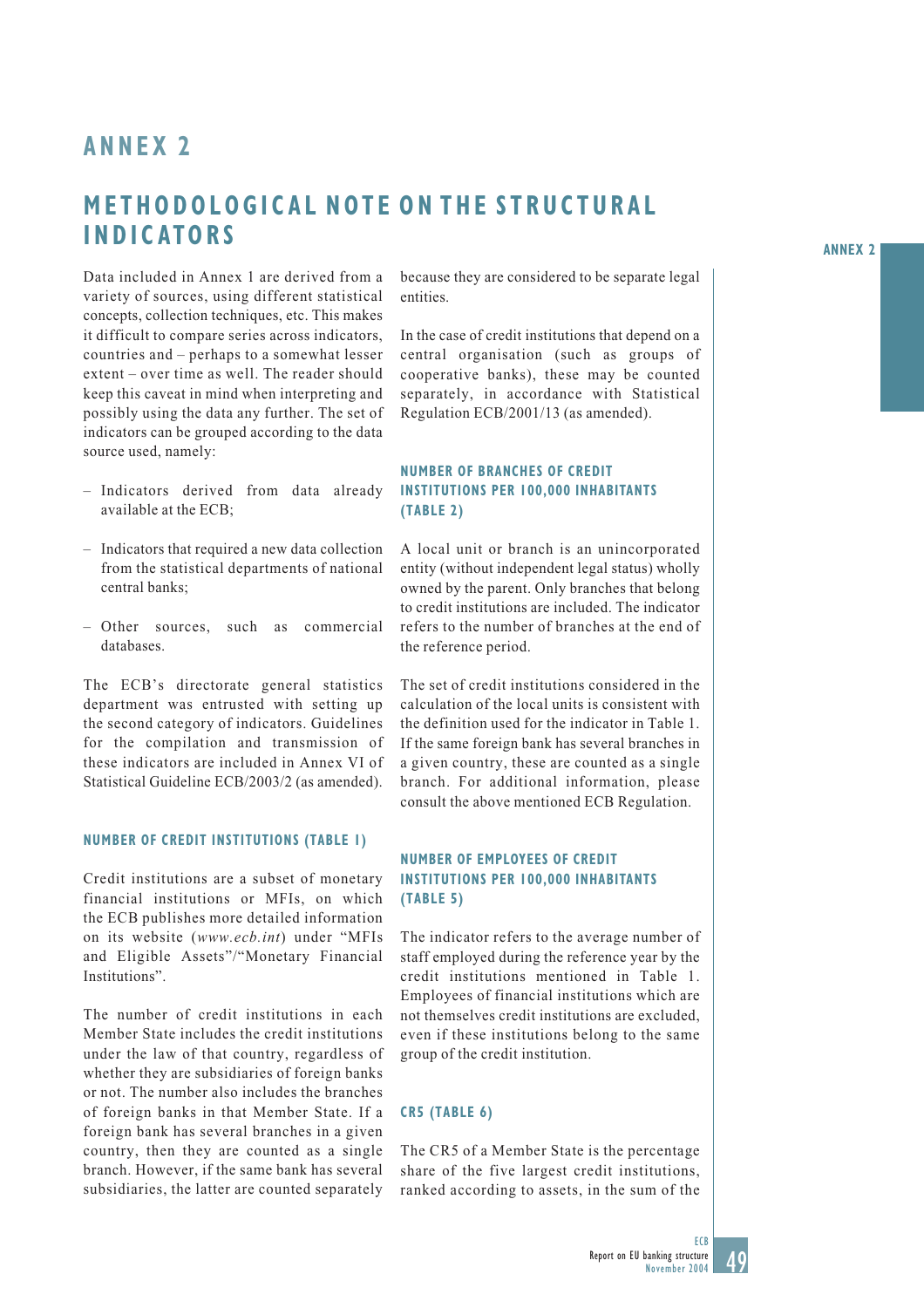assets of all the credit institutions in that particular Member State. The set of credit institutions and the definition of assets used in the calculation are consistent with the definitions used for the indicators in Tables 1 and 8. The set of the five largest credit institutions may vary over time.

The ratio is calculated on the basis of a sub-set of the ECB list of monetary financial institutions (MFI) used for monetary policy purposes. The sub-set of the MFI list concerns credit institutions only. This list follows a host country residence approach and a nonconsolidated basis, meaning that banking subsidiaries and foreign branches of a particular credit institution are considered to be separate credit institutions which are resident in another EU Member State. Domestic banks' branches and subsidiaries resident outside the EU are not captured, while domestic branches and subsidiaries of credit institutions resident outside the EU are included.

### **HERFINDAHL INDEX (TABLE 7)**

The Herfindahl index of a Member State is calculated as the sum of the squares of all the credit institutions' market shares, according to total assets. The set of credit institutions and the definition of assets used in the calculation are consistent with the definitions used for the indicators in Tables 1 and 8.

The ratio is calculated on the basis of a sub-set of the ECB list of monetary financial institutions (MFI) used for monetary policy purposes. The sub-set of the MFI list concerns credit institutions only. This list follows a host country residence approach and a nonconsolidated basis, meaning that banking subsidiaries and foreign branches of a particular credit institution are considered to be separate credit institutions which are resident in another EU Member State. Domestic banks' branches and subsidiaries resident outside the EU are not captured, while domestic branches

and subsidiaries of credit institutions resident outside the EU are included.

## **TOTAL ASSETS OF CREDIT INSTITUTIONS PER GDP (TABLE 8)**

The set of credit institutions considered in the calculation of this indicator is consistent with the definition of the indicator in Table 1.

The total assets are calculated on a residential basis, meaning that for each Member State, the credit institutions under the law of that Member State are included (independent of whether or not they are a subsidiary of a foreign bank). However, the activity of the foreign branches of these credit institutions is not included, as this is reported by the host country. For additional information, please consult the above mentioned ECB Regulation.

### **TOTAL LOANS OF CREDIT INSTITUTIONS TO NON-MFIS PER GDP (TABLE 10)**

The approach followed for these indicators is very similar to the one used for total assets.

Monetary financial institutions (MFIs) are a set of institutions that mainly comprises credit institutions and, to a lesser extent, money market funds as well.

### **NUMBER OF BRANCHES/SUBSIDIARIES OF CREDIT INSTITUTIONS FROM EEA/NON-EEA COUNTRIES (TABLES 28 TO 39)**

Two distinctions are made in these tables. The first is according to the entry mode of the foreign credit institution in the Member State, i.e. as a branch (which is not considered to be a separate legal entity) or as a subsidiary (which is considered to be a separate legal entity). If the same foreign bank has several places of business, the latter are counted as a single branch. The second is according to the

50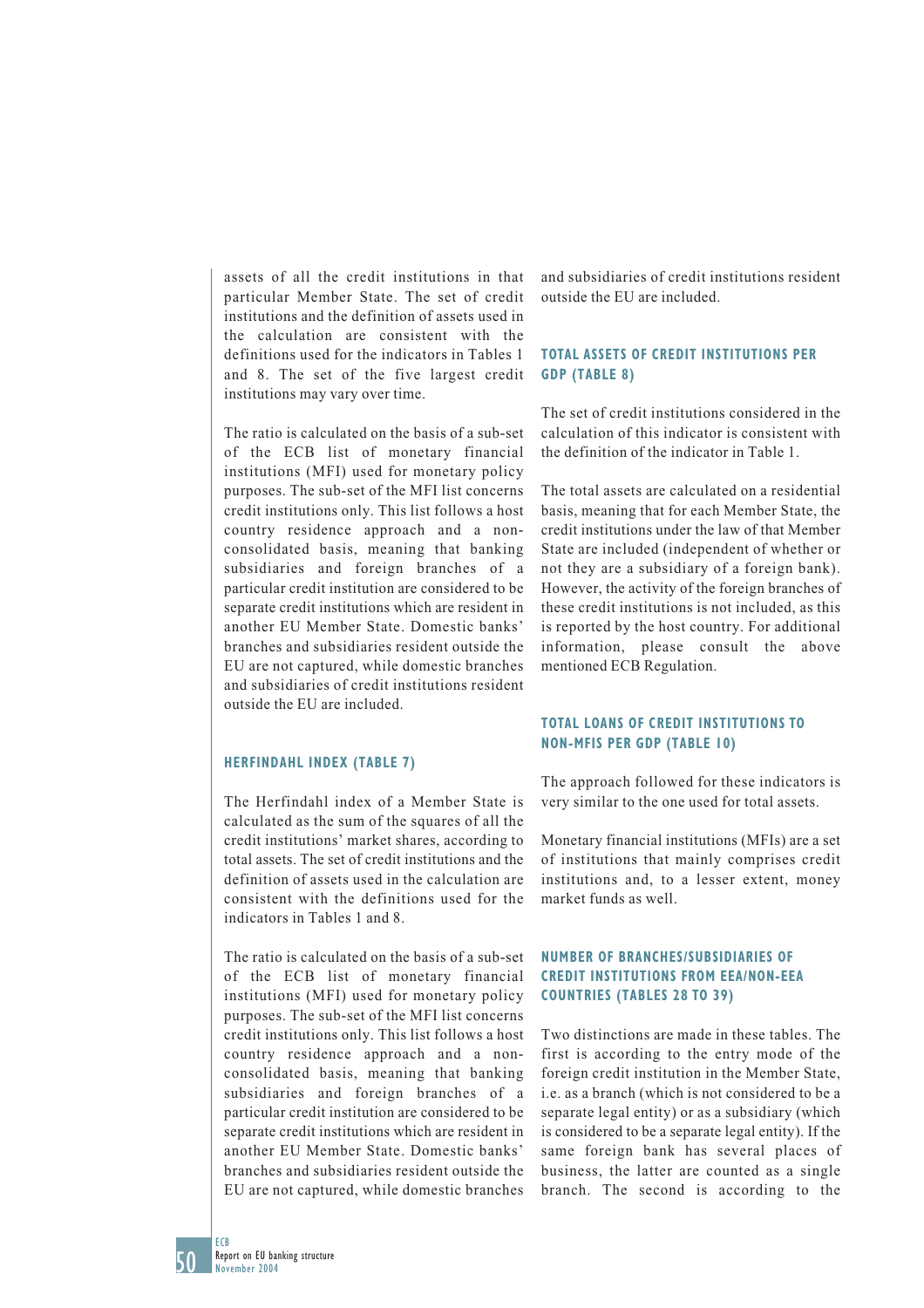nationality of the foreign credit institution, i.e. either EEA (European Economic Area) or non-EEA. The EEA as at end-2003 includes the 15 Member States of the European Union, plus Norway, Iceland, and Liechtenstein. The European banking directives also apply in the last three countries.

The figures for a particular Member State only include the non-domestic component: the branches and subsidiaries of credit institutions under the law of that Member State are not included.

If less then three institutions are present, the underlying figures are not shown.

## **NUMBER OF M&AS (TABLES 40 TO 45)**

As data on the number of mergers and acquisitions (M&A) in the banking sector are not readily available from all authorities, making their collection very time-consuming, data have been retrieved from a commercial database, Thomson Financial SDC Platinum Database.

The authorities represented on the Banking Supervision Committee have expressed reservations about the coverage of the data, especially where small to medium-sized deals are concerned.

### **ANNEX 2**